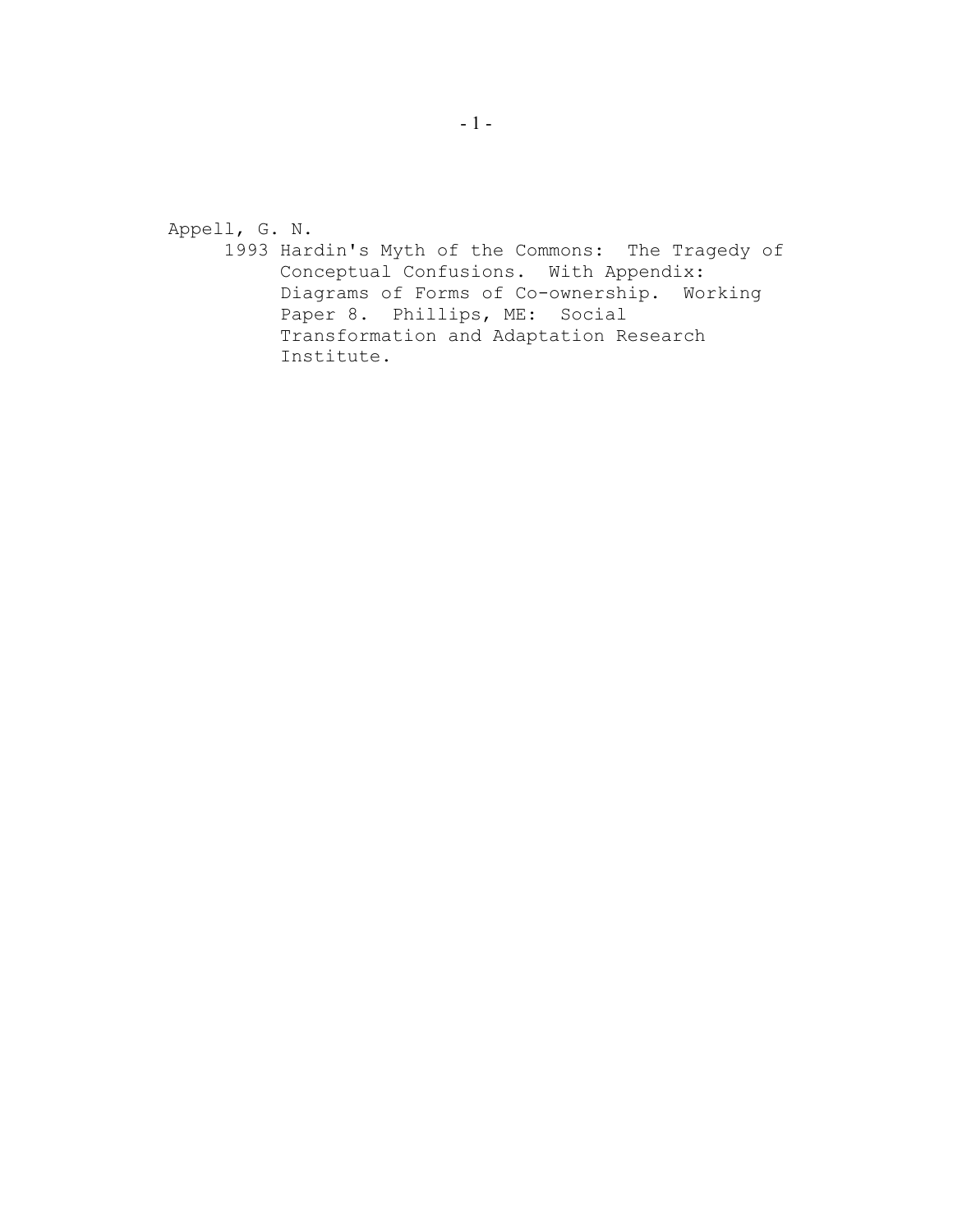### HARDIN'S MYTH OF THE

## THE TRAGEDY OF CONCEPTUAL CONFUSIONS

G. N. Appell, Ph.D. Brandeis University

### Introduction1

COMMONS:

In 1968 Hardin made the claim that the "commons" as a form of property ownership resulted in environmental destruction and degradation. He proposed the thought experiment of a pasture open to all. Each herdsman would try to keep as many cattle as possible on the commons as he reaps the whole profit from the sale of his animal while the costs are spread among all those using the pasture.

 $-2-$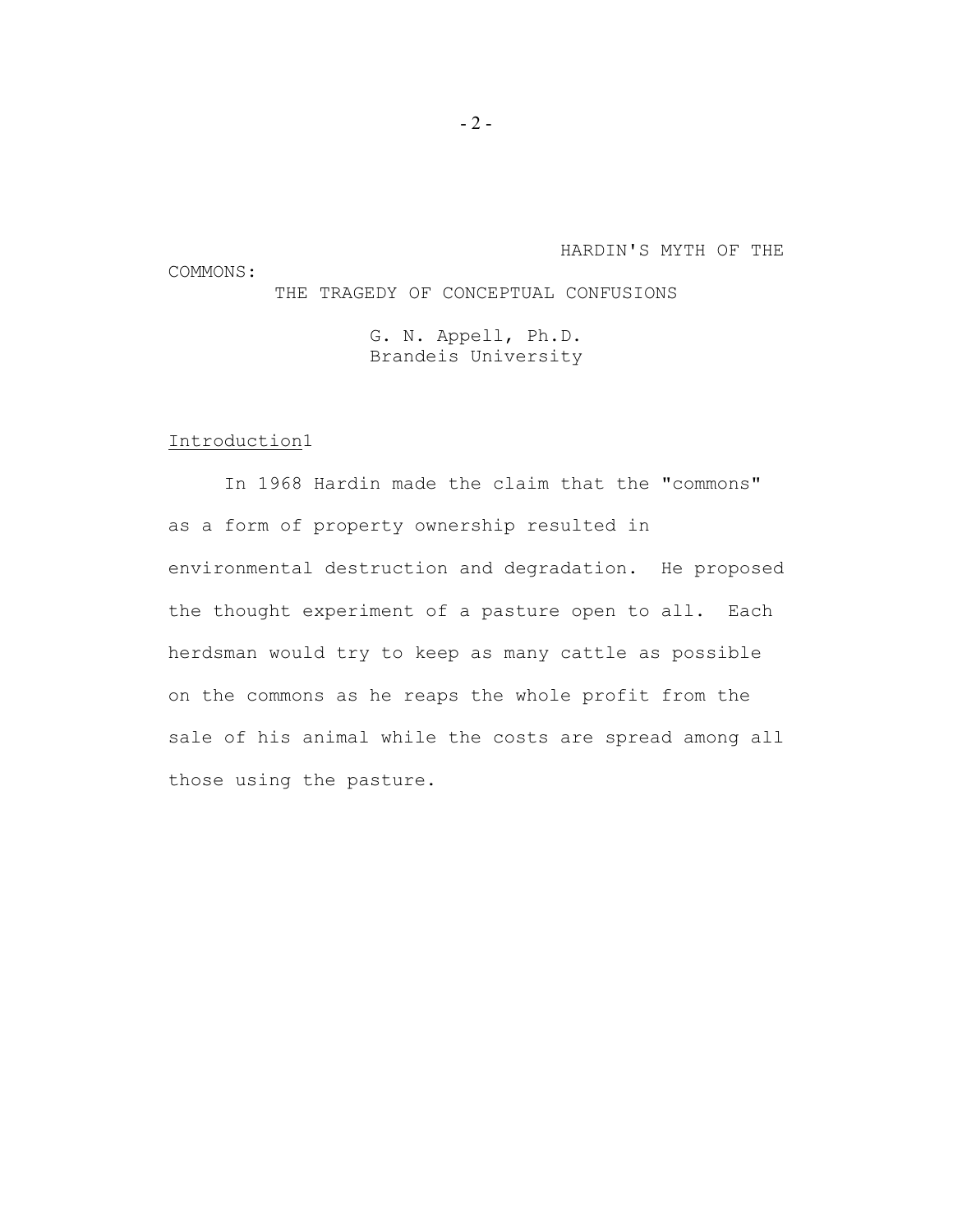Unfortunately, Hardin's argument is sociologically naive. He ignores the emergent and self-regulating nature of social organizations in response to such challenges, as in the example of stinting (also see McCay and Acheson, eds. 1987; National Resource Council 1986; Berkes 1989). Furthermore, his argument is historically uninformed. Commons of pasturage, as well as other commons, are in fact a form of private property (see Hoskins 1963:4; Dahlman 1980:23). And use of the pasturage, it has been claimed, was limited to each individual by the size of his arable holdings (Lord Ernie 1968:297, quoted in Dahlman 1980:23).2

Hardin's argument is also jurally indefensible and logically inconsistent as he ignores the actual locus of ownership of the various rights. He does not enquire what social entity holds the usufructuary rights and what social entity owns the residual rights. And he includes in his class of "commons" such diverse forms of property rights and open access resources as free parking during the Christmas rush, the leasing of grazing rights in national forests, the resources of

- 3 -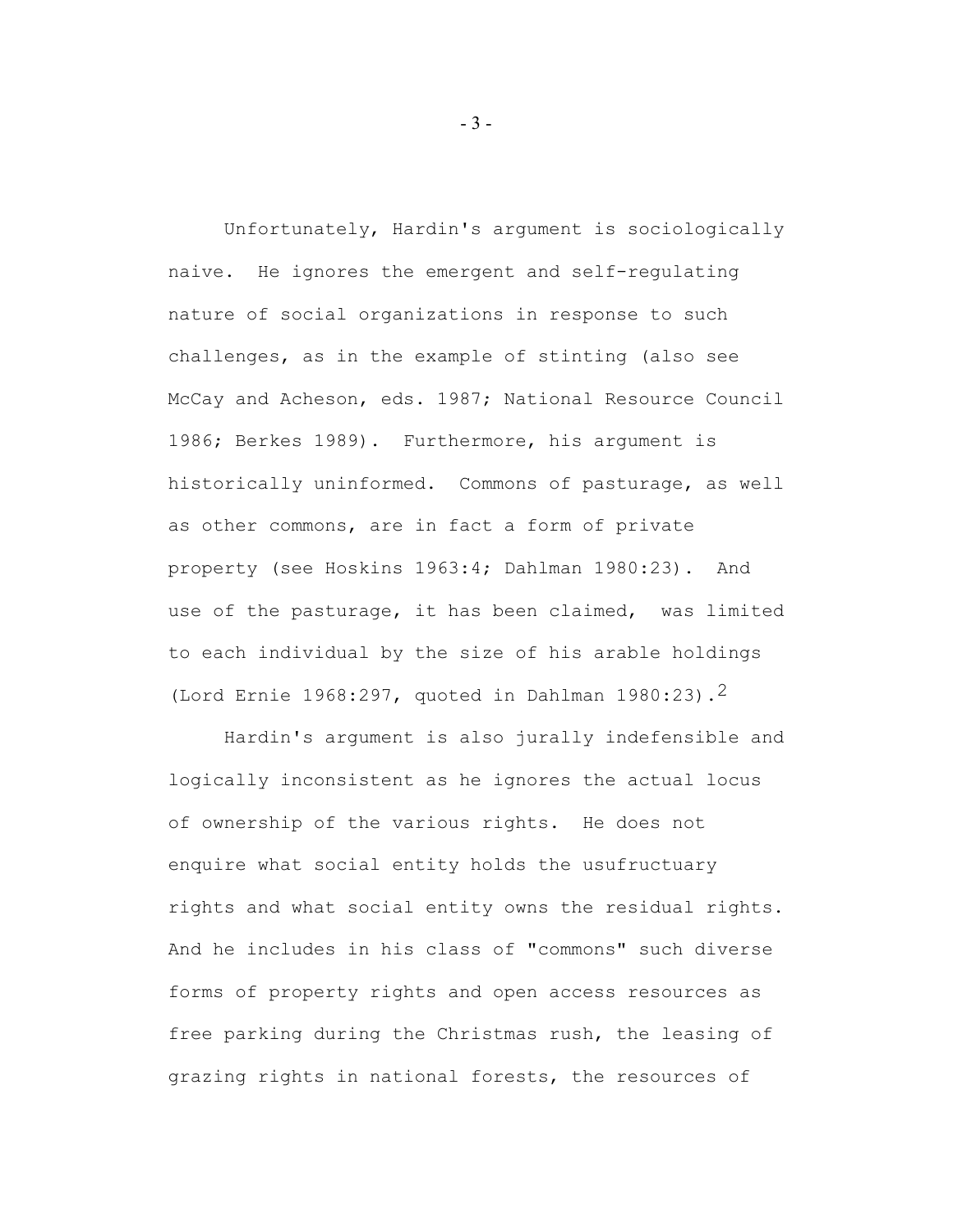the oceans, the national parks, pollution of air, water, population growth (Hardin 1968), insurance, data banks, etc. (Hardin 1977).

Finally, he is just plain wrong when he concludes that private property or state management are the only solutions. He writes that while private property plus inheritance is unjust, "The alternative of the commons is too horrifying to contemplate. Injustice is preferable to total ruin" (Hardin 1968:1247). Subsequent critics have provided empirical evidence to demonstrate that these conclusions were ill-informed (see McCay and Acheson, eds. 1987; Berkes 1989; National Resource Council 1986).

Originally Hardin (1968) failed to define what he meant by the "commons" except by the examples he gave. Then in 1977 Hardin (1977:47) wrote that the idea of the commons is that "whatever is owned by many people should be free for the taking of anyone who feels a need for it." But the corporation would seem to gainsay this position.

- 4 -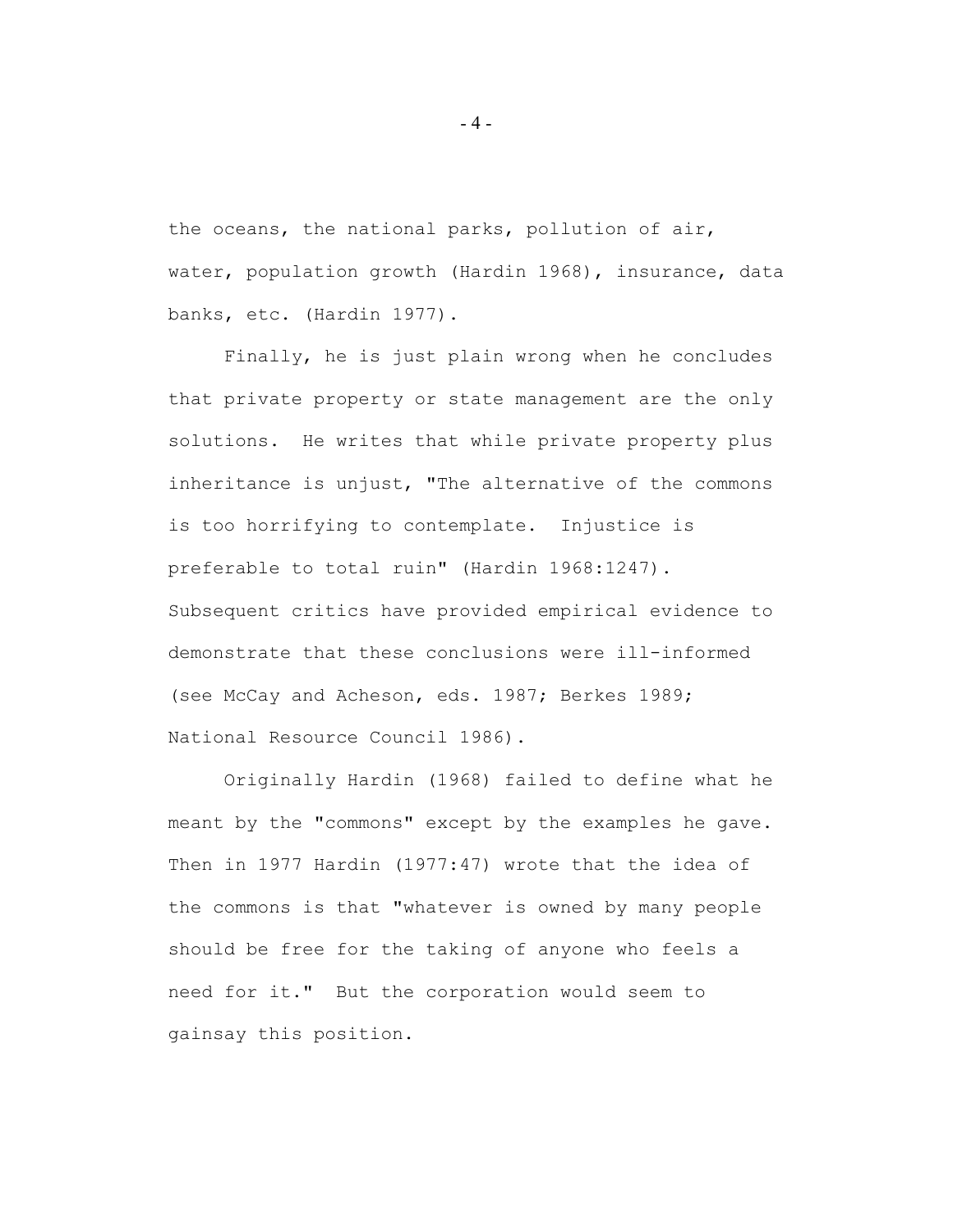### The Developing Field of "Common Property" Scholarship

Hardin's claim was also far from new. Aristotle wrote in a similar vein. Nevertheless Hardin's "tragedy of the commons" provoked an upsurge of interest in the ill-defined concept of common property, which resulted in the publication of several critical recent books (National Research Council 1986; McCay and Acheson, eds. 1987; Berkes 1989; Bromley and Cernea 1989), survey articles (Berkes et al. 1989; Feeny et al. 1990), and the formation in 1989 of the International Association of Common Property, which holds yearly conferences.

Thus, although Hardin's article was conceptually flawed and empirically wrong, it provided the impetus for refocusing the age-old arguments over what modality of property ownership would provide the most efficient use of a resource with the least externalities on the one hand, and, on the other, what modality promoted the most desirable forms of liberty and social justice. The focus was now shifted to the debate on how property modalities contributed to environmental degradation and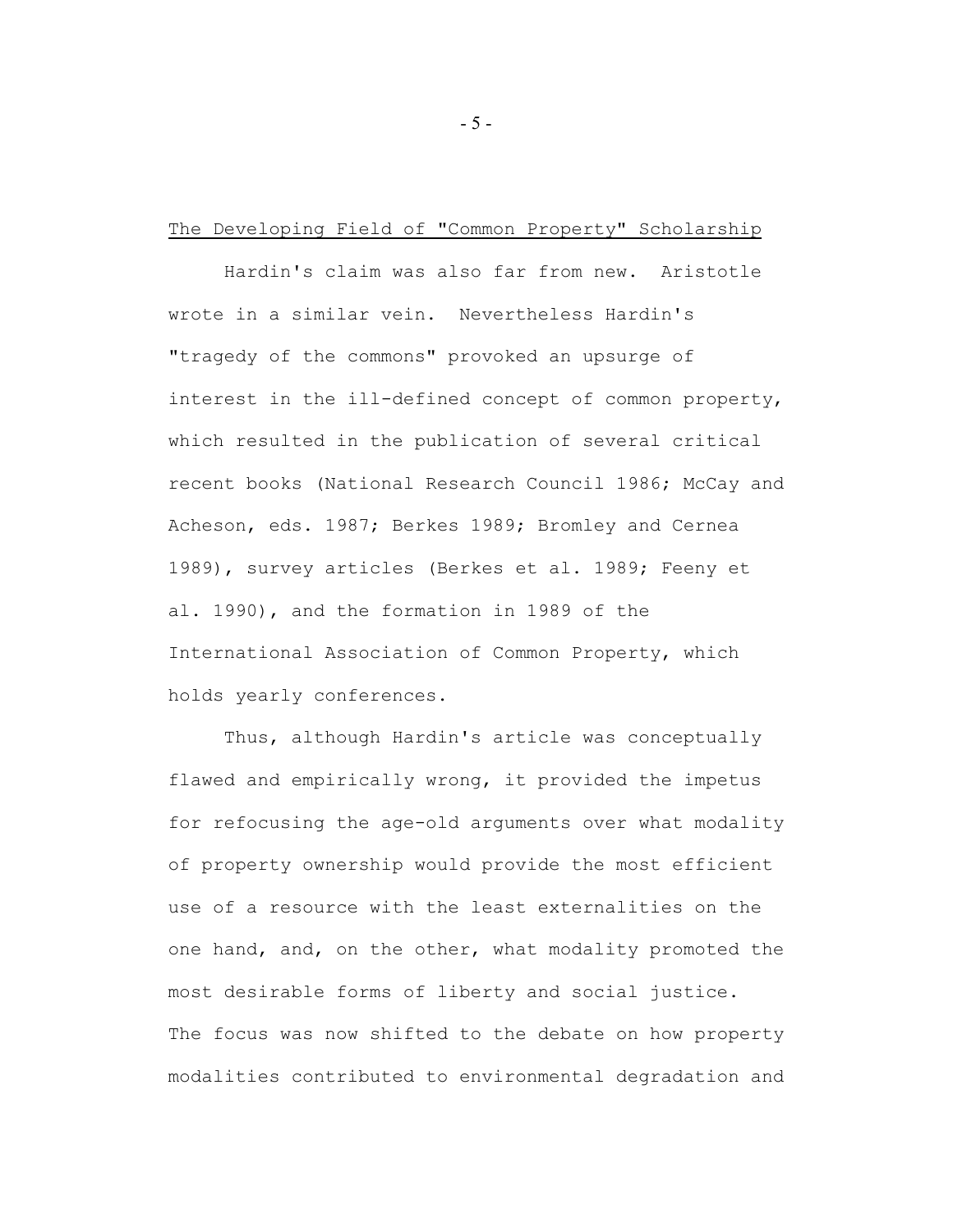the social costs of previously unexamined externalities to open access resources such as air and water. As a result, it revitalized the arguments over property rights and brought scholars from a number of disciplines into the argument including anthropologists, sociologists, ecologists, economists, development planners, geographers, political scientists, and biologists.

But long before Hardin's article the attack on community forms of ownership was prevalent in planning and development circles. With modernization in the Third World and spread of Western economic planning, claims of the efficiencies of private property over what was called "communal" or "common property" were common in the neocolonialist discourse of government elites, economists, planners, and others who wanted to rationalize, on their terms, the economies of peripheral peoples. And this universally occurred without sufficient knowledge of the peripheral property systems or their relationship to environmental processes. Such self-serving claims in particular

- 6 -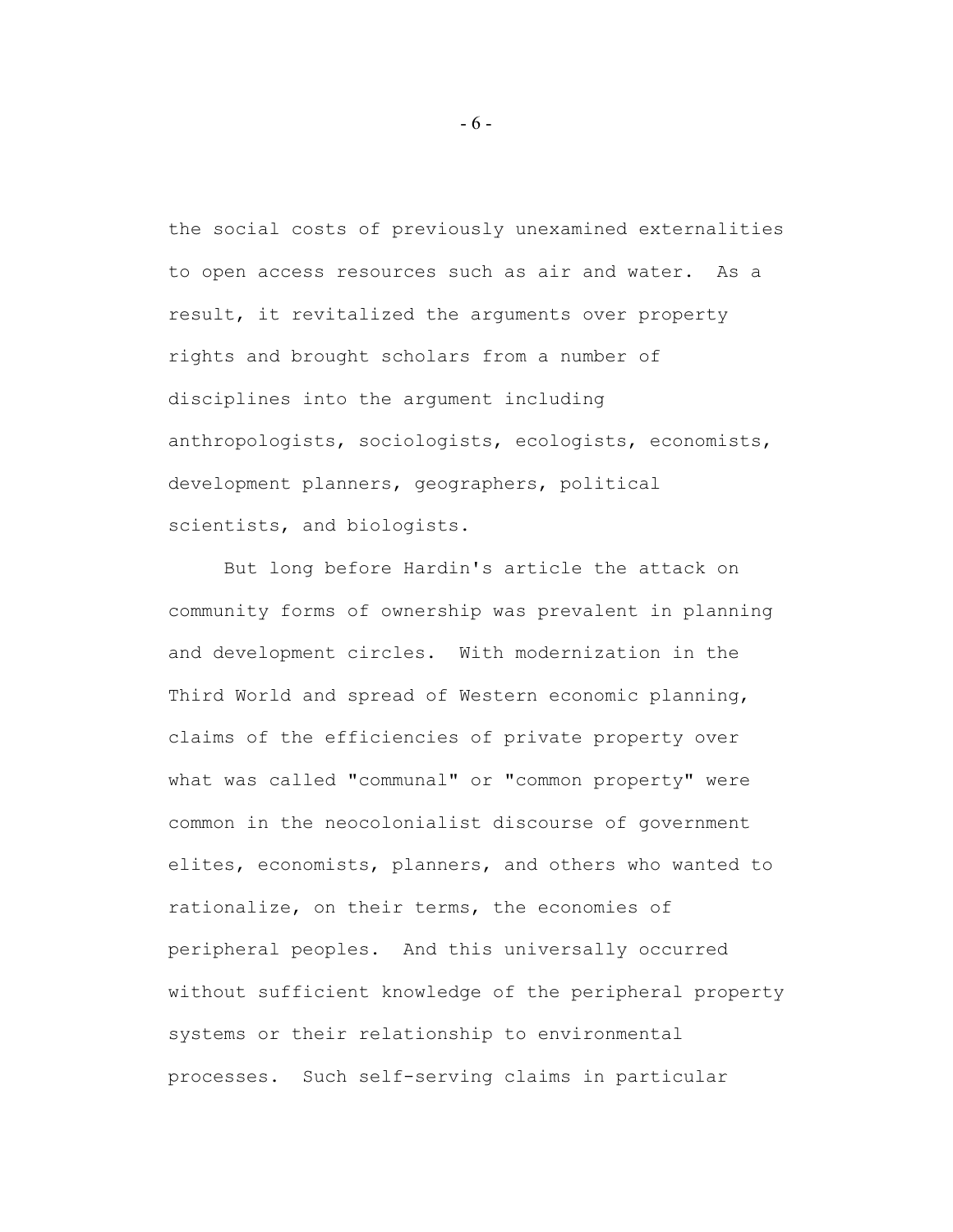appeared and still appear in the discourse of the new elites of former colonies who want to privatize land tenure systems for the benefit of themselves and other members of the economic and political centers who have the cash to invest in former tribal lands (see Appell 1991b).

Thus, there is a substantial literature on the most efficient and productive uses of resources which largely ignores issues of environmental consequences and the impact that such rationalizations have on traditional cultures and their property rights (see Appell 1985). However, the developing field of scholarship in common property modalities tends to correct these deficiencies showing the utility of traditional forms of property ownership and the importance of indigenous knowledge of resource utilization. Thus, researchers have discovered indigenous efficiencies which in many cases are more productive and suitable to the local environment than planned development interventions, refuting Hardin's claim of the inevitable deterioration of the

- 7 -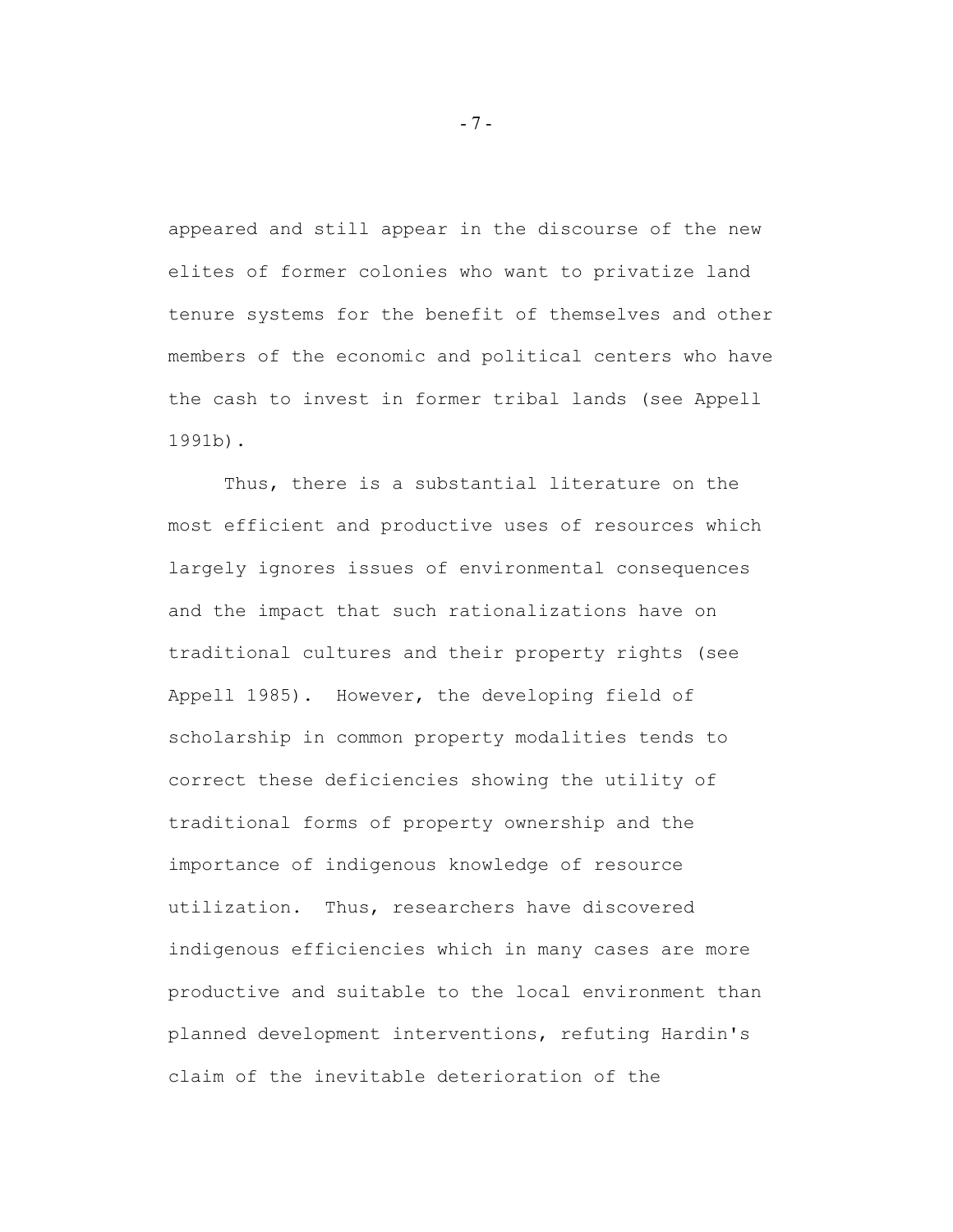environment under conditions of multiple ownership (see Johannes 1977; McKean 1986; Berkes 1985).3

Unfortunately, neither the external rationalists nor their critics have considered the social costs arising from disruption of local property systems. These include the social and health impairments that arise from the increased adaptation load put on a traditional population as it deals with externally introduced change. These costs are almost universally externalized to the larger society and are not included in the accounting of profits and losses of any project (see Appell 1986, 1988a).

However, the issue that this paper will address is the fundamental logical flaw in Hardin's argument. If a form of property ownership affects the productivity and conservation of a resource, then it is critical to identify precisely the property modality involved and particularly the locus of ownership before assessing its contribution to productivity and sustainability. But Hardin did not. In fact he showed incredible naiveté in the analysis of property ownership,

- 8 -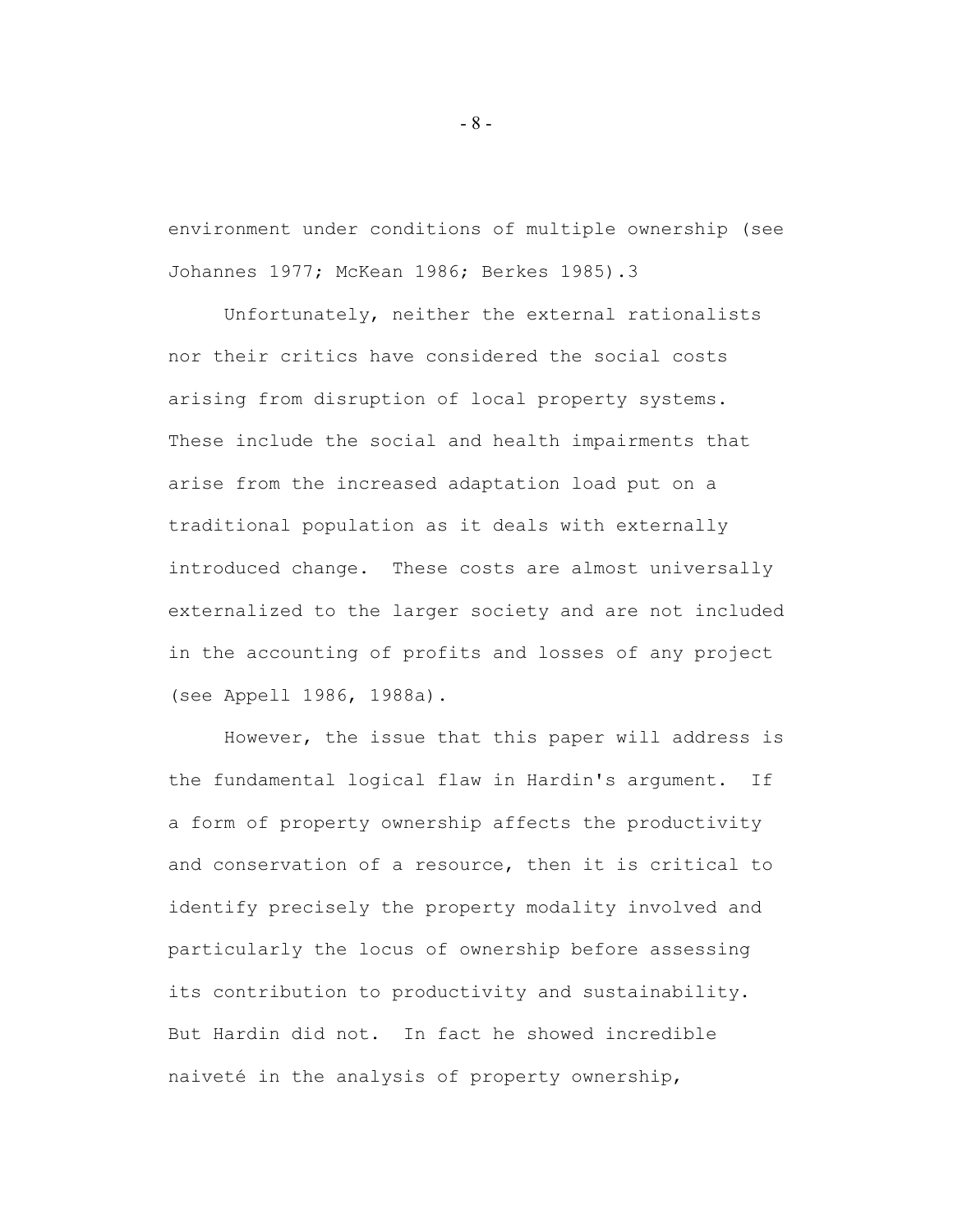misunderstanding the actual nature of property relations for the phenomena he was attempting to analyze.

However, the arguments of Hardin's critics, as well as the political philosophers interested in distributive justice, are faulty in one key aspect, which they share with Hardin. They have also failed to consider two basic problems: the locus of property rights, i.e., who are the holders of the rights, and who, on the basis of this system of property relations, are responsible for managing the rights. Yet these are critical components in decisions made that affect the productivity and sustainability of a resource. Thus, if the argument is over what form of ownership results in the least damage to the environment and is the most productive, it is critical to determine correctly the structure of the property relations over a resource.

### Definitions of "Common Property"

The term "common property" has been used to refer to a wide variety of institutional arrangements from

- 9 -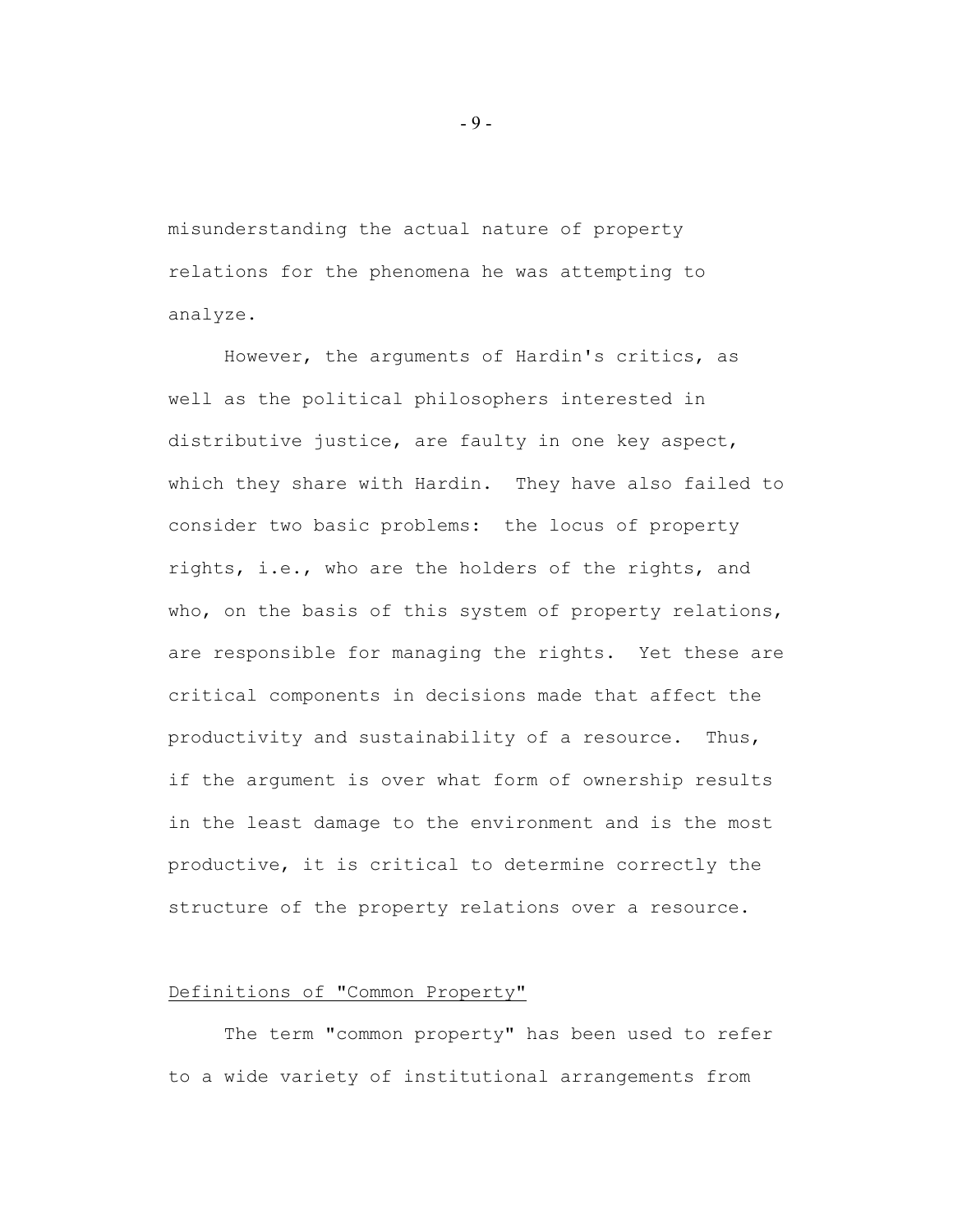open access, which involves no rights of ownership, to any instance involving multiple users or multiple owners, or both. The critics of Hardin have made an important start at sorting out these issues of definition.

Berkes et al. (1989), expanded in Feeny et al. (1990), define common property resources as a class of resources for which exclusion of potential users is difficult and costly and joint use involves subtractability in that each user is capable of subtracting from the welfare of others. They then present a taxonomy of four basic property right modalities in which common property resources can be held:

1. Open Access: a resource without well-defined property rights so that access is free and open to all as with ocean fisheries of the last century.

2. Private Property: a resource held by an individual or corporation. This involves the right to exclude others from using the resource and regulation of its use.

 $-10-$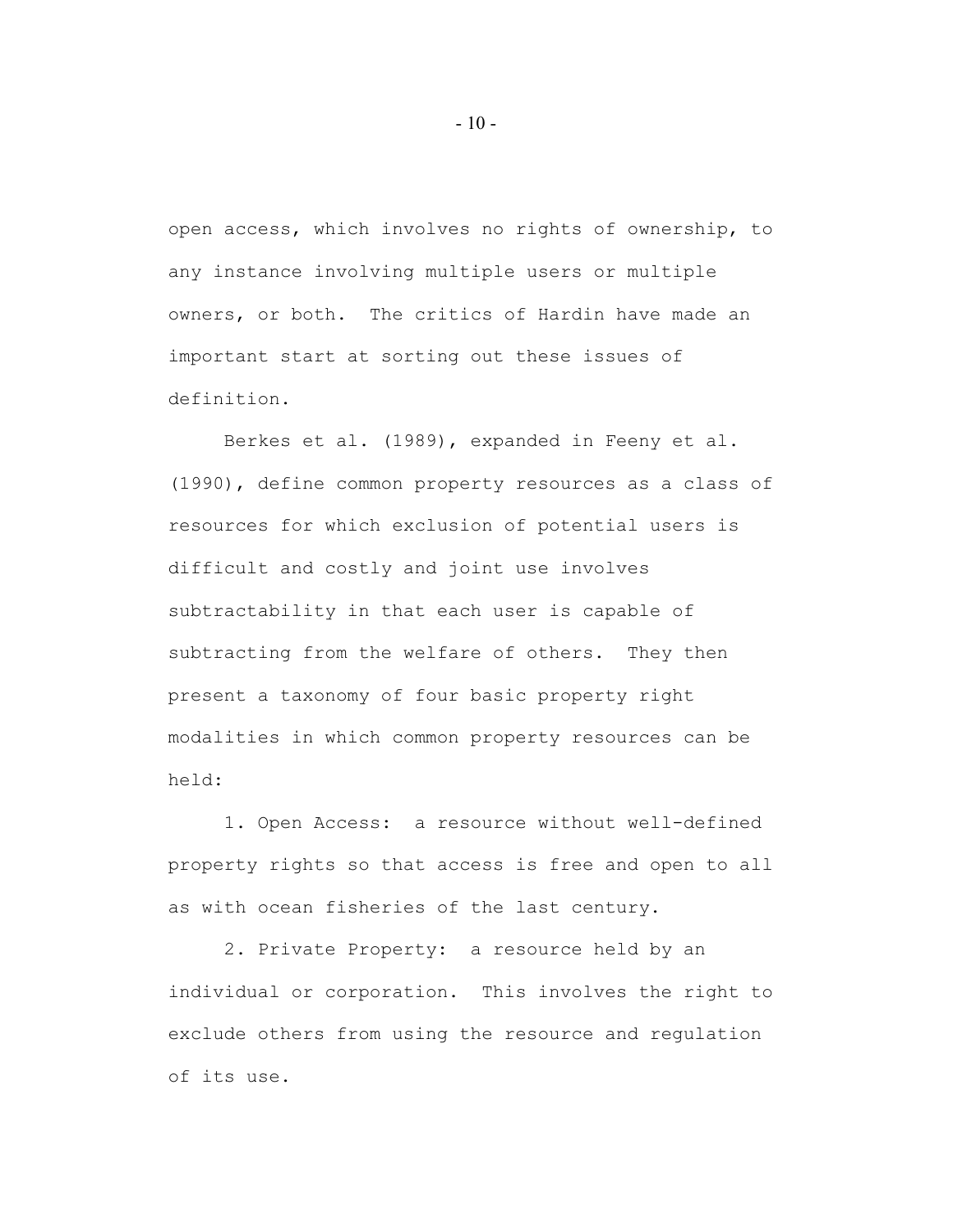3. Communal property: a resource held by an identifiable community of users who can exclude others and regulate use. Examples given include certain shellfish beds, range lands, forests, irrigation, and ground water.

4. State property: a resource in which the state controls access and level of exploitation.

Bromley and Cernea (1989) provide another definitional statement of common property in their critical study of the nature of common property natural resources (also see Bromley 1989). They define four possible modalities for resources: (1) state property; (2) private property; (3) common property which in essence is private property of a group; and (4) the non-property modality of open access.

### The Analysis of Property Relations

Before I can put clothes on the charges here and unpack the various definitions of common property, it is important to present an analytical system for delineating property relationships that can be used to

- 11 -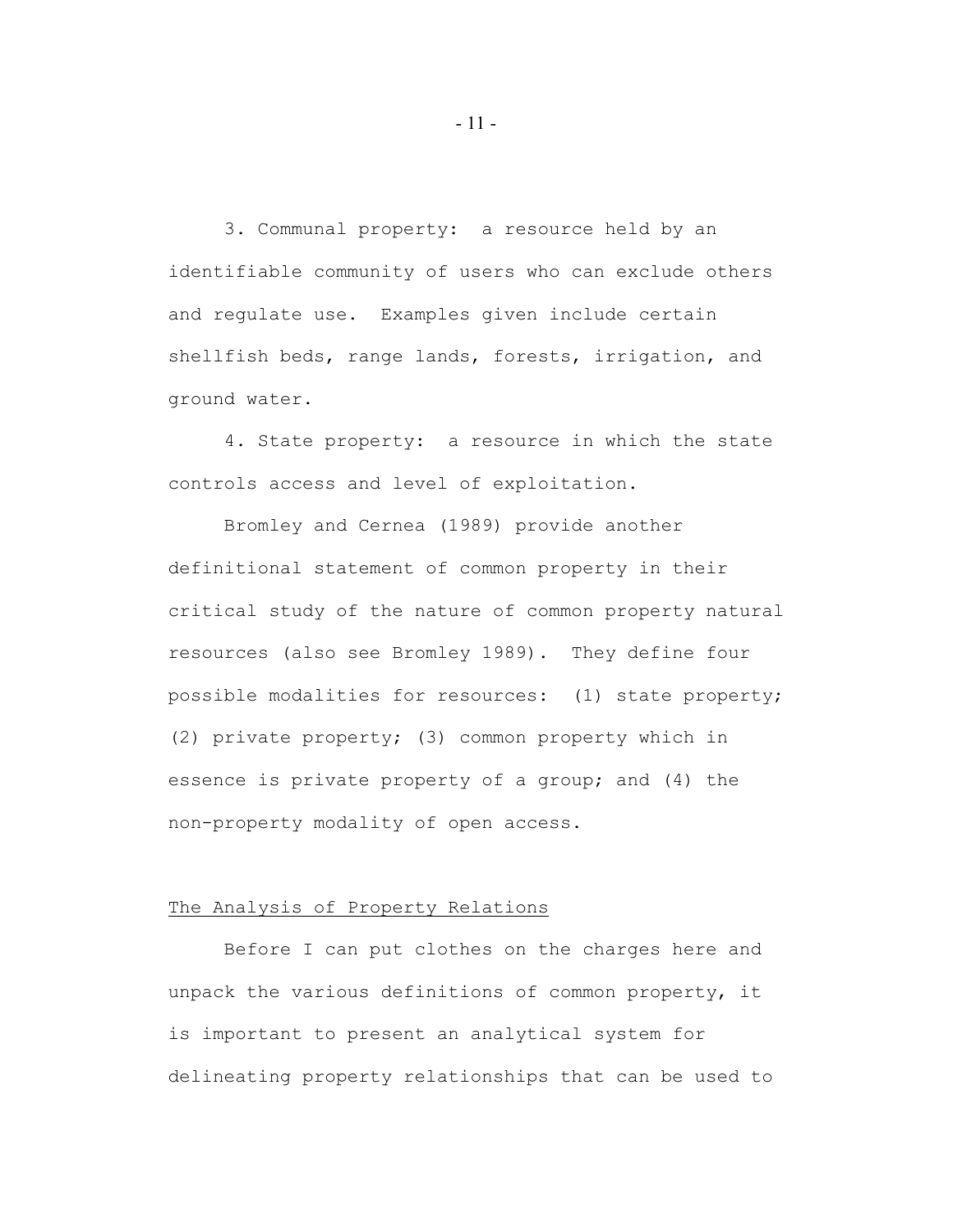isolate the cultural contours of any jural system without contamination from Western jurisprudence and its concepts.

A property relationship consists of: (1) a jural entity; (2) engaged either in a passive jural relationship with (3) all other jural entities at large, or with either a specific jural entity; (4) with respects to rights and their correlative duties; (5) over an object, which includes goods, services, and interests themselves; (6) sanctions, both positive and negative, that motivate the jural entity to enter the property relationship and protects his interests; and (7) a title, including the facts or events that have resulted in the acquisition of rights being vested in the present owner and the circumstances by which title may be extinguished. (See Diagram One).<sup>4</sup>

### Forms of Jural Entities: The Loci of Property Rights

A jural entity, or jural isolate, is a social form that has the capacity to enter into jural relations, and thereby own property. The sum total of these

- 12 -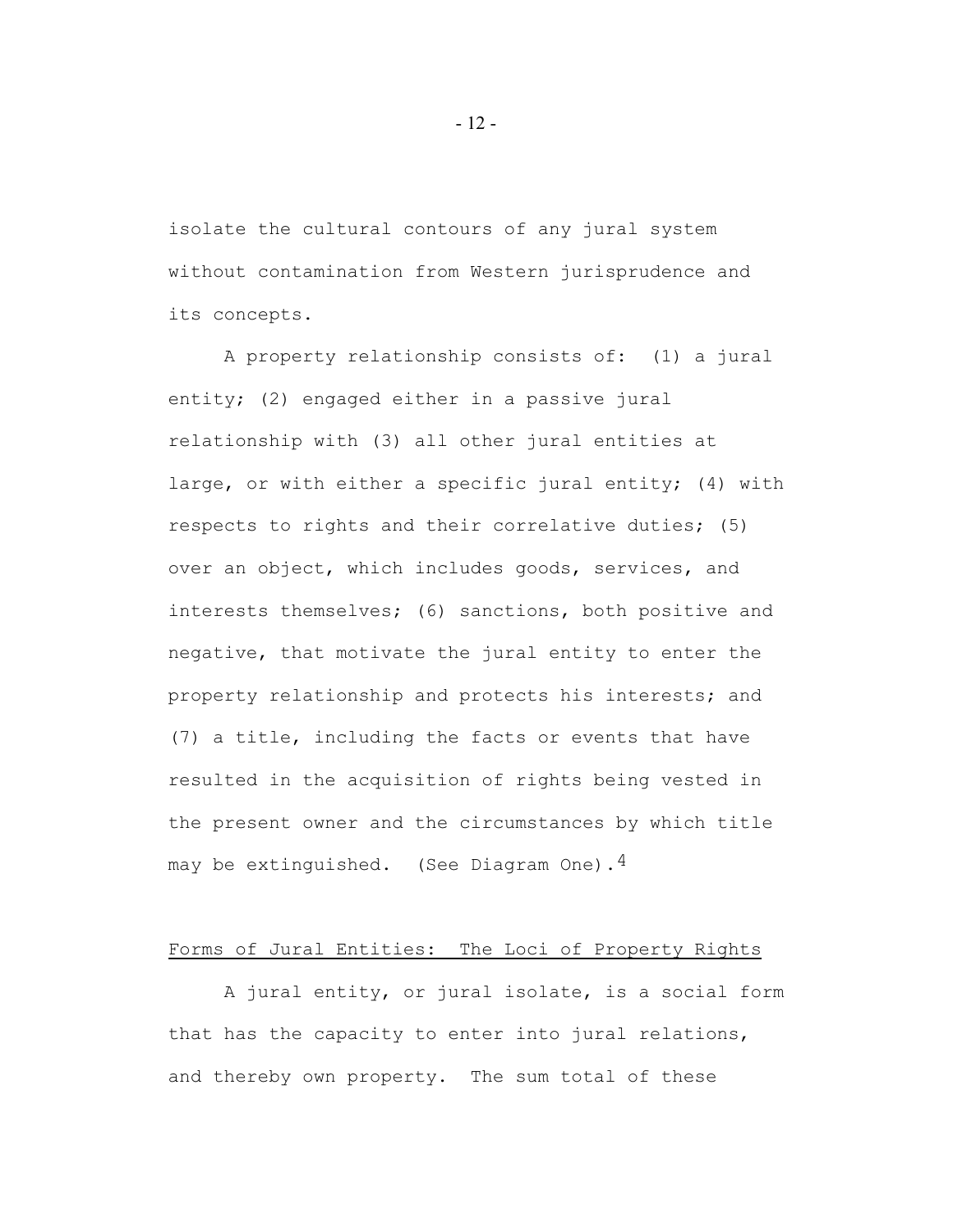capacities is referred to as the jural personality of that social form (Durham 1958). For cross-cultural analysis I have identified three forms: the individual, the corporate group, and the corporation (Appell 1976; see also Appell 1983, 1984).

A corporate group is composed of a social grouping of natural persons that holds interests as an entity and not in severalty. A corporate group contrasts with a corporation in that a corporation is an artificial jural entity without a social counterpart. Neither the officers, nor the board of directors, nor the stockholders are the corporation.

Corporate groups must also be distinguished from those social groupings or other social forms in which rights to property are held by the individual members rather than by the group itself. Two types may occur: a jural aggregate or a jural collectivity. A jural aggregate is a social form in which the individual members hold the interests in severalty. It has no jural existence above and beyond its individual members; it cannot enter into jural relations. A jural

- 13 -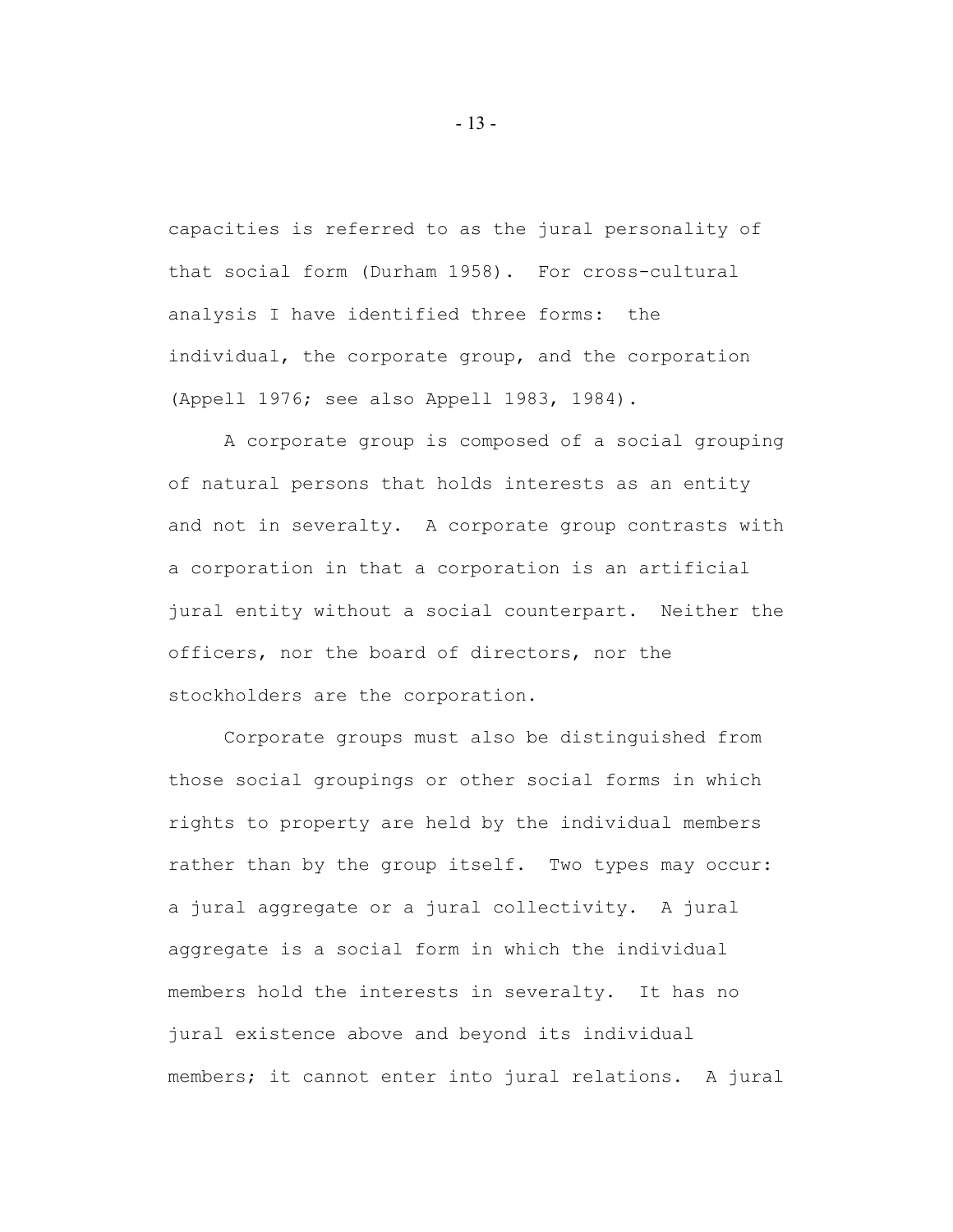collectivity is a social grouping in which interests are also held in severalty by the individual members. But it differs from a jural aggregate in that its sociality is recognized by the jural system in which it is lodged. Thus, the jural system permits a member of that social form to sue on behalf of the other members to facilitate jural actions while still denying the grouping a separate jural status, a distinct jural personality.

Let me give two examples of this from the jural system of the Rungus of northern Borneo (Appell 1976). Rights to certain fruit trees are held individually by all the descendants of the original planter. I have referred to the rights in this system of co-ownership as parallel rights. Those holding the rights form a jural aggregate, for to receive compensation if the fruit tree is destroyed each of the right holders have to take jural action on his own.

There are other fruit trees with more valuable fruit that require guarding and cultivation to ensure that the descendants of the original planter can pick

- 14 -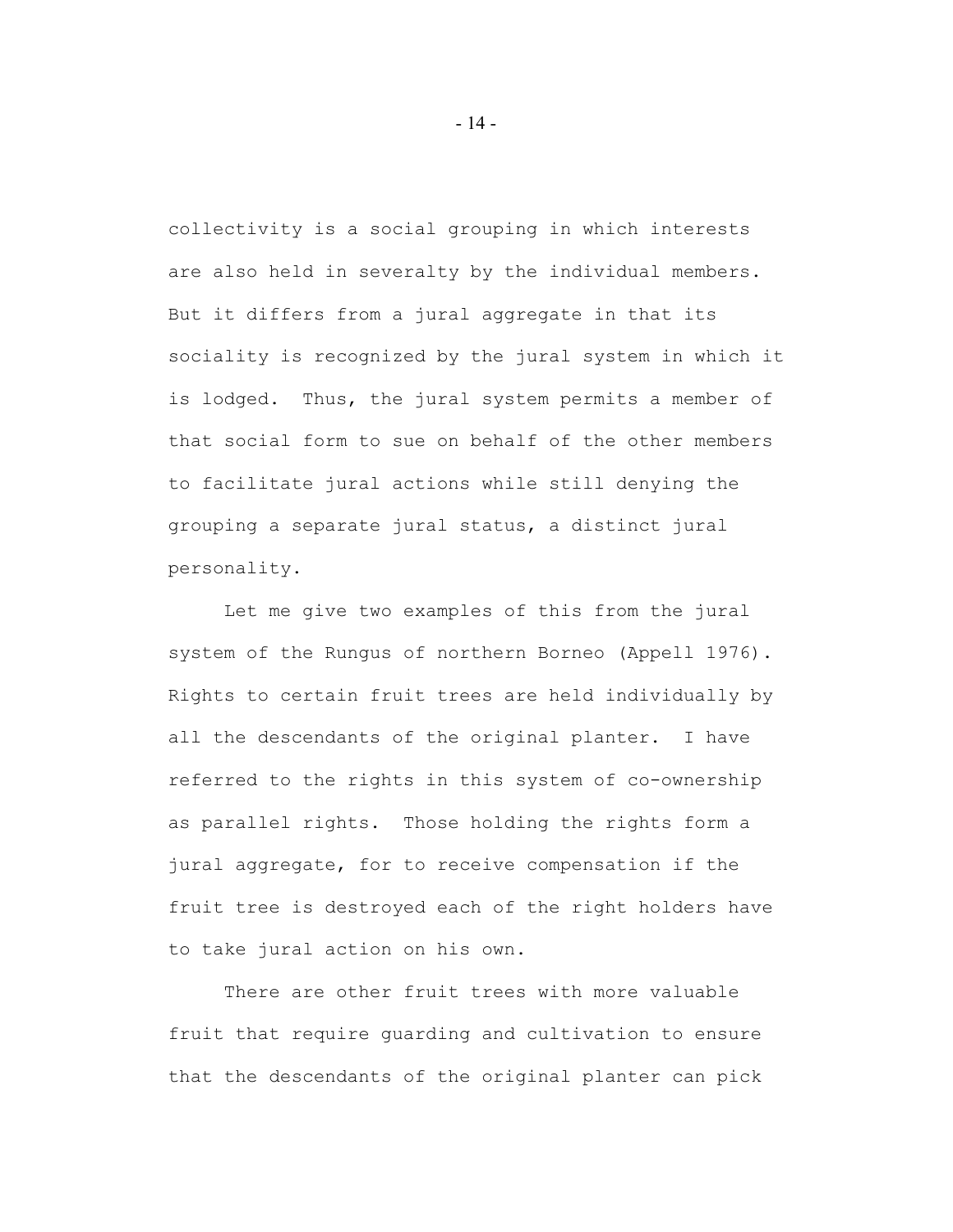the fruit. The descendant living closest to the trees has the obligation to care for and guard these trees. In return he has the right to pick the first fruit, after which he must inform the other right holders to come, if they want, to pick their share. The individual who guards the tree also has the obligation to bring a jural action for compensation if the tree is destroyed. He initiates this action on behalf of the other right holders. But they must be present at the time of the moot in order to be able to receive a proportion of the settlement. This is a jural collectivity as one person can take jural action on behalf of the other members. But it is not a corporate group, for the group as an entity does not receive the compensation, only those members of the collectivity who are present at the settlement.

### The Property Relationship as a System

- 15 -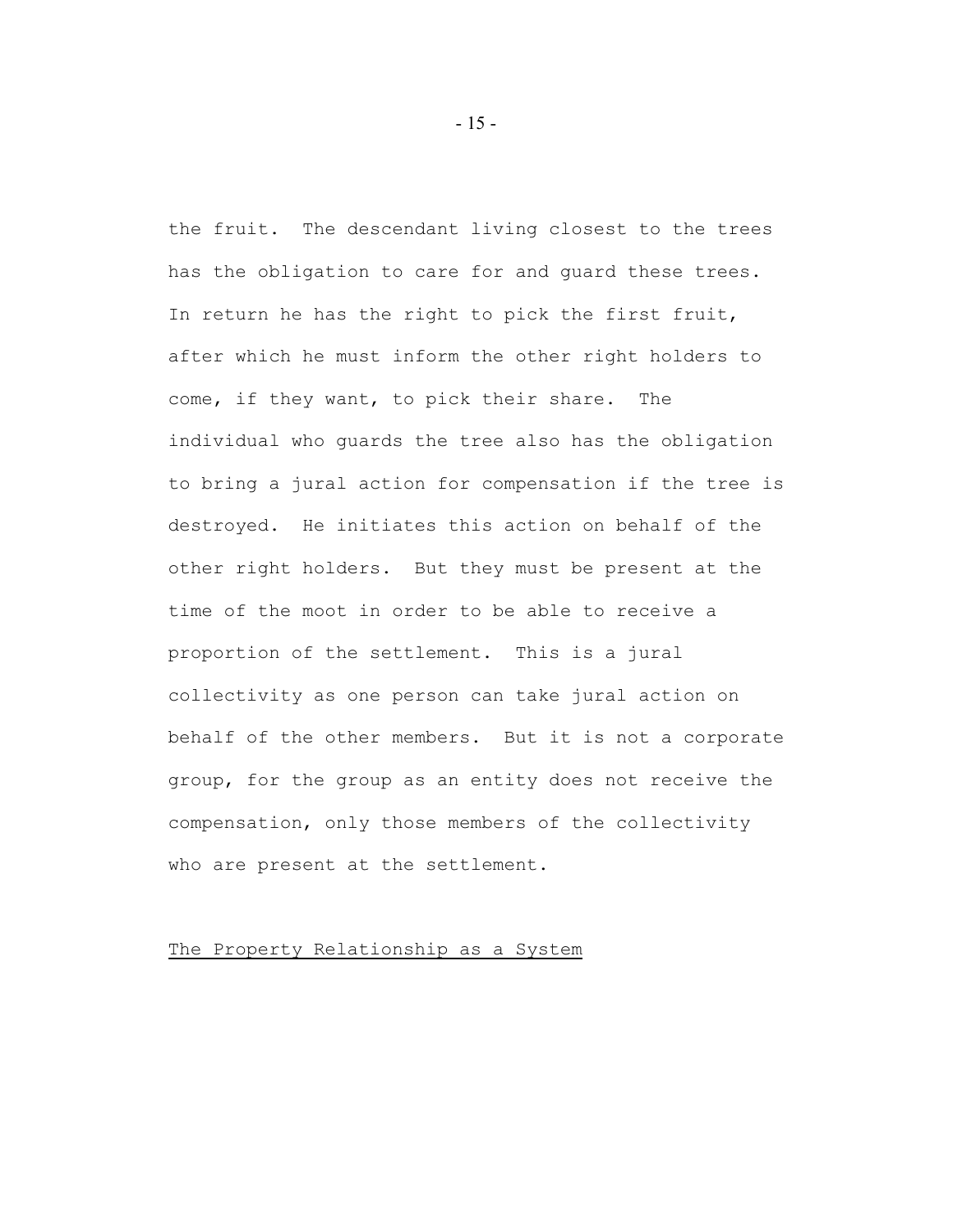At various historical periods, legal scholars have focused on one or another of the parts of the property relationship rather than the whole system. For a period, the emphasis was on the subsystem of owner and object. Then it has shifted to the jural relationship between social entities (e.g. Macpherson 1978; Reeve 1986). However, it is the total system that is critical for understanding property relations, not just a part of it. The substitution of any one item at any aspect in the system will change all other items in the relationship. For example, the Rungus village holds residual rights over its land. If we substitute at the property focus trees, the entity holding the rights can no longer be the village and the correlative social entities change as do the rights. The locus of rights are instead the members of a descent collectivity, who hold rights in severalty primarily against other village members.

# Analytical Critique of the Definitions of "Common Property"

 $-16-$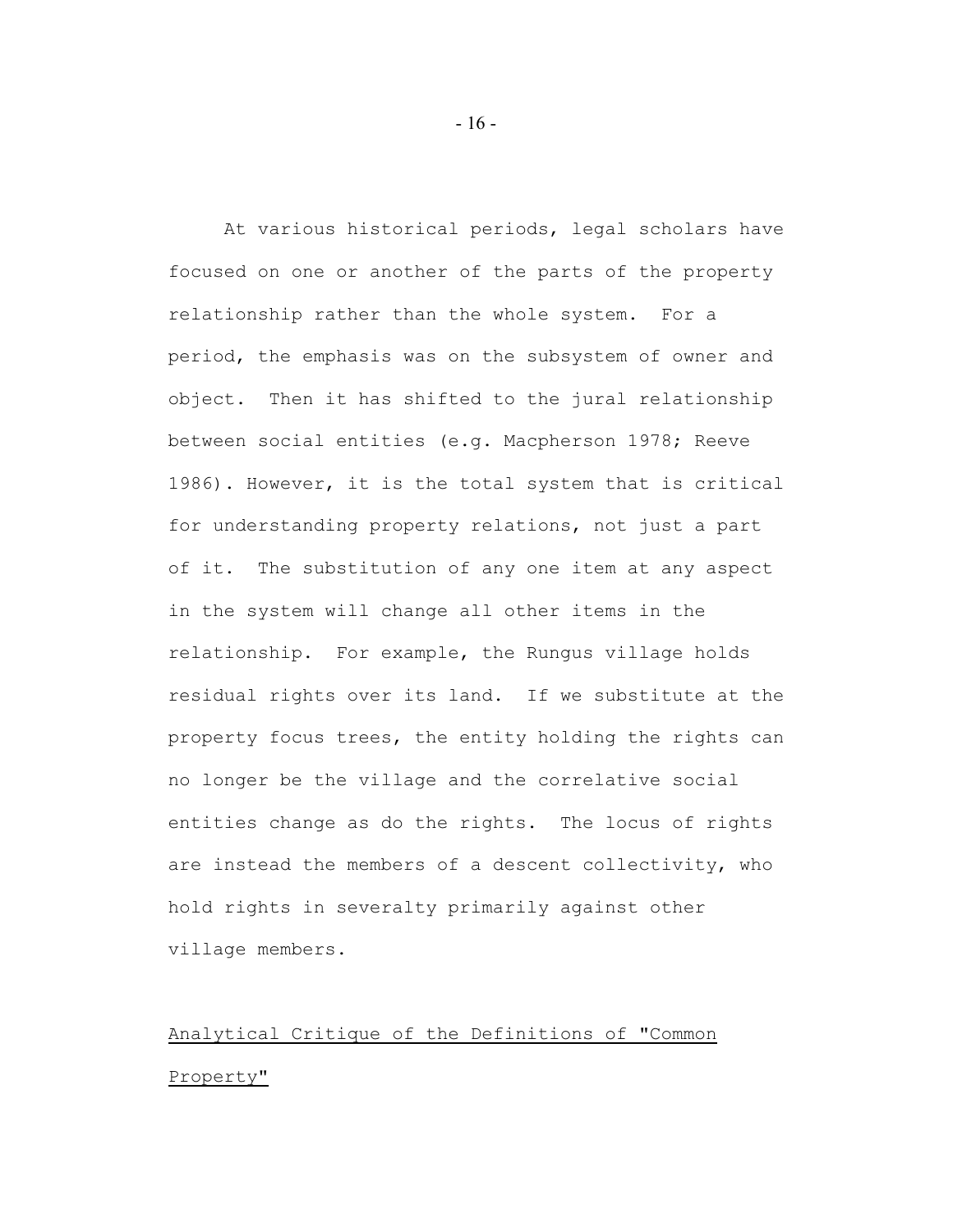As early as the 14th century the term common was used in two confusing senses (see *Oxford English Dictionary*) referring either to property that is public with no identified rights of ownership or to property belonging to more than one as a result of cooperation. And this confusion still works its deviltry in scientific discourse. Bromley and Cernea (1989) and Berkes et al. (1989), as well as the authors in National Resource Council (1986), in McCay and Acheson, eds. (1987) and in Berkes (1989), attempt to sort this confusion out for once and all. Open access is to be used for a resource where no property rights exist. Instead rights are created by usucaption of the resource. This occurs by taking possession of a property object from the open access resource, as for example in the case of wild animals, fish, etc.

Open access is the modality implied in Hardin's article, although not every case he gives is open access, particularly that of his paradigm case. Commonage of pasturage is instead an instance of use rights held by a set of individuals whose jural

- 17 -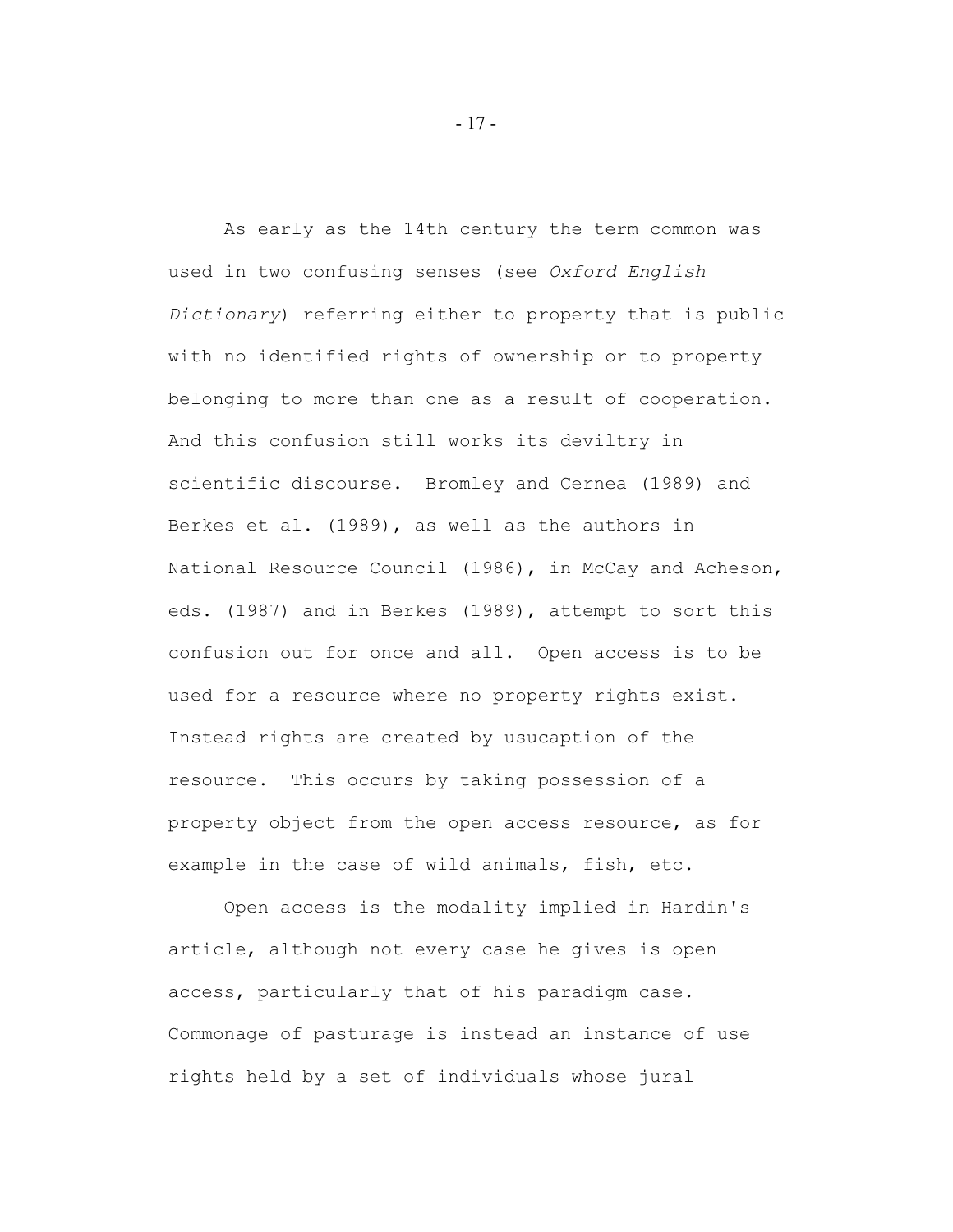definition as an aggregate or collectivity is not specified. Furthermore, the rights held are a result of being resident of a village. It is what I have termed a derived right (Appell 1976). Hardin also failed to specify the locus of the residual rights of ownership of the pasturage.

The classification proposed by Berkes et al. (1989) attempts to sort out these contradictions, but it has certain terminological difficulties. The term common property resources is an oxymoron. It refers to those resources which may be held under various property modalities. Yet, these modalities include open access for which no property rights by definition can exist (also see Feeny et al. 1990), even though they carefully point out that open access cannot be a form of property.

Other aspects of their classification of property modalities has certain confusions. While they define a common property resource as a class for which exclusion is difficult and joint use involves subtractability, they include private property held by an individual as

- 18 -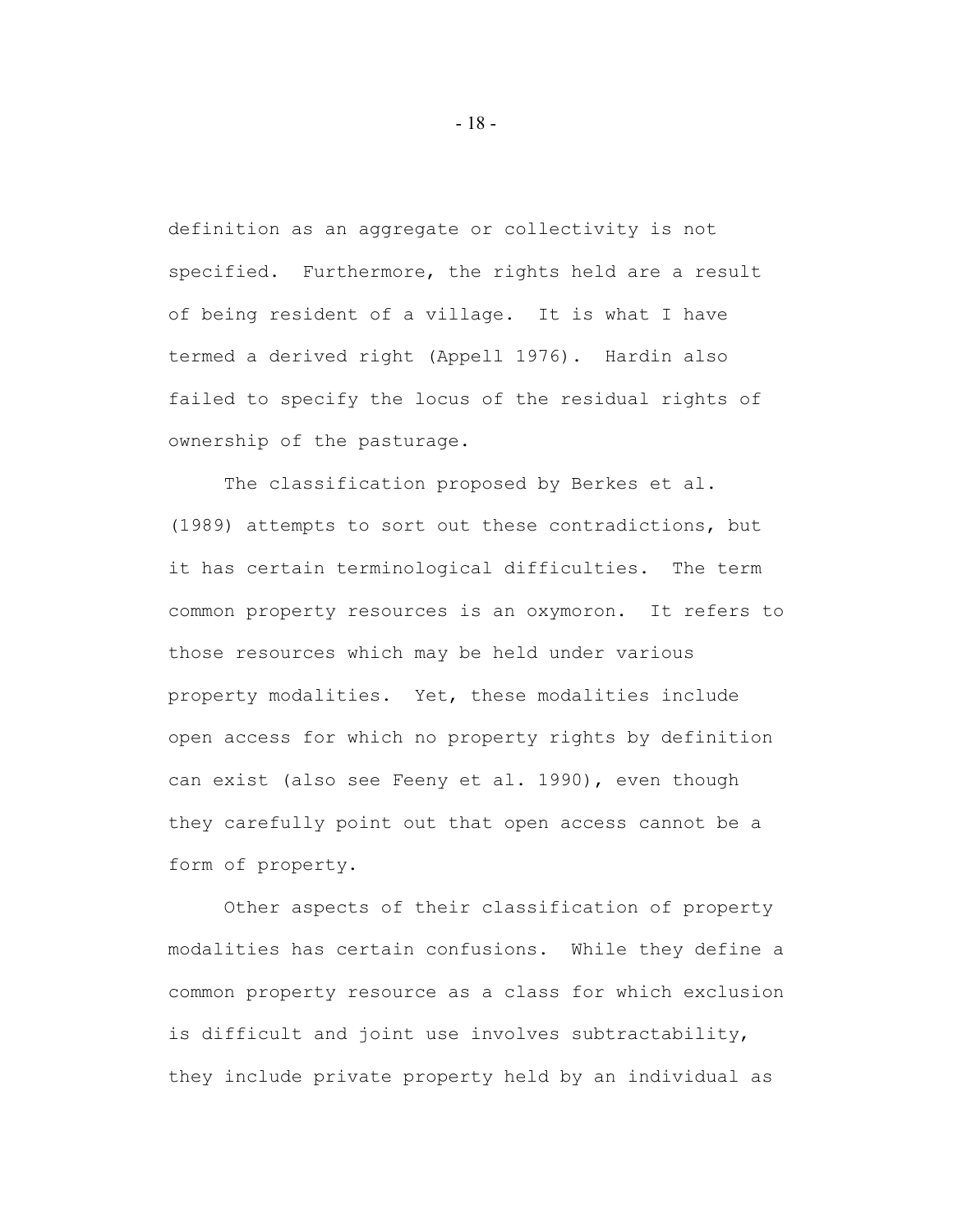one of the property modalities for such resources. But private property is the paradigm case of exclusiveness. Thus, their classification involves certain logical contradictions.

The private property category of Berkes et al. (1989) and Feeny et al. (1990) contrasts with their category of communal property. In the former complete title is vested in an individual or a corporation. In the latter rights are divided among a community of users. Thus, private property contrasts with property of a community. There are several problems with this. It ignores property rights held by several individuals who are not a community, as in the case of property bought jointly by husband and wife, or by any set of individuals, as in the example of fruit tree rights among the Rungus. Or are the holders of these rights to be considered a community of users, rather than restricting the term community to a village community?

Furthermore, the attributes of the category of communal property are not sufficiently finely defined to make the jural distinctions found empirically. Are

- 19 -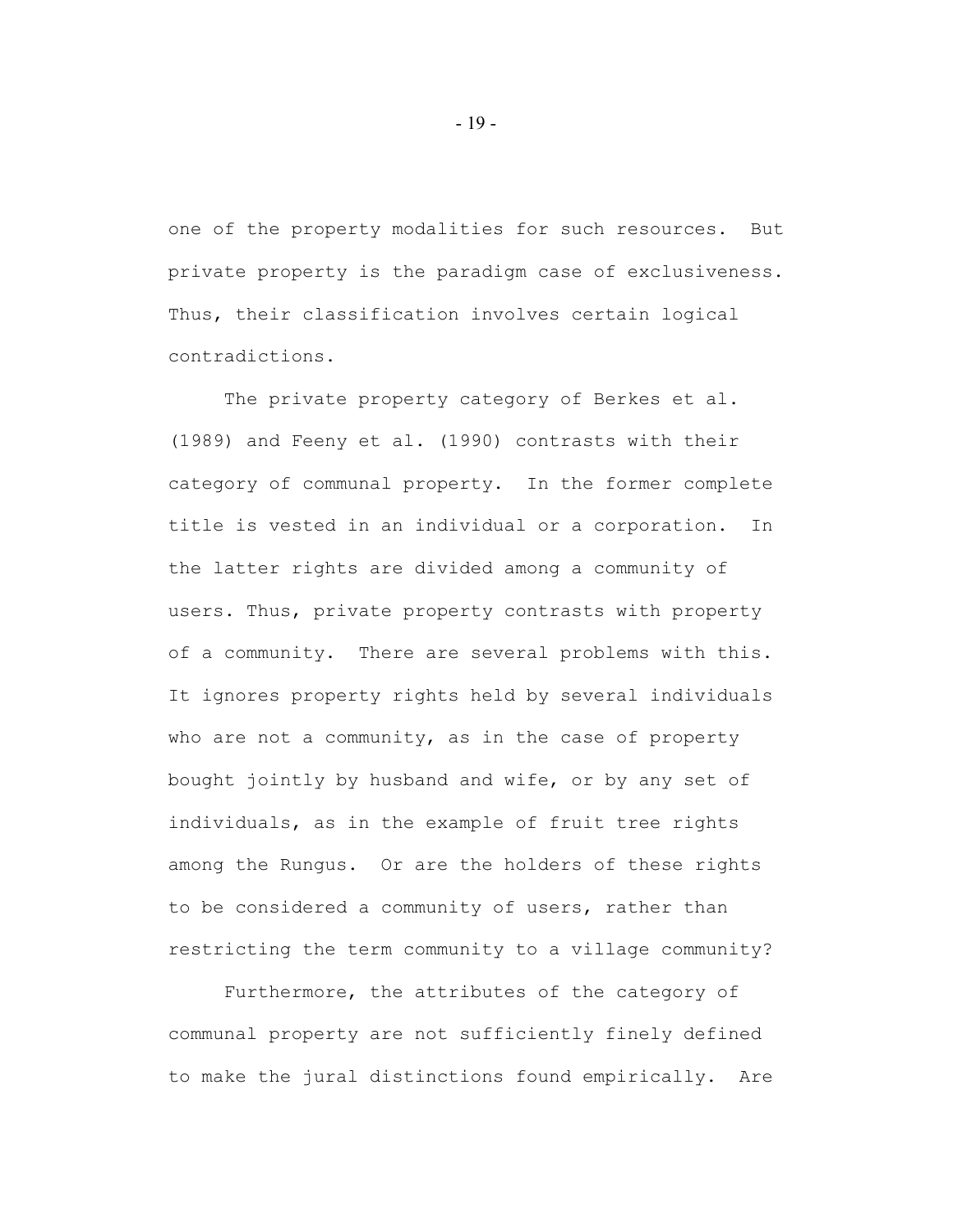rights here held by a village community as a corporation, or a corporate group, or as just a jural aggregate, or perhaps a jural collectivity? For example, in Borneo most villages own rights as a corporate entity over the land in which their resident member families have the right to establish limited or durable use rights. Use rights, rights derived from residence, lie with the village members as a jural aggregate or domestic families as jurally corporate groups. Furthermore, in certain instances among the Rungus a group of communities might share use rights to a forest reserve. How does this fit this type of classification?

 Some scholars, write Feeny et al. (1990:5) use the term "common property" to refer to this regime of communal property. Unfortunately, this only adds to the confusion as the use of the term common property varies widely and its referents are so problematic.

Bromley and Cernea (1989) also use the oxymoron of common property resources in their important analysis of the problems in managing such resources and the

- 20 -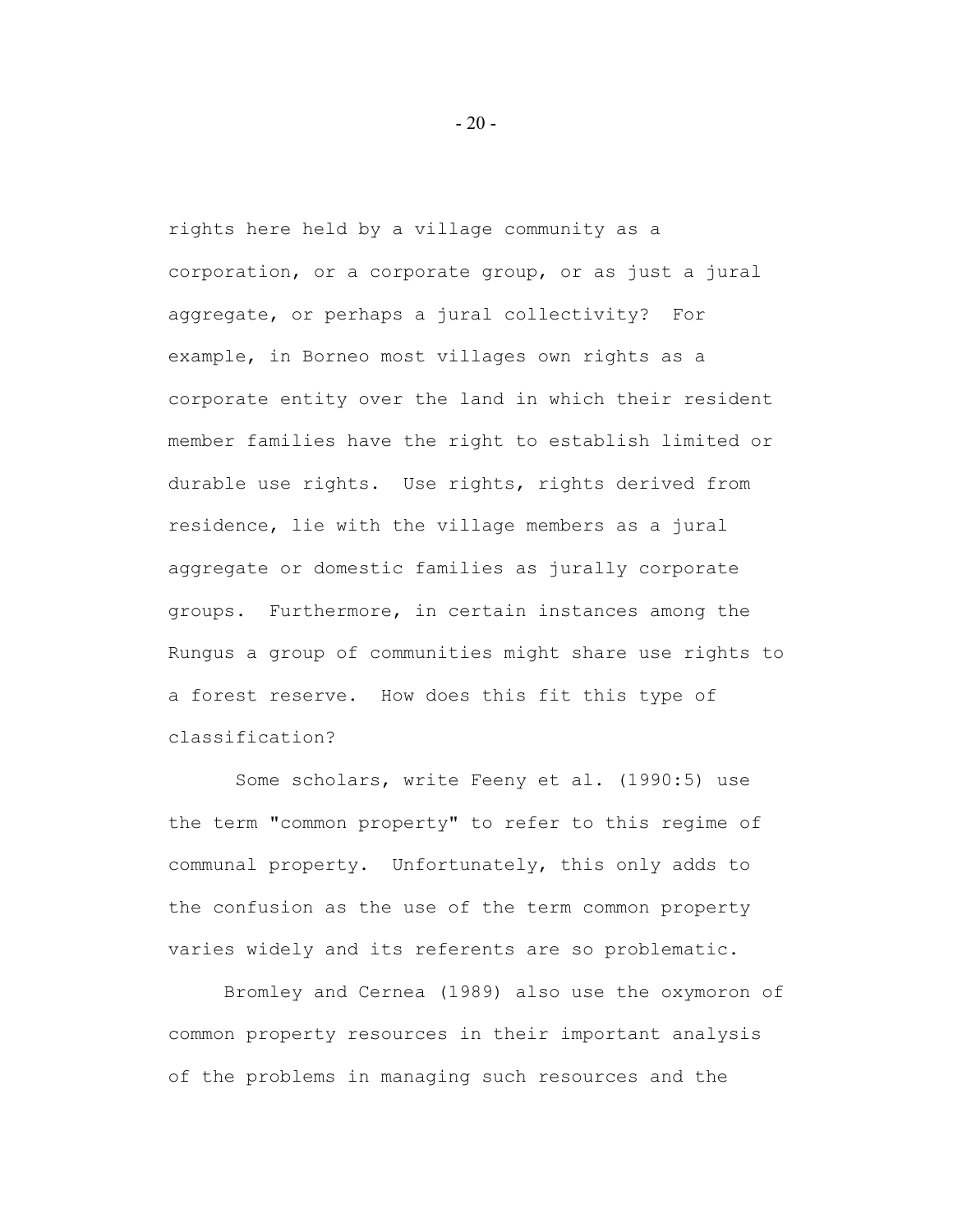failure of Hardin's logic. They distinguish four possible resource regimes: state property, private property, common property, and non-property, or open access. As do others (e.g. MaCay and Acheson 1987) they make the point that Hardin and other social scientists have frequently confused open access with "common property" modalities.

Their class of private property includes property held by individuals as well as property administered by a group. They do not make the distinction between corporate property and corporation property that I have made. Nor do they directly address property held by a corporation, as do Berkes et al. (1989). However, they include as private property ownership by a group of individuals which Berkes et al. (1989) relegate to "communally owned property."

Bromley and Cernea write (1989:14): "Common property is in essence 'private' property for the group and in that sense it is a group decision regarding who shall be excluded... Common property is not the freefor-all of open access resources. Individuals have

- 21 -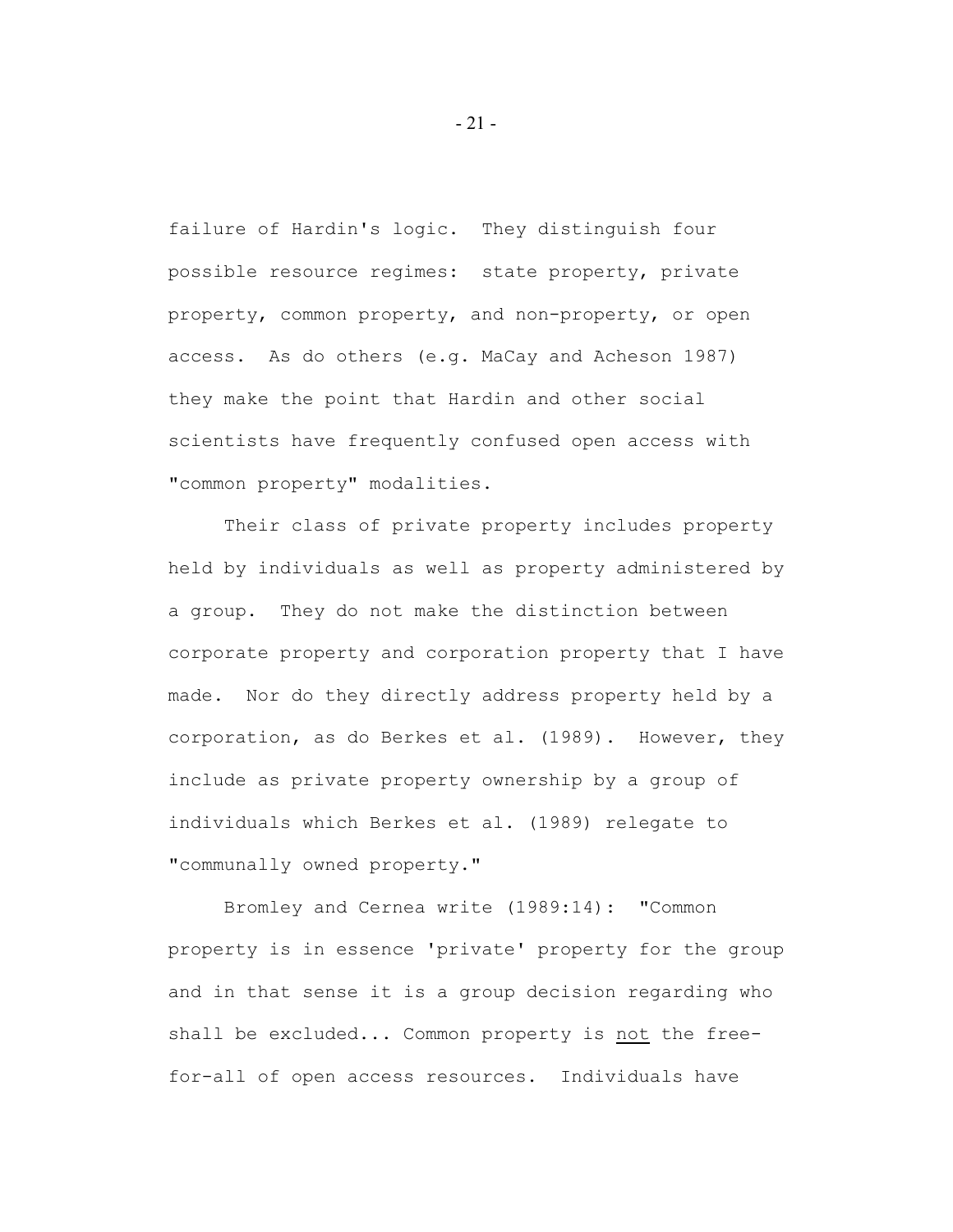rights and obligations in situation of common (nonindividual) property, just as in private individual property situations. The difference between private and common property is not to be found in the nature of rights and duties as much as it is in the number to which inclusion or exclusion applies."

Thus, you have two of the four contrasting classes, private property and common property, sharing the same attribute, being private property, which precipitates certain confusions. But just as critical a failure of logic is to segregate one class of property, common property, in terms of number of holders of rights and duties, while using locus of the right, i.e., state or no owner to classify other modalities.

Berkes et al. (1989) and Bromley and Cernea (1989) have made singularly important contributions to the argument on the productivity and sustainability of common resources. But they present confusing classifications of property-right modalities. These also fail because they do not identify the exact locus

- 22 -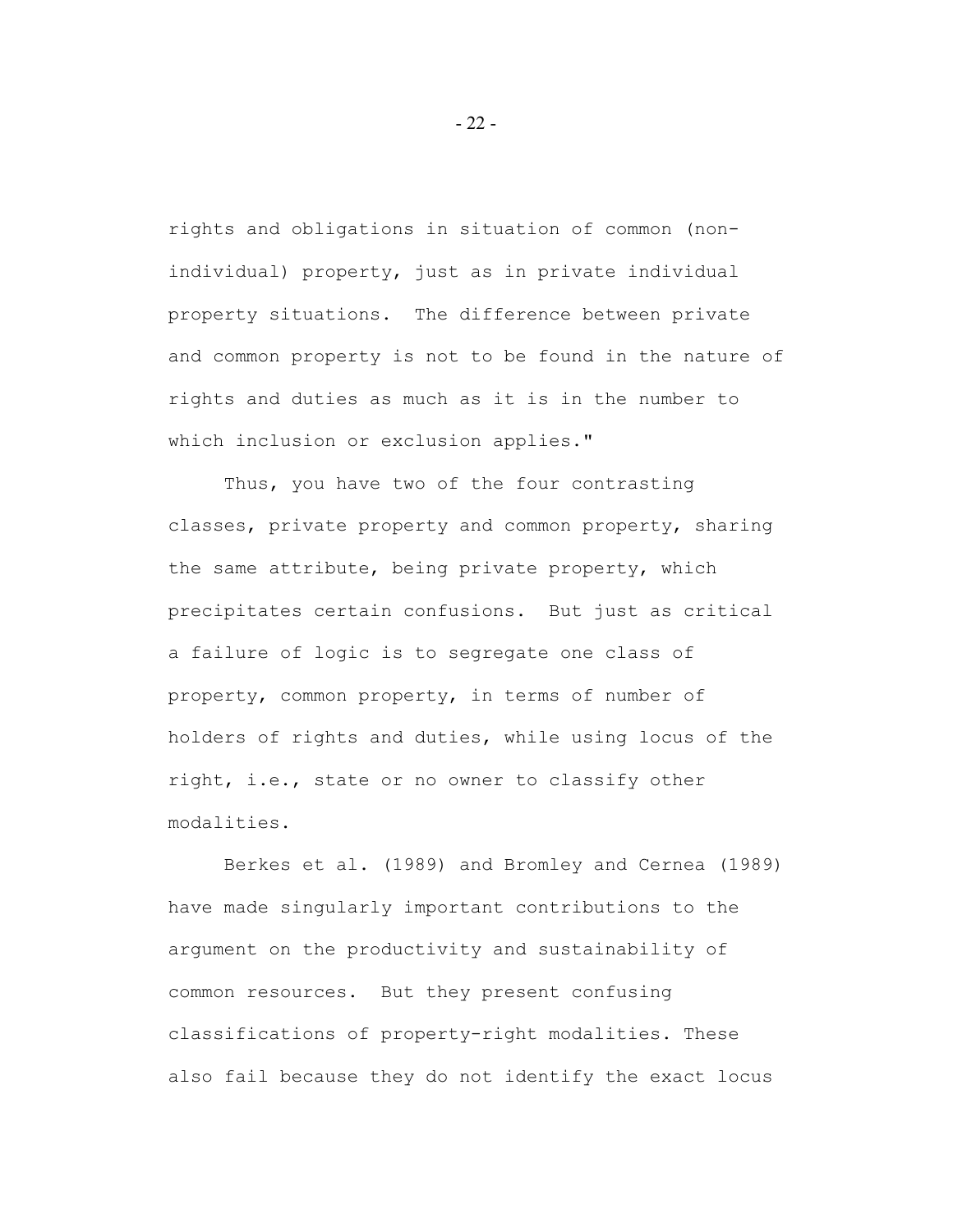of ownership. Neither Bromley and Cernea (1989) in their class of common property nor Berkes et al. (1989) in their class of communal property distinguish whether the rights are held by individuals, as a jural aggregate or jural collectivity, or held by a corporation, or by the group corporately. To determine the locus and the nature of the rights involved requires painstaking investigation into jural cases pertaining to the property relations, particularly in the case of non-written jural codes. Yet it is the very rights and duties and the form of jural entity for their loci which affect the management of the property resource. And to determine these is crucial to the ultimate goal: the understanding of management forms and how they affect productivity and resource degradation.

Furthermore, while they all refer to ownership in which rights are split between different legal persons, they do not analyze this and its implications when dealing with multiple users. The result is that while

- 23 -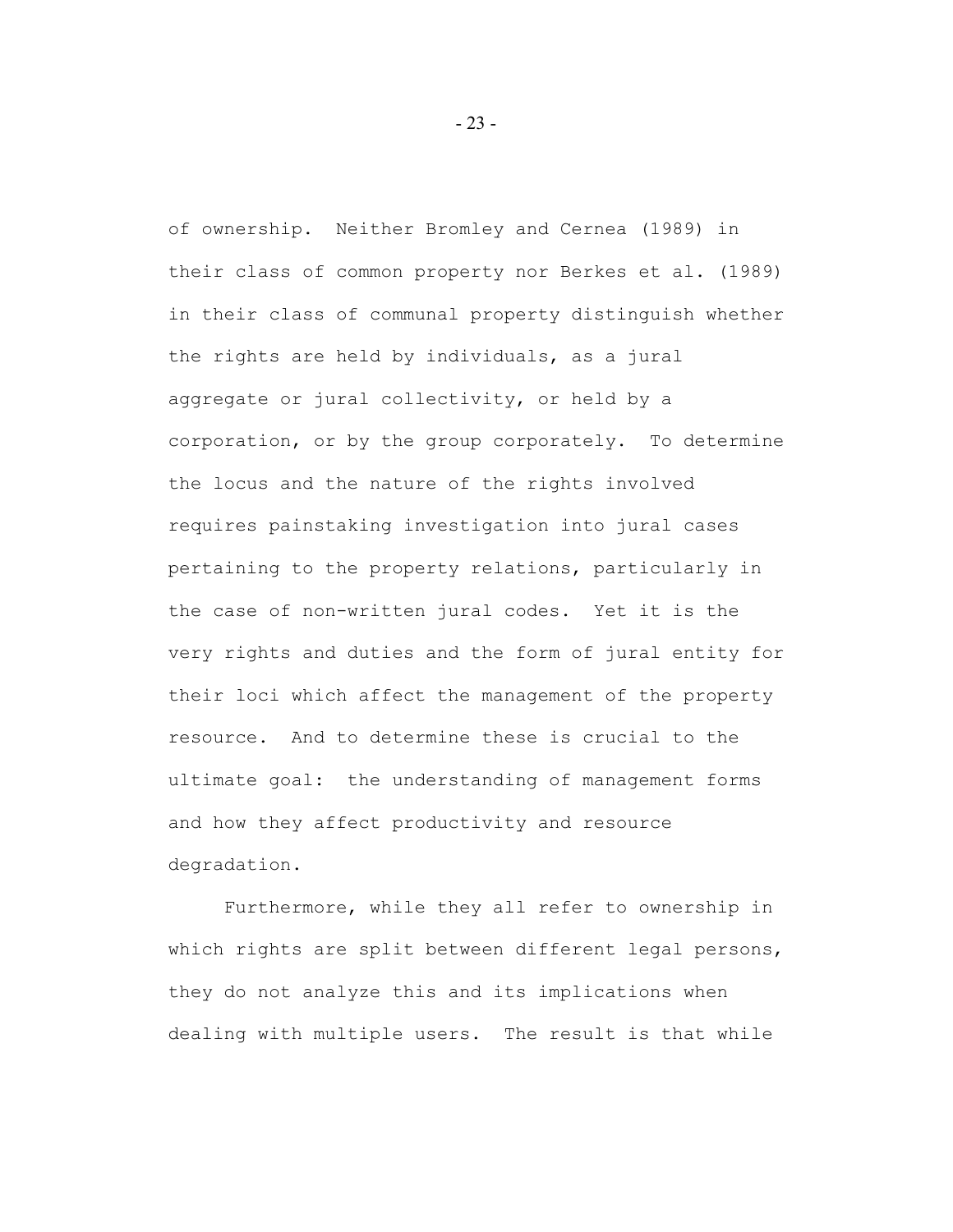these classifications have helped to clarify the terms of the argument, they need to be revised.

# Fragmented Ownership: Forms of Rights and Objects of Ownership

While Berkes et al. (1989) and Bromley and Cernea (1989), recognize the problems of multiple types and levels of rights, they have not systematically analyzed the various forms of multiple ownership. And they have not delineated the structure or relationships between the various right holders. Yet this form of analysis is fundamental to understanding how common resources are held and is basic to understanding the efficiency and effectiveness of the management of resources in terms of productivity and conservation. But these authors are not to be condemned for failing to sort this matter out, for legal scholars themselves have been inconsistent, contradictory, and far from analytical on this problem. So again a more useful and universal conceptual framework has to be developed as with the nature of jural entities.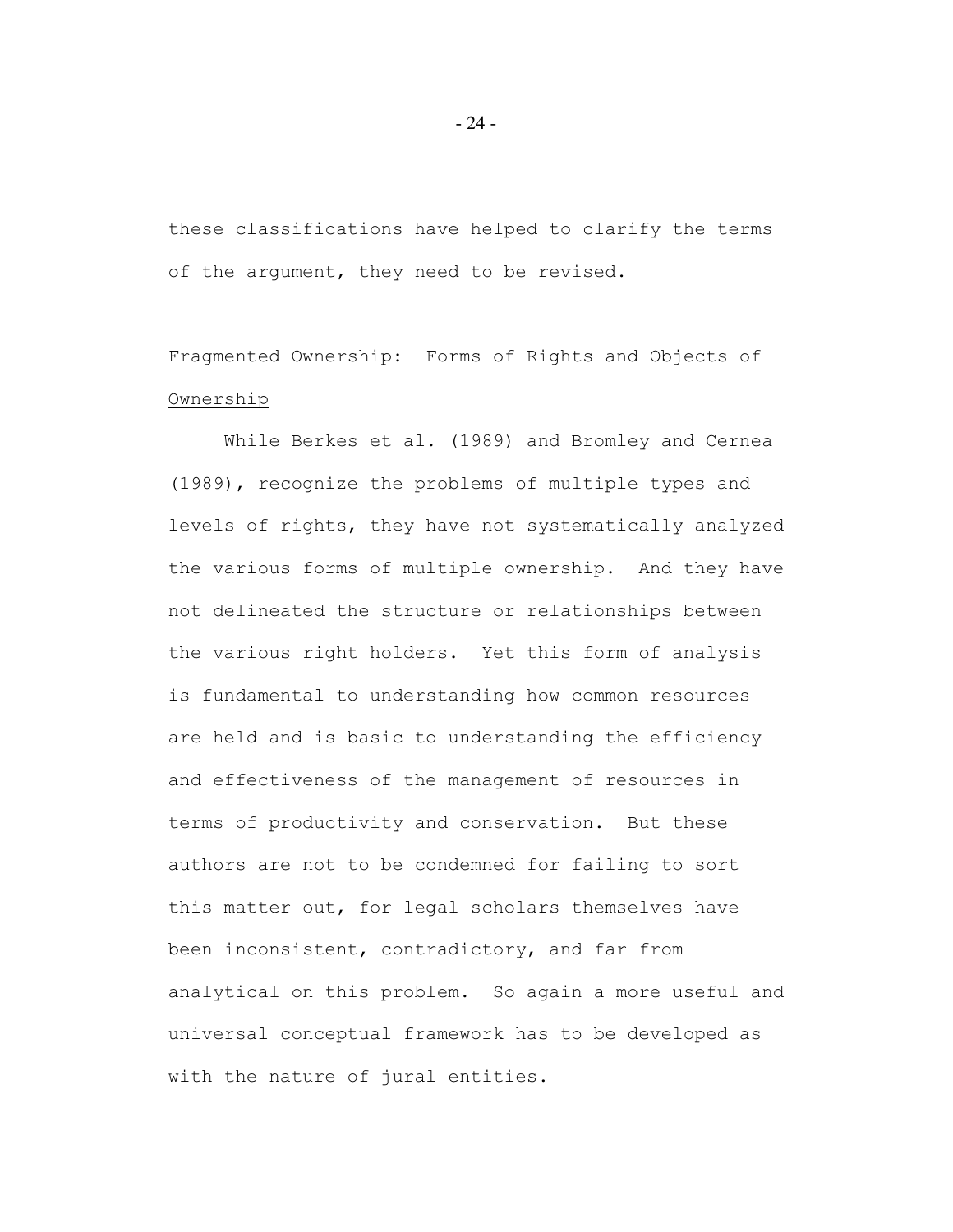When two or more jural entities hold interests in the same object, legal and anthropological scholars have used such terms as split ownership (Honoré 1961), divided ownership (Goodenough 1951), multiple interests (Cribbet 1975), co-ownership (Lawson and Rudden 1982; Megarry and Wade 1984; Salmond 1957), concurrent ownership (Casner and Leach 1969; Cheshire 1962), and so forth. Seldom does the use of these terms cover the same territory. In fact the terms concurrent, as in concurrent interests, and co-ownership are frequently restricted to forms of ownership peculiar to the Anglo-American system of law which include tenancy in common, joint tenancy, and tenancy by the entireties, all of which have special, limiting attributes. For example, in tenancy in common the interests may be devised to heirs, while in joint tenancy there is survivorship, in that the co-owner or co-owners succeed to the interest on the death of one of them.

When there are multiple interests of any kind in a property object, I refer to this as co-ownership. In co-ownership there is the issue as to whether there are

- 25 -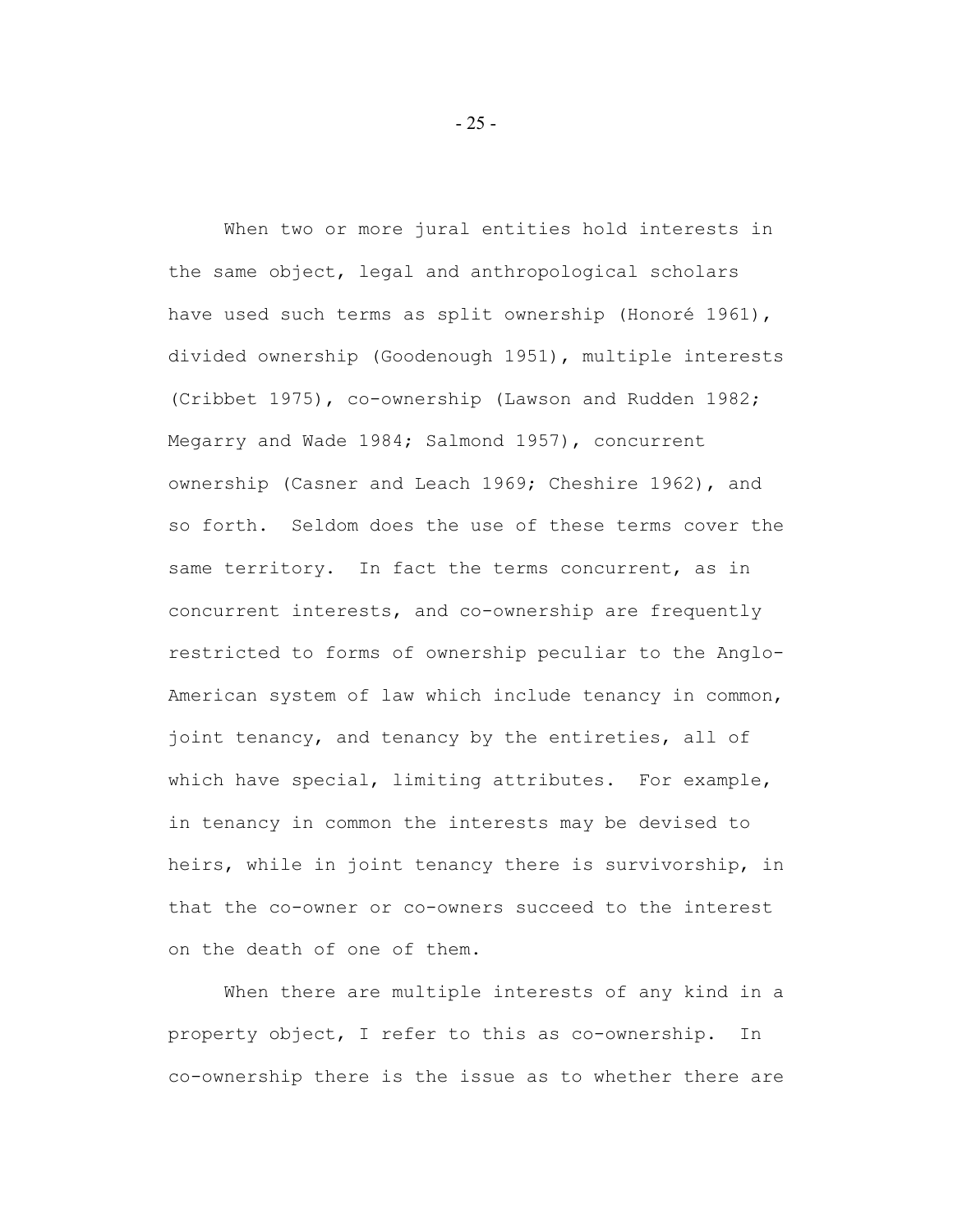multiple rights so that each of the co-owners individually owns rights in the object or benefit stream from the object, or whether the co-owners share a single right. A shared right involves the ownership by all of a single right, as in partnerships (Salmond 1957:306) and joint rights.

When multiple rights exist in an object or benefit stream, two forms may occur: parallel rights and stratified rights. These are not mutually exclusive. Parallel rights refers to the situation in which the co-owners hold identical interests. Such "co-owners have simultaneous interests in every portion of the thing, but no separate interest in any particular portion of it" (Cribbet 1975:94), or what is referred to as having an interest in undivided shares of the object.

What distinguishes holders of parallel rights, or for that matter holders of a shared right, from a corporate group is that the interests lie with the individuals and not with the group as an entity.

- 26 -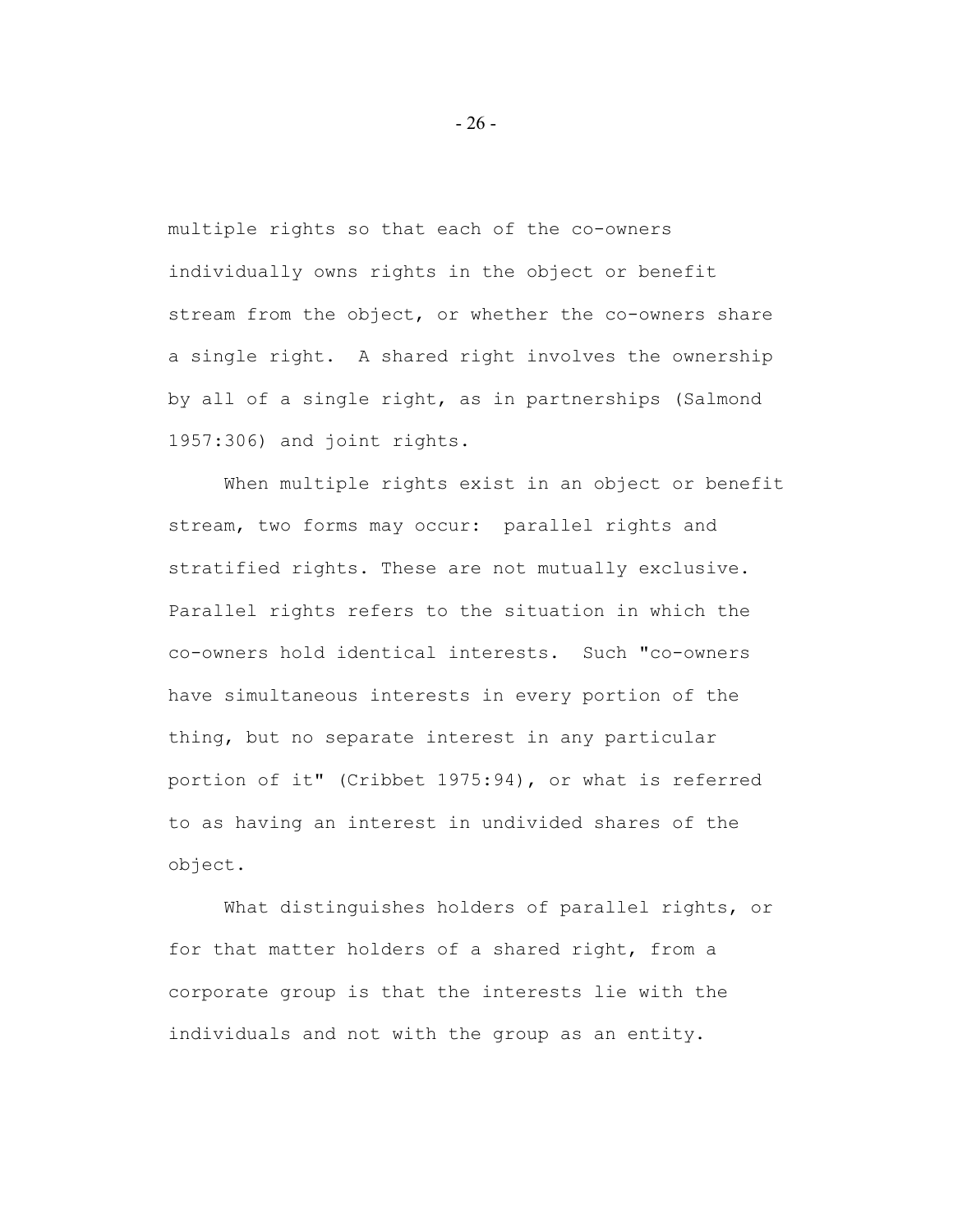In the instance of stratified rights, two or more jural entities hold interests of a different order in the same object as is the case with villages in Borneo. It is common for a village practicing swidden cultivation to hold residual rights to a distinct territory as a corporate group. Only the members of that village may cut their swiddens in that territory. The right to cut swiddens is a parallel right held in some societies by the individual members and in others by domestic families as corporate groups. The use rights over the area cut may be held only temporarily, lasting only until the last crops of that year are removed, or they may be durable in that they may be devised on other generations or held theoretically in perpetuity by the corporate domestic family. Another example of both parallel and stratified rights is provided by interests over those types of fruit trees among the Rungus that require care and cultivation. But in this case the rights are held by individuals as a jural collectivity, as we have discussed. All descendants of the original planter have parallel

- 27 -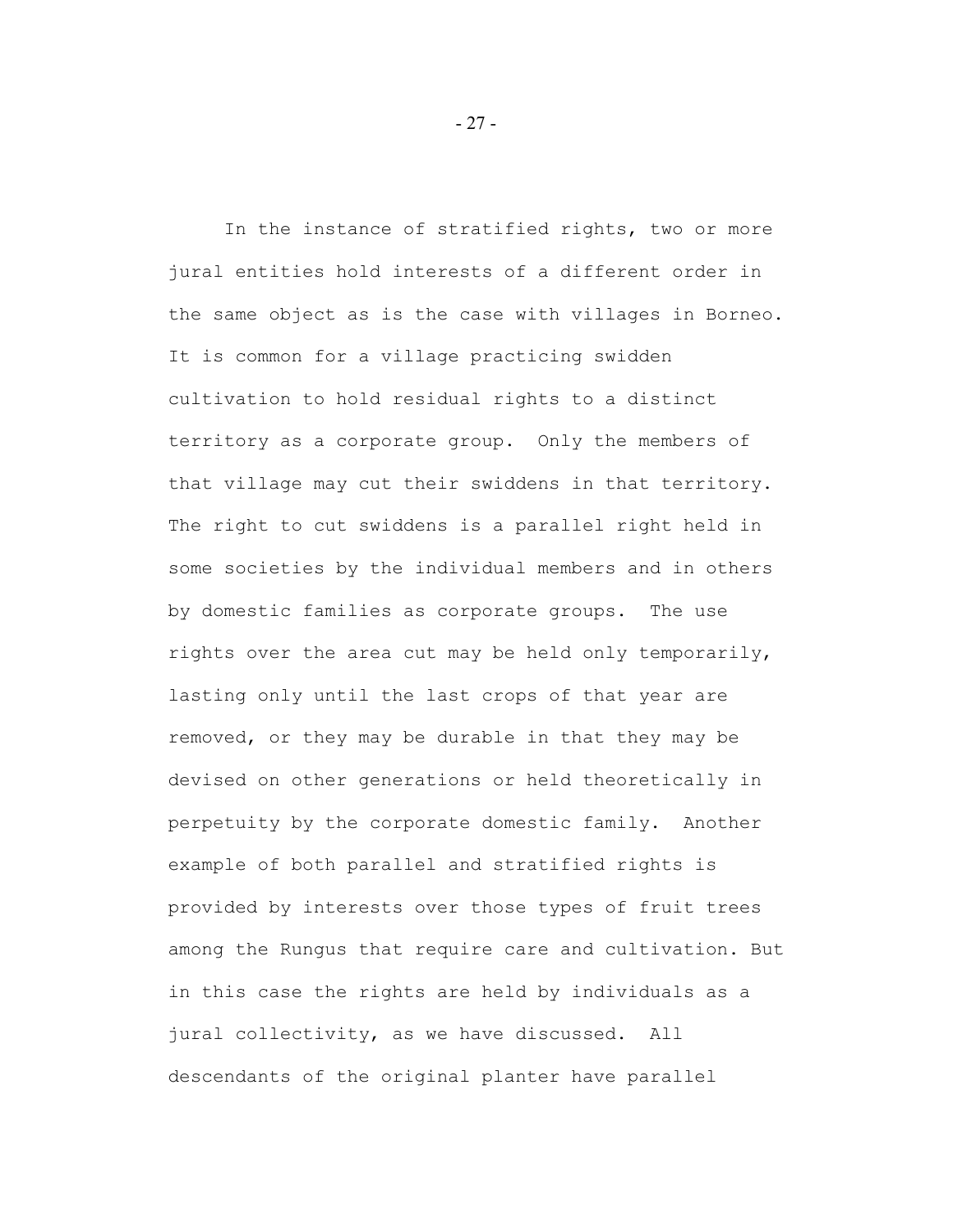rights to collect the fruit. The descendant living closest to the tree takes care of it and has the prior rights to the first fruits in exchange for his care before he calls the

other right holders to participate in collecting the fruit. These rights to fruit are consequently stratified. Parallel interests and stratified interests are thus not mutually exclusive. Each type of stratified interests over an object may also have co-owners who hold parallel rights or even a shared right. (See Appendix One in which these variables are diagrammed to provide clear examples.)

 It is also critical to our understanding of property modalities and their environmental consequences to develop an analytical grid of the objects of ownership. It is common to use terms such as: movables and immoveables; tangible and intangible; consumables and nonconsumables; durables and depreciable; and productive and nonproductive. Unfortunately, these are terms deprived from Western jurisprudence. There has been little work done on

- 28 -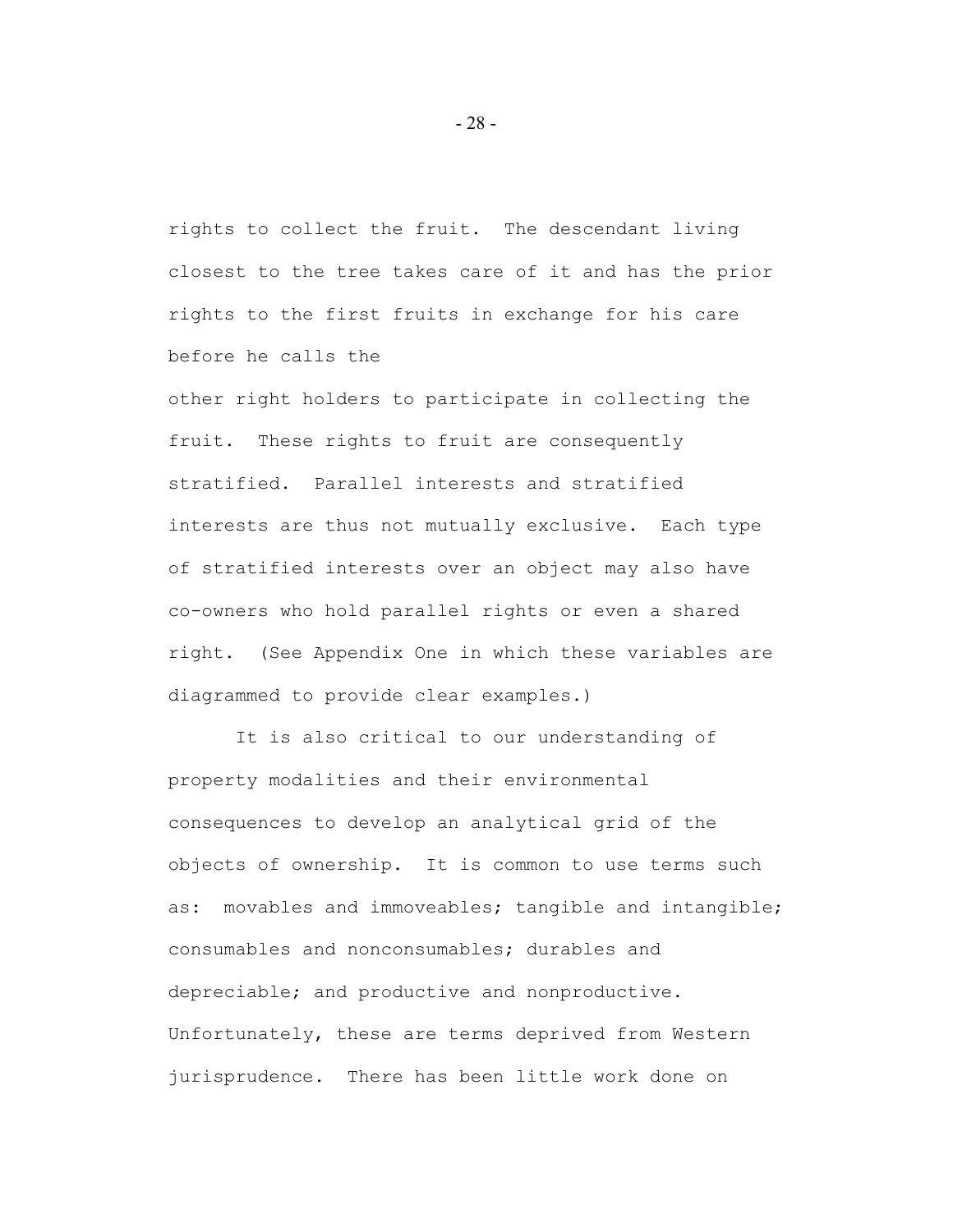developing an analytical grid of property objects that is cross-culturally valid so that we do not yet know how useful these concepts are. But see Berkes 1986 for a useful analysis of the fundamental aspects of resources that lead to the development of property relations.

# The Contaminated Concepts of Common Property and Private Property

Historically, the term common property in everyday usage implied that no property rights existed over a resource and it contrasted with private property, property held by an individual. It was generally applied to indigenous populations by explorers and colonists, who did not bother to determine what native rights over property existed, and it signaled that the resource was open for the taking. This misconception and confusion has continued on until today, as in Hardin's arguments, which his critics have tried to sort out.

In 1493 Christopher Columbus wrote with regard to the Indians he encountered, "I have not been able to learn if they hold private property" (quoted in

- 29 -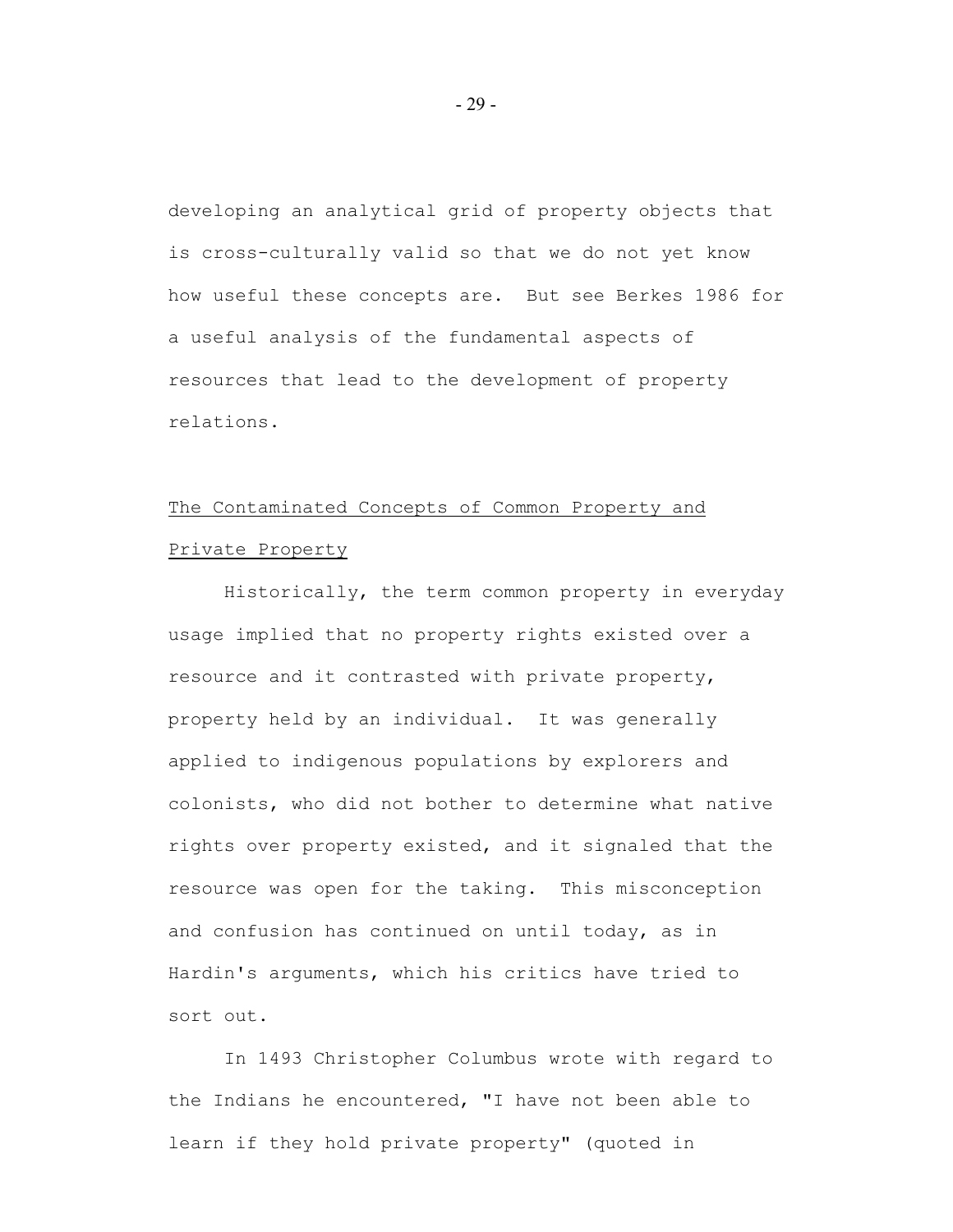Berkhofer 1978:6). Then an anonymous author of a report of his 1496 voyage to America, in which for the first time the term America was used, wrote that the Indians own everything in common (see Arber 1885; also see Zolla 1973). Thomas Morton writing in 1635 (printed in 1637) reported that the Indians "make use of those things they enjoy, (the wife only excepted,) as common goods" (quote from Adams 1883:178). James Hall writing in 1935 used the same discourse. The Indians "must, indeed, be tutored into a sense of private property. For '...the insecurity of property, or rather the entire absence of all ideas of property, is the chief cause of their barbarisms'" (quoted in Pearce 1988:72).

Thus, discourse in which the terms common property and private property appear are at rock bottom part and parcel of an expanding colonialist and individualist ideology that informed Western expansion from the very start of colonialism. As folk categories they carry with them an unexamined load of assumptions and ideological contaminants which make them useless for

- 30 -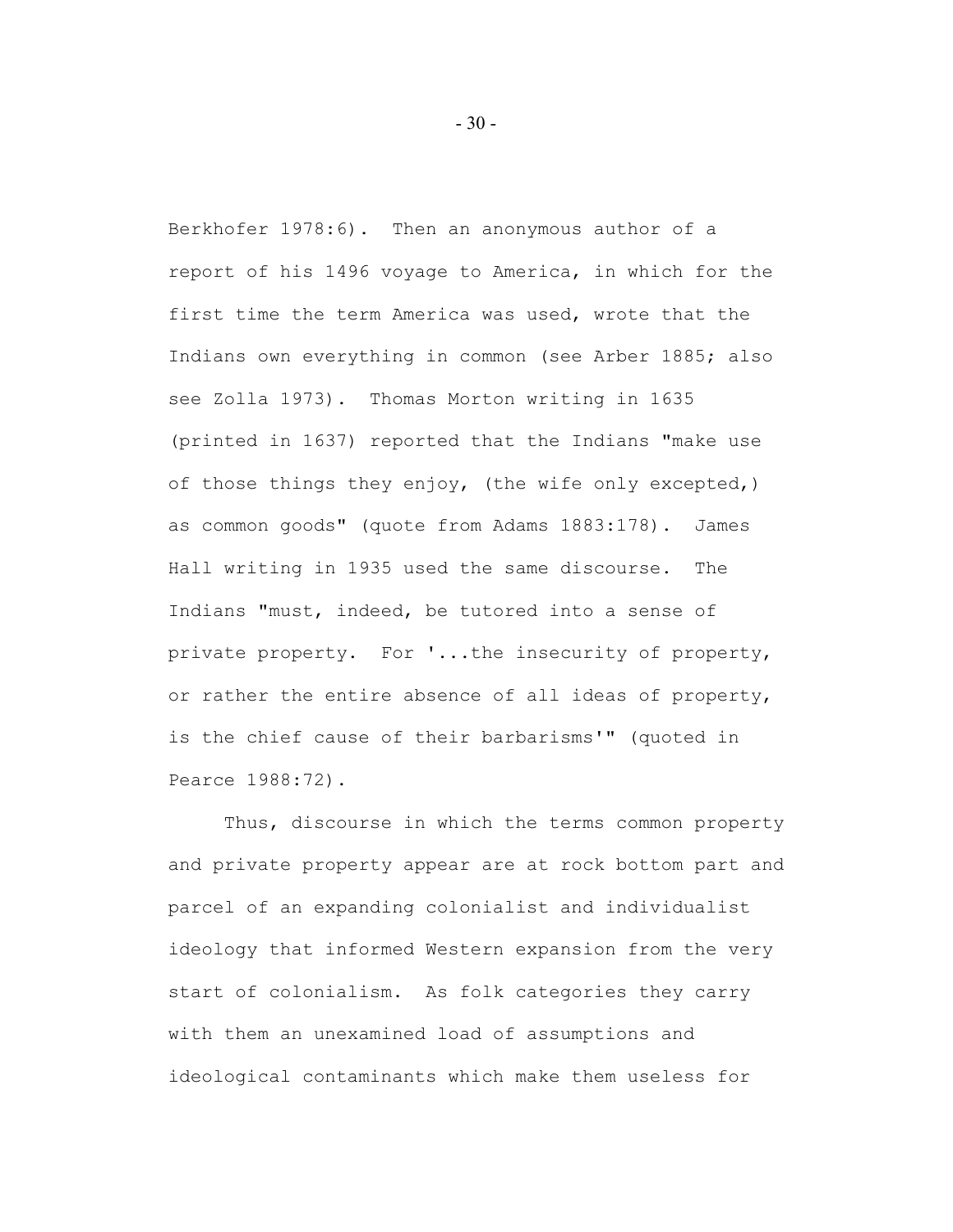understanding property relations. For example, Johannes (1977:121) writes: "One of the reasons that legal confusion exists in this area is that traditional Pacific island customs concerning coastal marine resource use are quite at odds with traditional western legal concepts. The average westerner tends to assume that his customs concerning property rights have a kind of universal validity, other systems commonly being regarded as primitive. I would like to show why, in this instance, it is traditional western laws that are primitive."

Malinowski (1926) Firth (1959), Hoebel (1954), and Bohannan (1969) have all warned against using such folk concepts of Western jurisprudence to understand other jural systems as they distort the actual indigenous forms of ownership. These are not fundamentals in themselves, as Hoebel (1954:51) wrote, and they are unsatisfactory substitutes for clear analysis of the complex niceties of legal institutions.

This is illustrated by the research of Pauline E. Peters in southern Africa. She reports on how the

- 31 -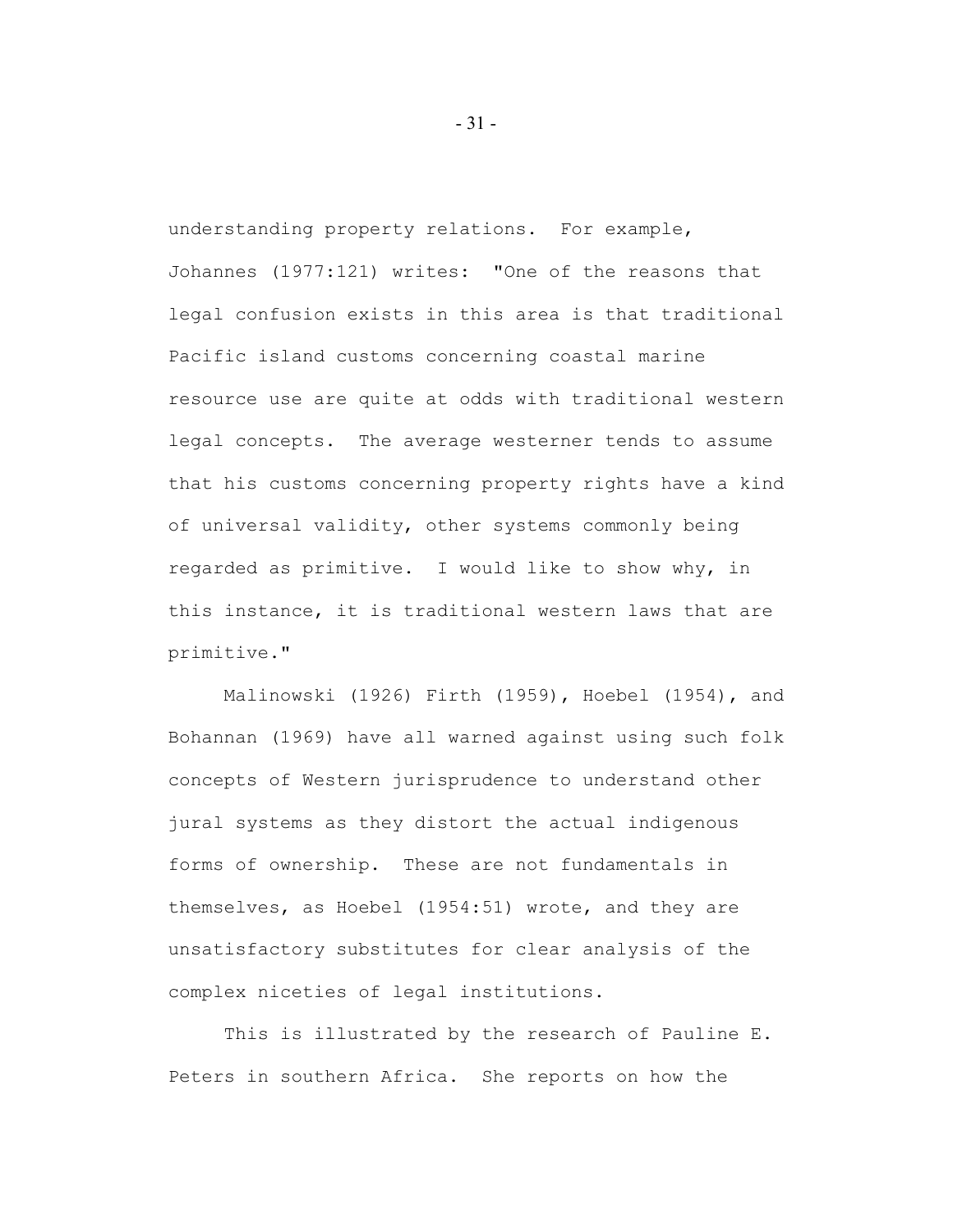colonial models of preferred land tenure have permeated the debate in Botswana since 1975 on the use of grazing land, distorting the actual incidents of local ownership.

Peters (1987:179) writes: "The belief that certain collective or corporate forms of social organization and property relations stifled initiative and/or encouraged lackadaisical and careless use of resources was generally held by colonial officers, missionaries, and traders. It was embedded in an ideology that regarded private ownership as the superior opposite of communal forms, and whose premises were based on a long history of Western thought. It was through this lens that problems were diagnosed--overgrazing, irresponsible management of wells (including, from the 1930s, deep borewells), and low standards of husbandry,

especially with respect to the breeding and culling of stock. Through that same lens, prescriptions for change were conceived and announced: the introduction of new forms of exclusive land tenure and the private ownership of wells. With hindsight, one can see that

- 32 -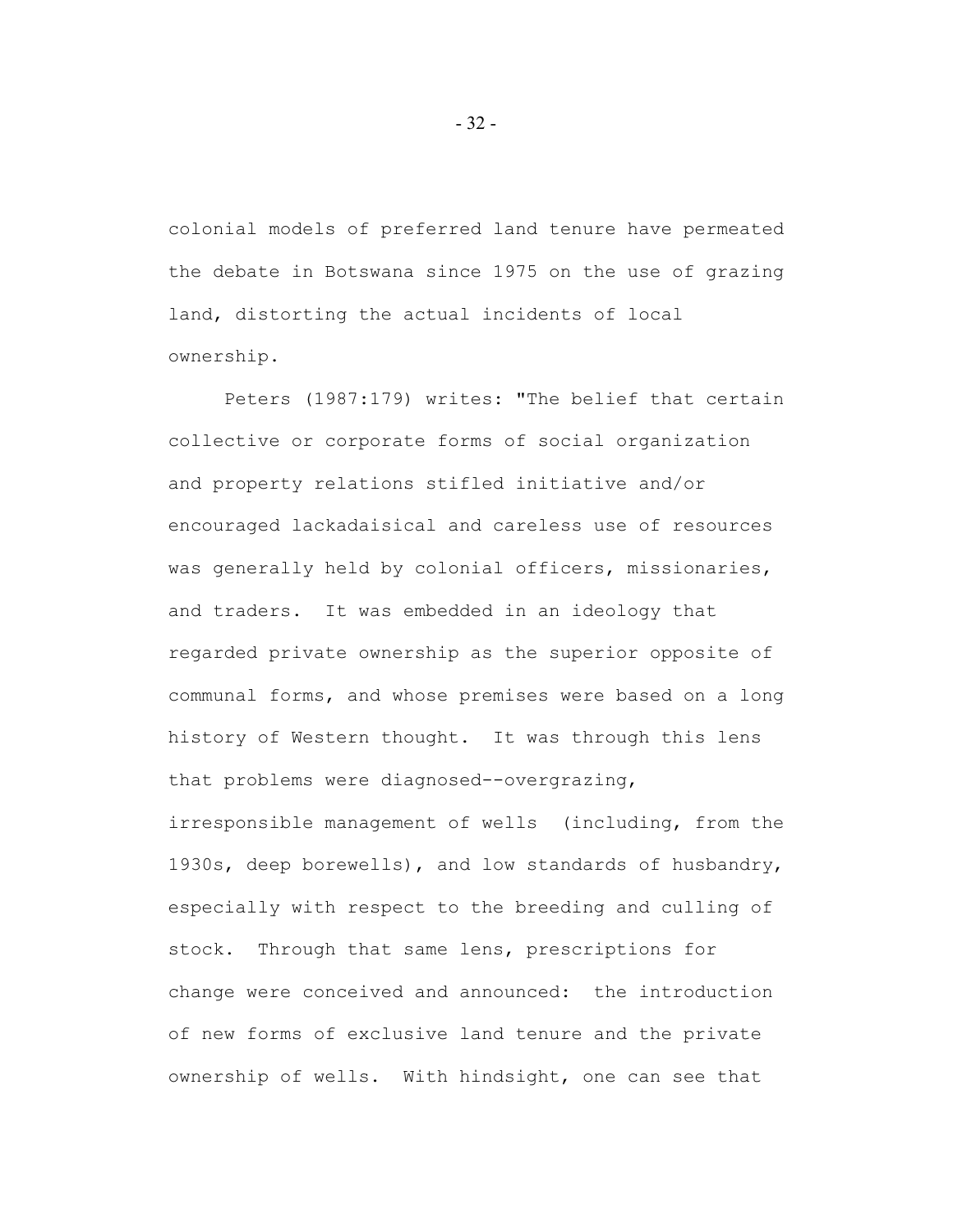these were constructions of a reality projected by the colonialists themselves, who persistently tried to squeeze African landholding systems into a model that set private and individual in opposition to communal and group."

Peters (1987:174) concludes that "A model based on the dualism permeating Western thought (individual vs. society, private vs. communal, self-interest vs. altruism, ideal vs. actual) fails to provide the analytical tools necessary to understand the paradoxes and conflicts in Botswana's grazing areas," or I might add any property relationship (see also Berkes and Favar 1989:2).

### Capital Markets

The research of Hardin's critics has demonstrated that any property modality can lead to environmental deterioration, contrary to Hardin's argument that private ownership or state ownership can prevent this (e.g. Bromley 1989). But what is missing in the arguments is the function of capital markets in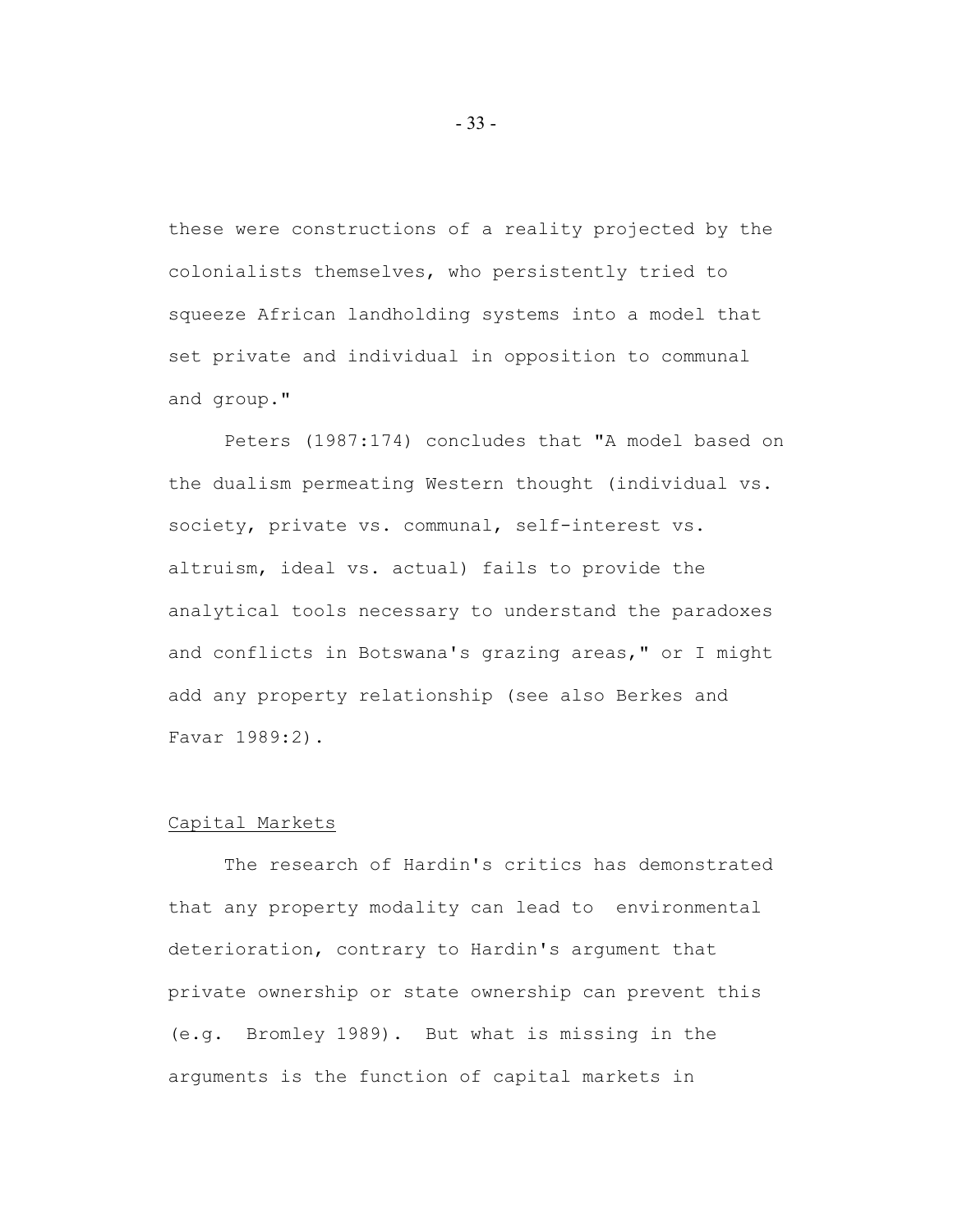destablizing fairly closed systems of resource use (see Johannes 1977). External capital markets encourage an individual who holds both parallel and stratified rights with others to overexploit the resource for his own benefit, either for buying new capital goods and consumables or by converting his profit into investments in the external capital markets. This permits him then to move away from his community, thereby avoiding the negative feedback that in the past would have kept his use of the sustainable resource under control. And this also functions with private property. Local capital markets and land encourage a private property owner to exhaust his resource if he can get a better return from investing his benefit stream either in the capital market (e.g. Fife 1971) or in the purchase of a more profitable future resource such as education for his children.

## Conclusions

Hardin's claim has been embraced as a sacred text by scholars and professionals in the practice of

- 34 -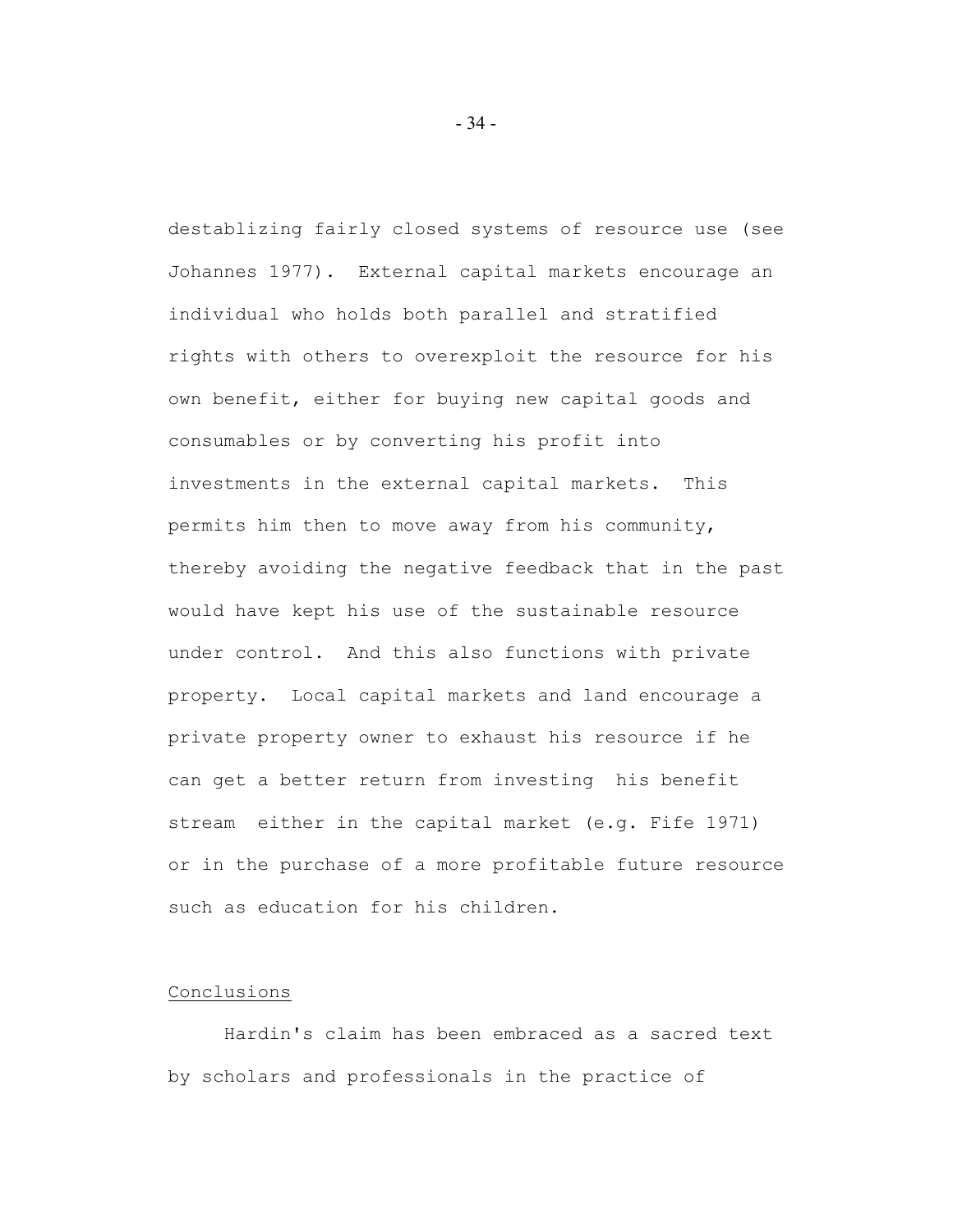designing futures for others and imposing their own economic and environmental rationality on other social systems of which they have incomplete understanding and knowledge. They have written off contrary evidence and the costs of disorganization from imposing such changes on local populations. Furthermore, they have been blinded by their own ideology of liberal individualism so that they have ignored the various property modalities in Anglo-American law by which private property is owned, used, and managed by multiple individuals as in partnerships, corporations, trusts, tenancy in common, joint tenancy. Instead they have focused only on individually held private property.

Hardin's critics have demonstrated that this sacred text is wrong. They have provided case studies in which a resource with multiple users does not result in overexploitation of the resource or environmental degradation. And they have provided evidence that neither private property nor state ownership is the vaccine against overexploitation and environmental

- 35 -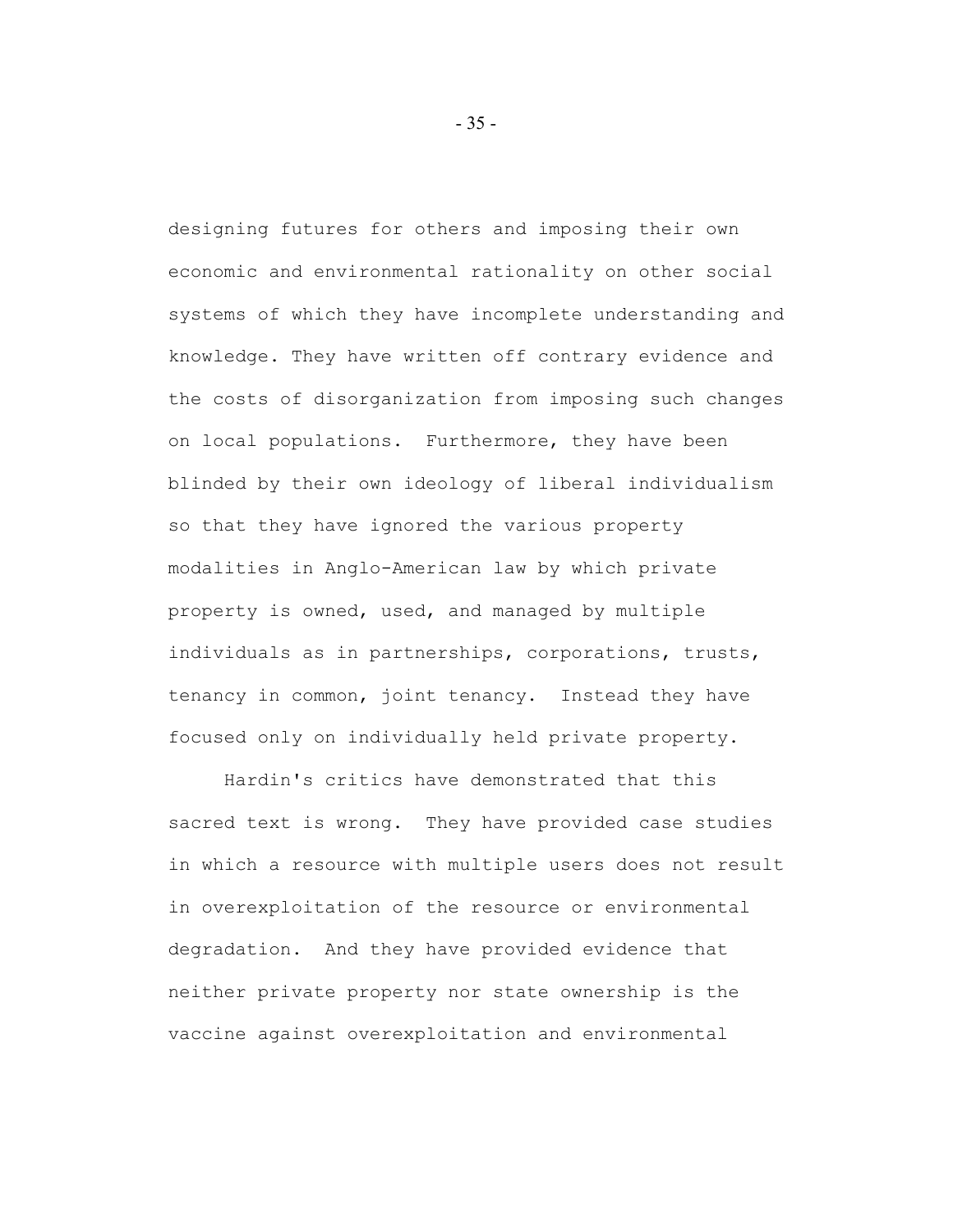degradation nor always the most efficient in utilizing resources (e.g. MaCay and Acheson 1987).

They have also shown how the breakdown of sustainable resource exploitation by multiple users is caused by the intrusion from governments outside the local socioeconomic system, resulting in the "dissolution of local-level institutional arrangements whose very purpose was to give rise to resource use patterns that were sustainable" (Bromley and Cernea 1989:7; Sharp and Bromley 1991). However, the critics have not fully developed the importance of access to growing capital and commodity markets external to the local socioeconomic system as contributing to the breakdown of local rules of exploitation and environmental degradation.

The most important contribution of Hardin's critics, however, has been to shift the focus of the arguments from an elitist, neocolonialist dialogue based on an externally imposed rationality to research on the internal rationality of indigenous property systems in order to understand how they are adaptive.

- 36 -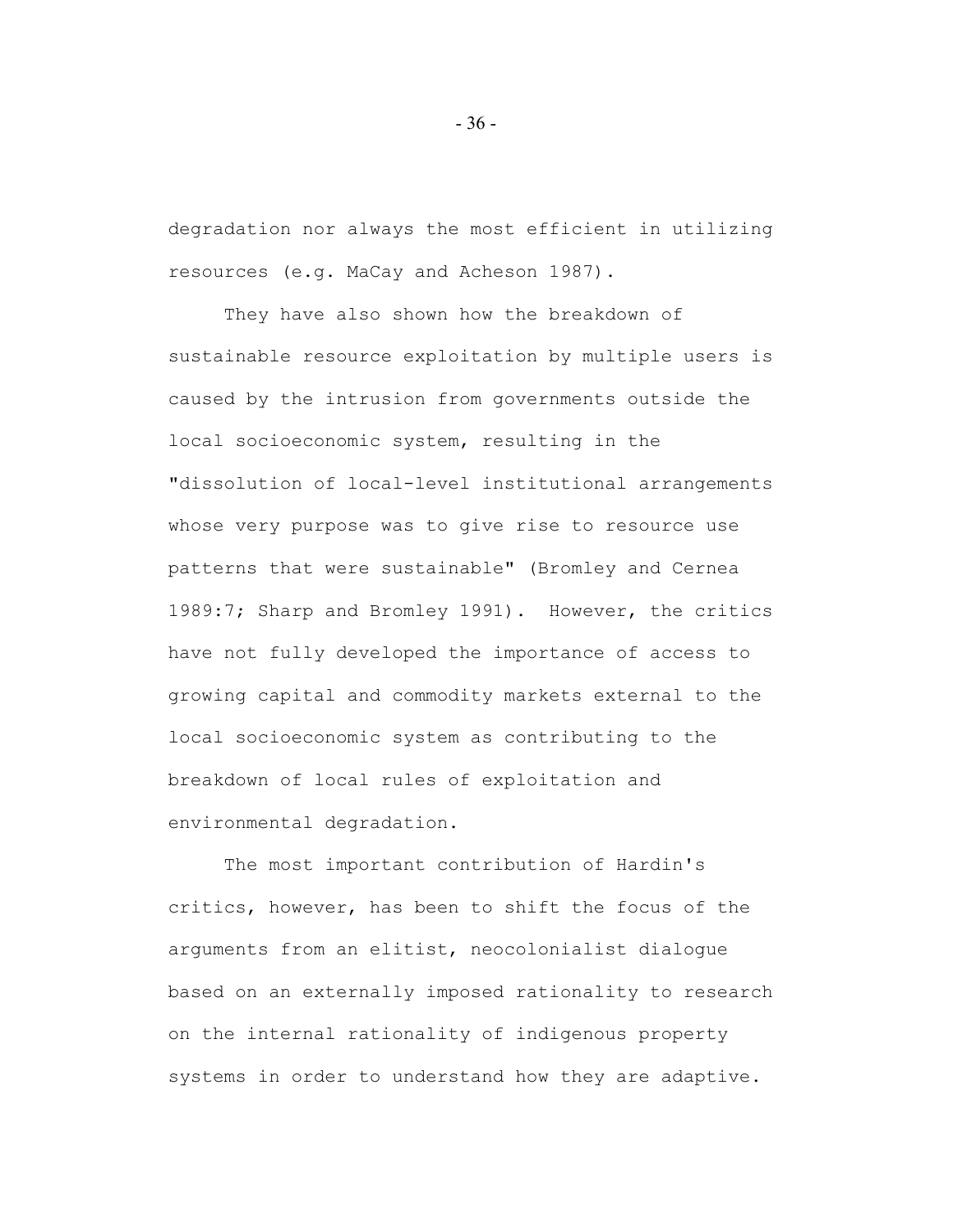They have thus made the point that local property arrangements have an important place to play in development. Given the fact that Western economies have not had outstanding success in managing resources for sustainability and preventing environmental degradation, we might learn some useful techniques from the study of how this is done in indigenous societies.

Unfortunately, neither Hardin nor his critics have developed a method for analyzing property rights that is adequate to the problem of determining what property modalities and their associated management regimes contribute to efficient and sustainable use without environmental degradation. The concepts of private property, common property, and state property are not precise enough to provide a definitive answer and they should be used with caution if not in fact discarded.

Certainly, it would be a mistake of grave oversimplification to class the system of property rights over village land in Borneo as common property or communal property.<sup>5</sup> And it would similarly distort

- 37 -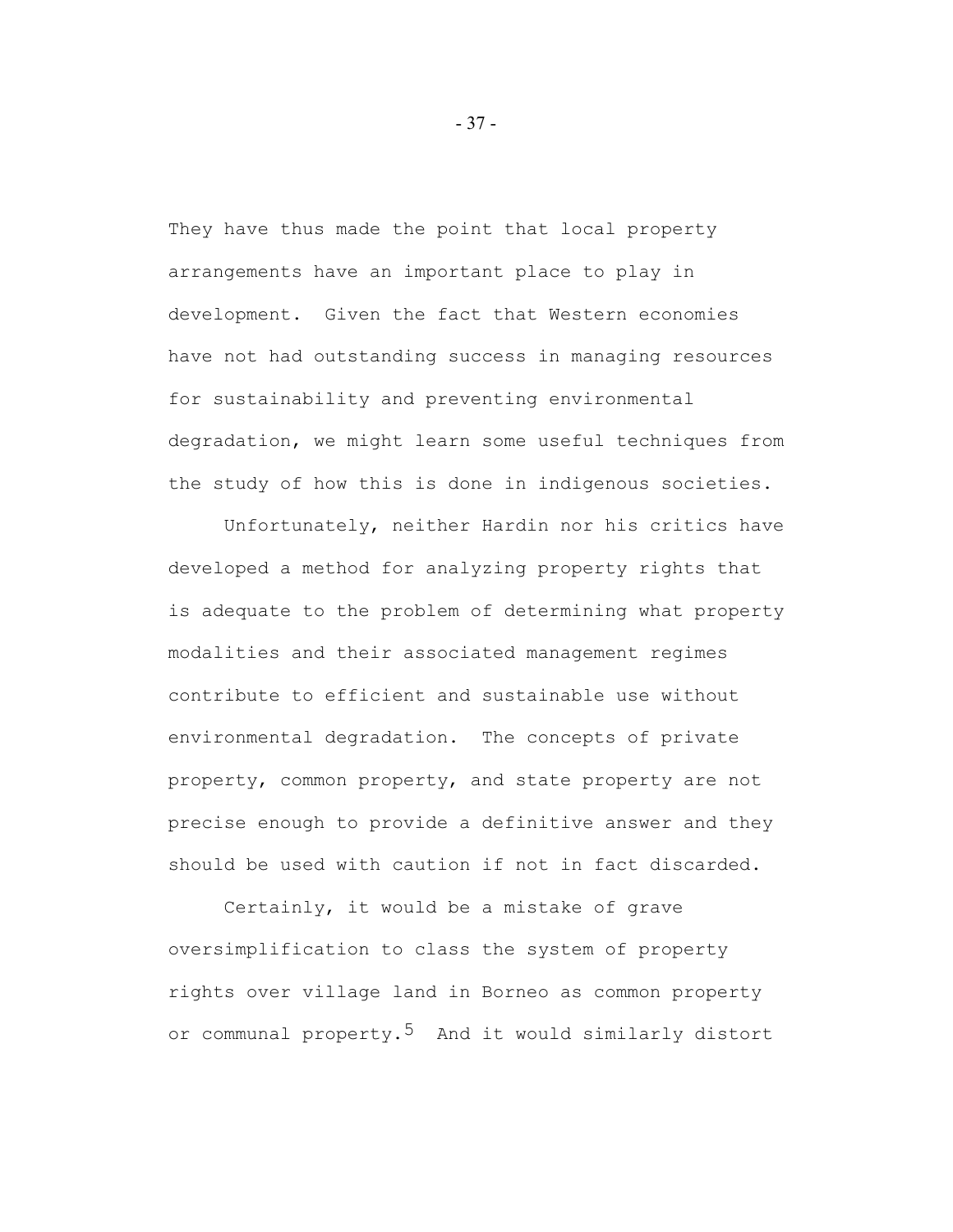the actual ownership system of Rungus fruit trees to relegate them simply to a form of "common property."

However, the method of analysis presented here of determining the locus of rights and their nature, is only the first but certainly the most basic step to determining what property systems are efficient and sustainable. The organization of a property system provides the opportunities and limits on which the management organization for such resources can be built (Appell 1988b). But such an analysis does not provide an assessment of the efficiency and effectiveness of any form of administration of a resource, nor the actual operation of the internal jurality, or administrative law, of such property systems and what sanctions are operable to maintain an orderly use of the resource.

To return to the conceptual problems of common property, if the term common property is ill defined and hides local incidents of ownership, what alternatives are there? It is to be deplored that the term has reached such widespread usage, so that it may

- 38 -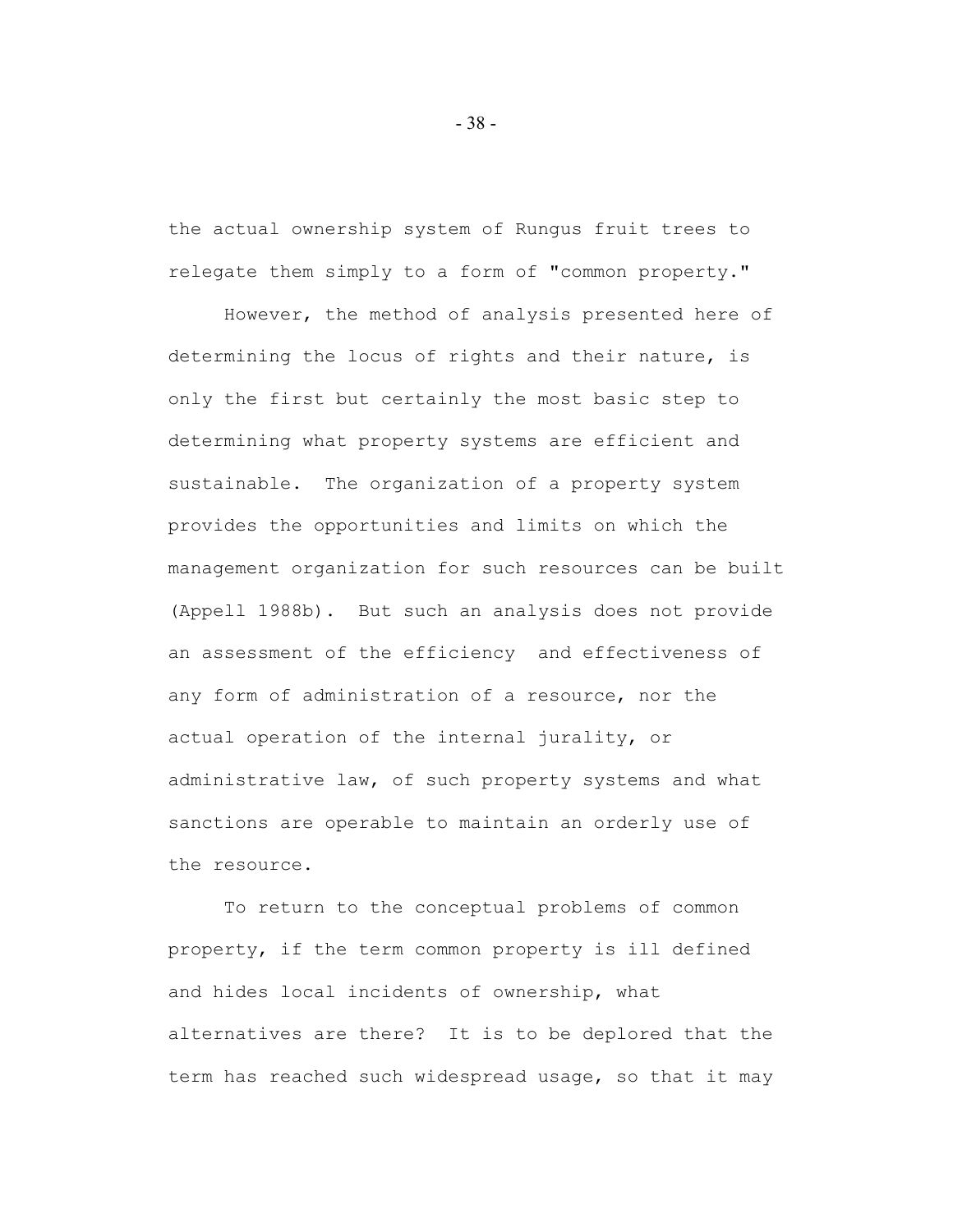not be possible now to break away from modes of thought that have historical roots in Western societies to a more universalistic approach. But its current usage causes much confusion in what it refers to, and it certainly does not identify any particular system of property relations. Its only common features are that it refers to multiple uses of a resource that is either not owned or owned by one or multiple jural entities. But this leaves in limbo the jural loci of these rights and glosses over the distinction between types of rights such as parallel, stratified, shared, and derived rights. It would have been much more useful if the International Association of Common Property had been termed the International Association of Common Resources, or Community Resources, leaving the actual nature of the property relations in each case to be determined.

- 39 -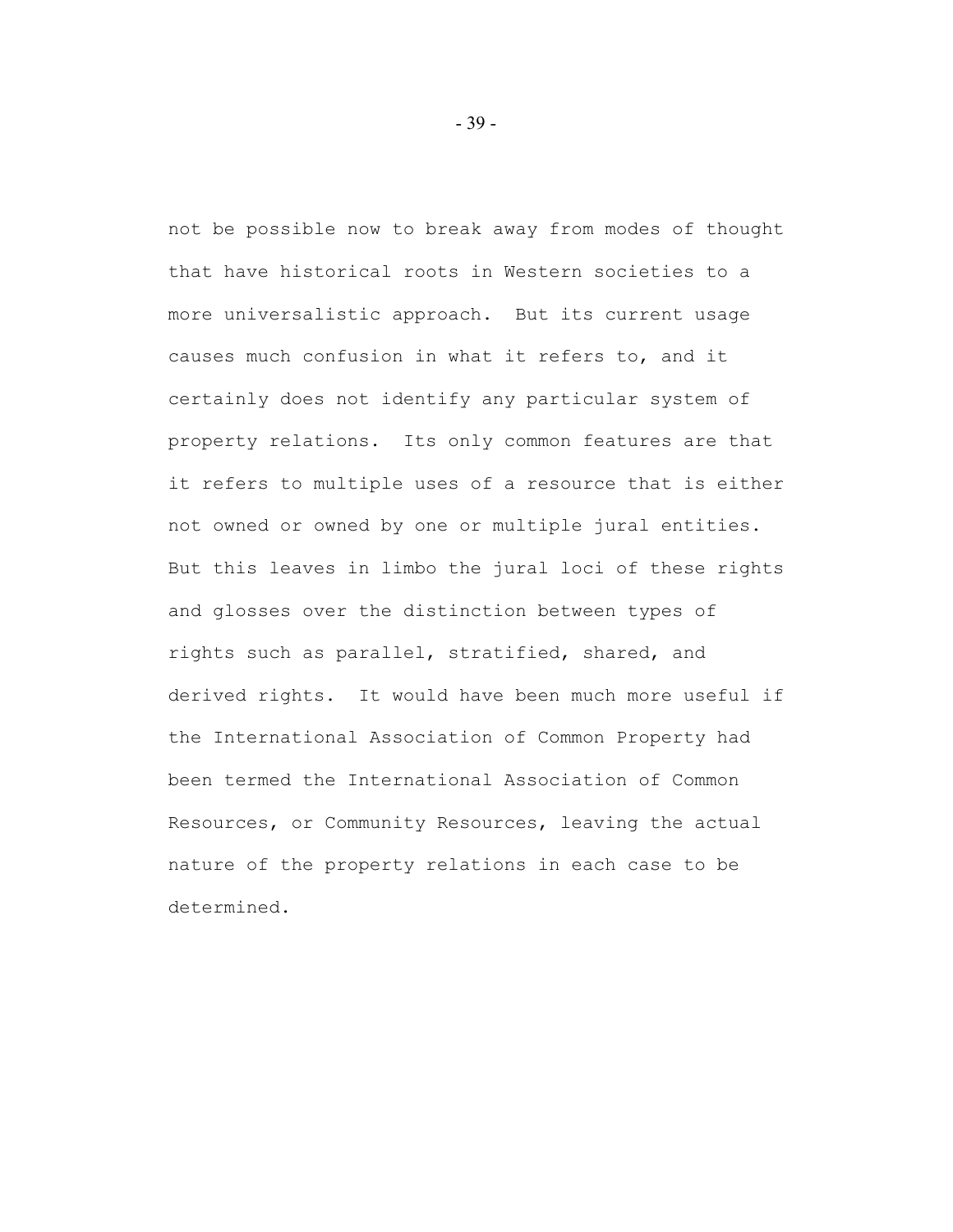#### NOTES

 $1$  I am indebted to comments and constructive help on an earlier draft of this paper to Dr. Robert C. Hunt and Amity A. Doolittle.

2 Hardin's argument is also economically naive. It ignores the marginal costs of increasing one's use of the "commons," which puts some limits on such behavior (e.g. MaCay and Acheson 1987).

3 McKean's (1986) historical study of common lands in three Japanese villages found no environmental degradation as a result of this form of ownership.

4 This definition of a property relationship builds on the fundamental work of Hallowell (1943), which nevertheless was deficient in specifying the types of jural entities holding property rights and the nature of different interests in property.

- 40 -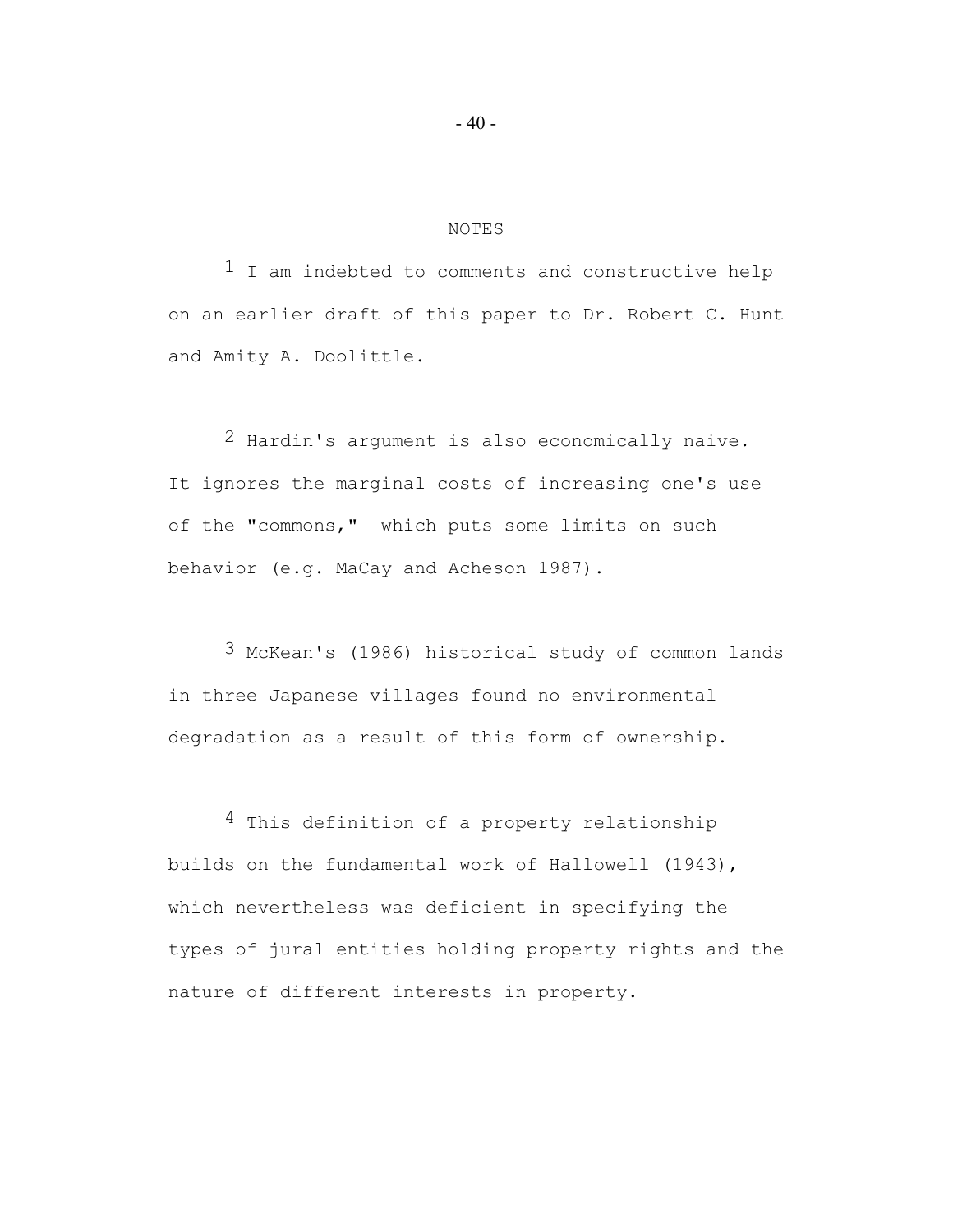5 See Appell (n.d.) for a detailed criticism of how the use of common property concepts with respect to the Borneo village leads the analysis astray.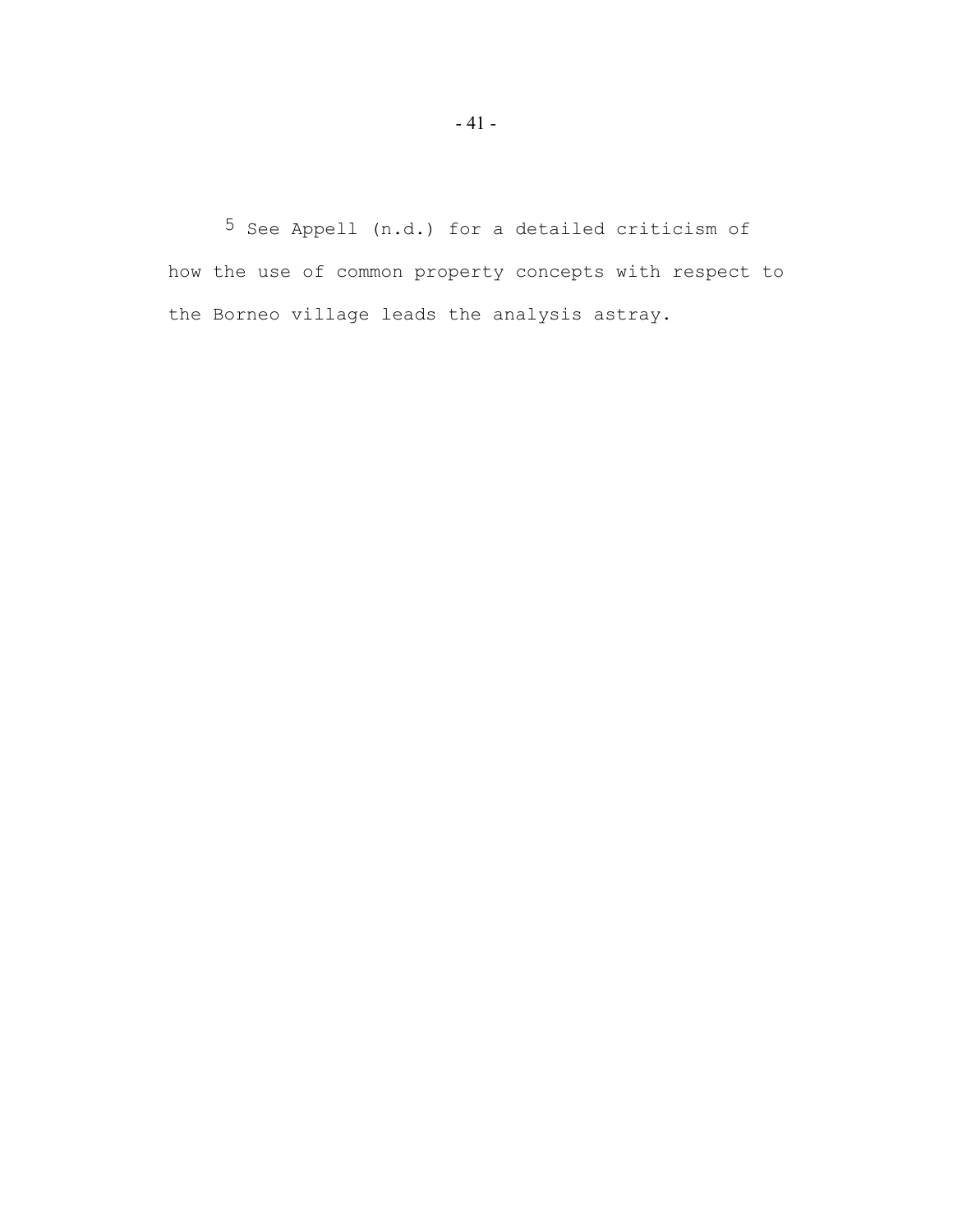#### BIBLIOGRAPHY

Adams, Charles Francis, Jr.

1883 *New English Canaan of Thomas Morton, with Introductory Matter and Notes*. Research and Source Works Series #131 (American Classics in History and Social Science #2). Publications of the Prince Society XIV. [Reprinted in 1967 by Burt Franklin, New York.]

Appell, G. N.

- 1976 The Rungus Dusun: Social Structure in a Cognatic Society and Its Symbolism. In *The Societies of Borneo: Explorations in the Theory of Cognatic Social Structure*, G. N. Appell, ed. Special Publication 6. Washington: American Anthropological Association.
- 1983 Methodological Problems with the Concept of Corporation, Corporate Social Grouping,

- 42 -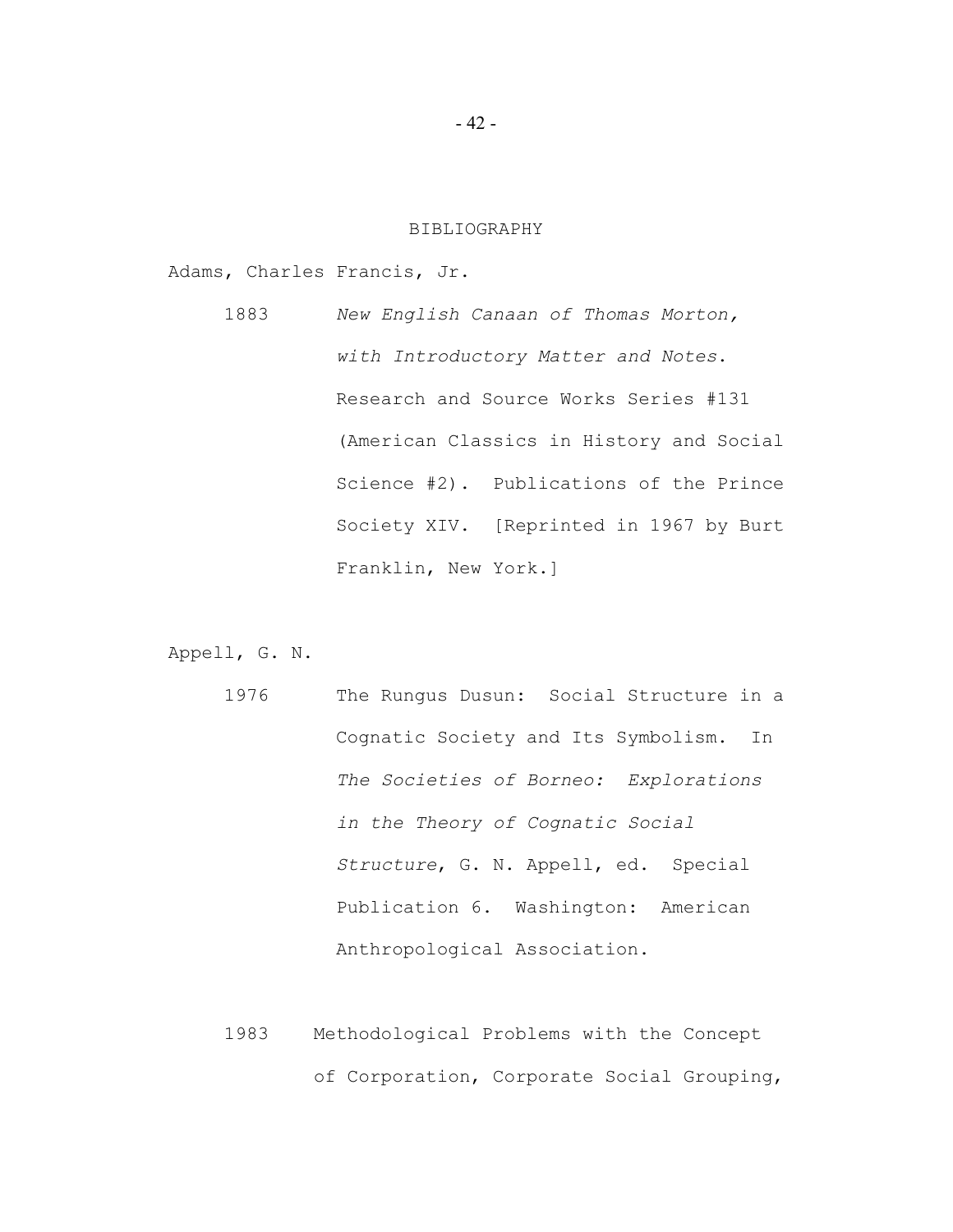and Cognatic Descent Group. *American Ethnologist* 10:302-11.

- 1984 Methodological Issues in the Corporation Redux. *American Ethnologist* 11:815-17.
- 1985 Introduction. Integration of the Periphery to the Center: Processes and Consequences. In *Modernization and the Emergence of a Landless Peasantry: Essays on the Integration of Peripheries to Socioeconomic Centers*, G. N. Appell, ed. Studies in Third World Societies Publication No. 33. Williamsburg, Virginia: Studies in Third World Societies.
- 1986 The Health Consequences of Development. *Sarawak Museum Journal* 36:43-74.

- 43 -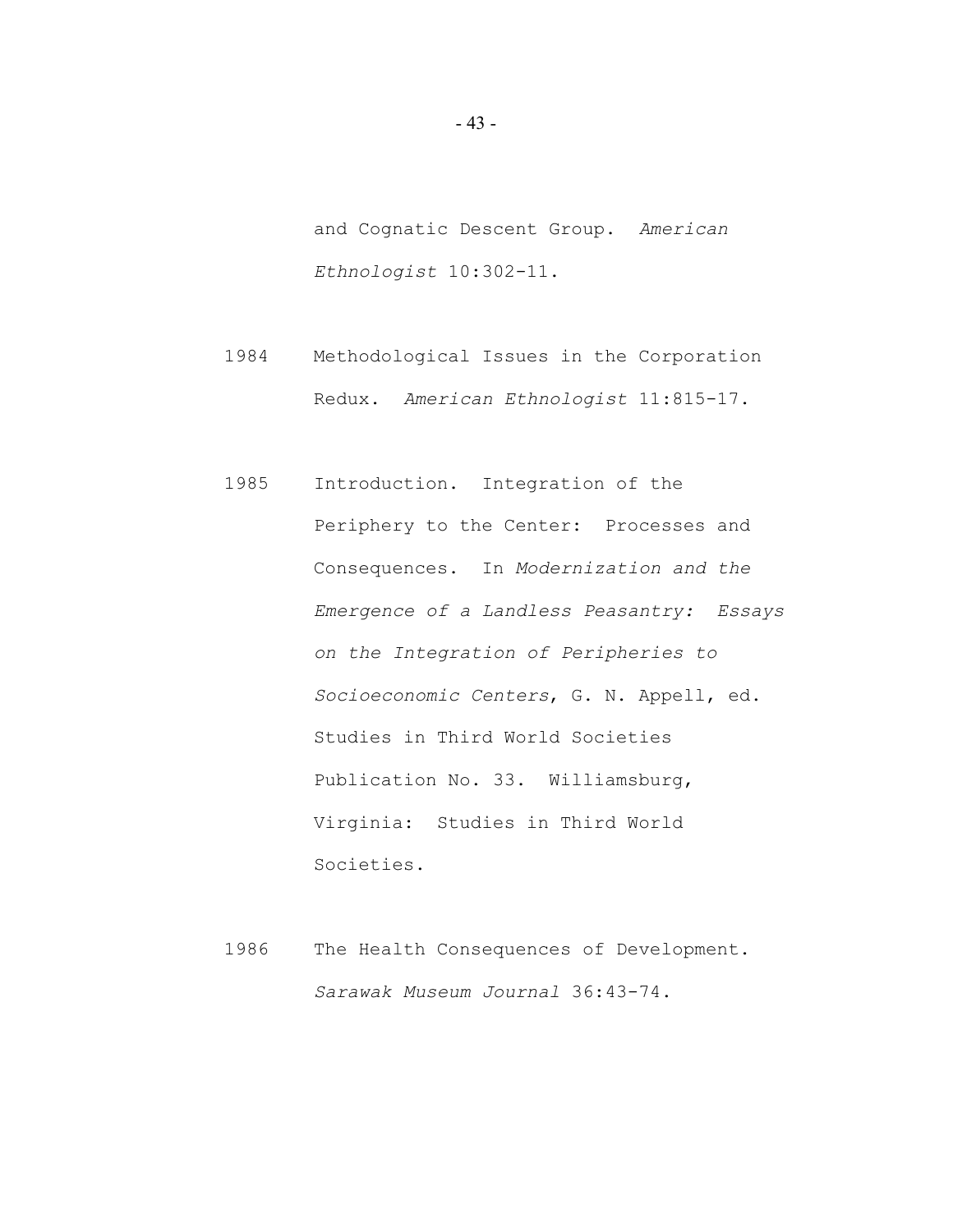- 1988a Costing Social Change. In *The Real and Imagined Role of Culture in Development: Case Studies from Indonesia*, Michael Dove, ed. Honolulu: University of Hawaii Press.
- 1988b Emergent Structuralism: The Design of an Inquiry System to Delineate the Production and Reduction of Social Forms. In *Choice and Morality in Anthropological Perspective: Essays in Honor of Professor Derek Freeman*, G. N. Appell and T. N. Madan, eds. Buffalo: State University of New York Press.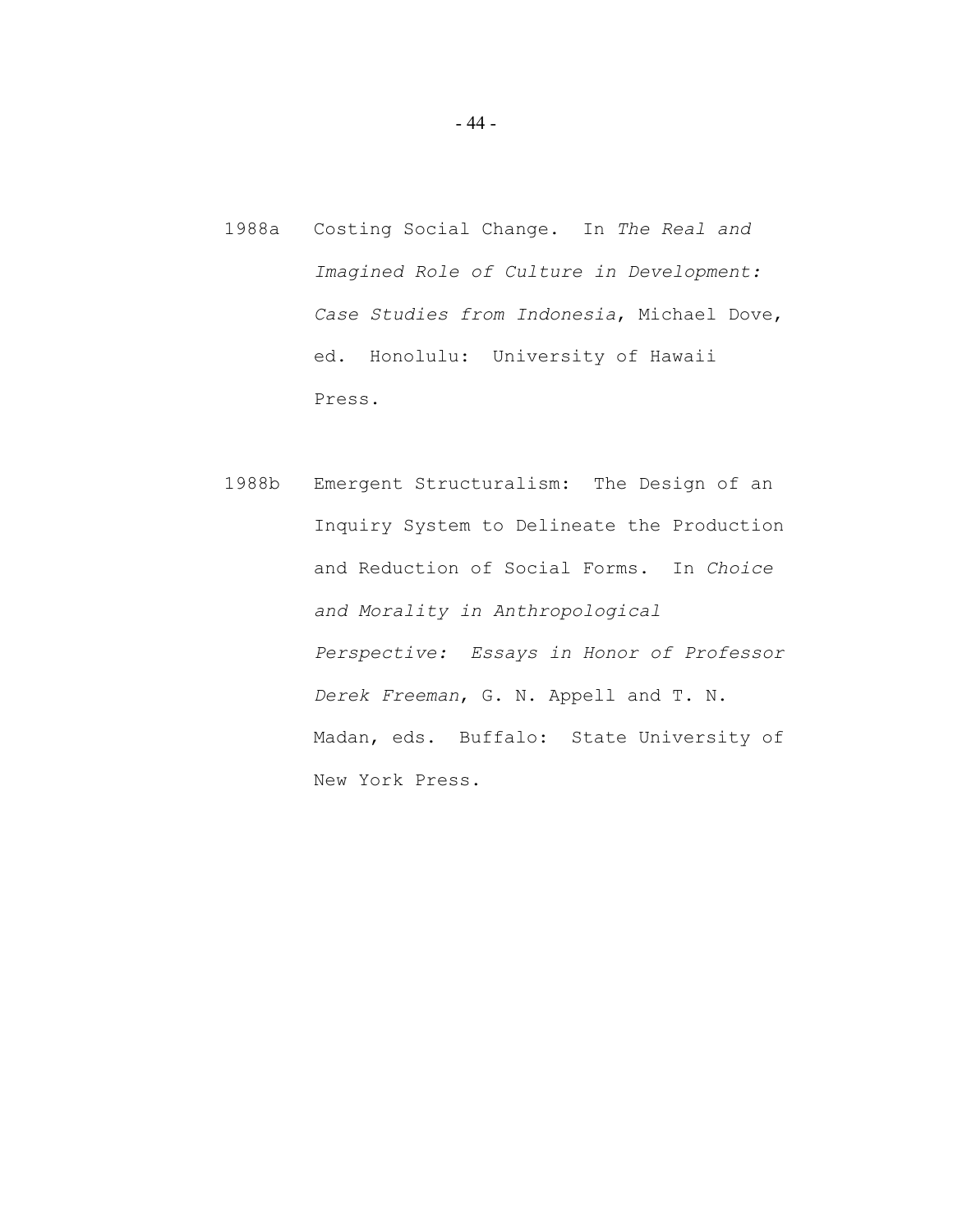- 1991a Resource Management Regimes Among the Swidden Agriculturalists of Borneo: Does the Concept of Common Property Adequately Map Indigenous Systems of Ownership? Paper presented at the Panel Session: Property in Common Property, Robert C. Hunt, Chair, at the International Association for the Study of Common Property (IASCP) Common Property Conference, September 26-29, 1991, University of Manitoba, Winnipeg, Canada.
- 1991b Dehumanization in Fact and Theory Processes of Modernization and the Social Sciences. In *Social Science Models and Their Impact on Third World Societies*, John A. Lent, ed. Studies in Third World Societies Publication No. 45. Williamsburg: Studies in Third World Societies.

- 45 -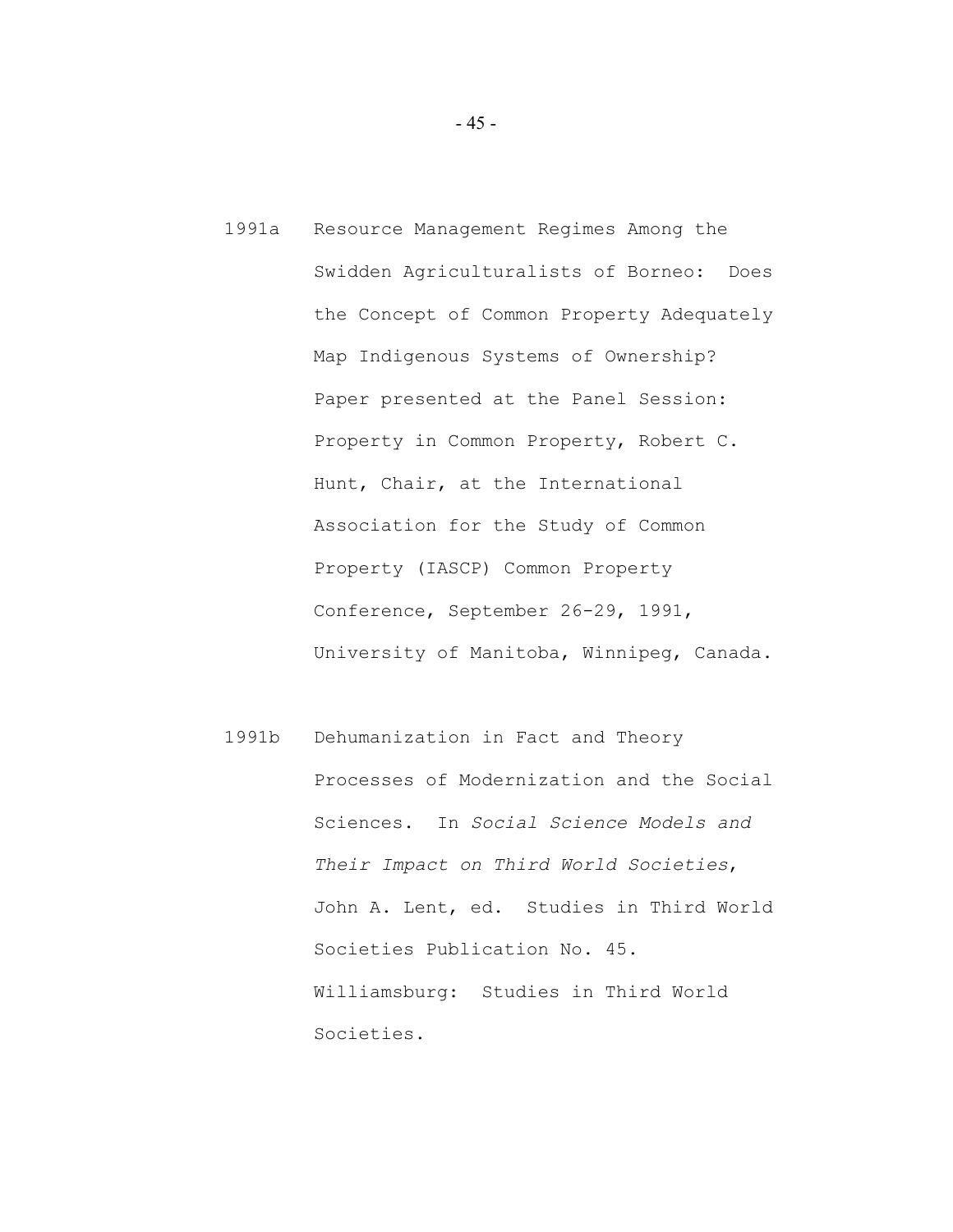n.d. The History of Research on Traditional Land Tenure and Tree Ownership in Borneo. In *Proceedings of the Second Biennial Conference of the Borneo Research Council, held July 1992, Kota Kinabalu, Sabah, Malaysia*. Williamsburg: Borneo Research Council. Forthcoming.

Arber, Edward (ed.)

1885 *The First Three English Books on America [?1511]-1555 A.D., Being Chiefly Translations, Compilations, &c., by Richard Eden*. Birmingham. [Reprinted in 1972 by Kraus Reprint Co., New York.]

Aristotle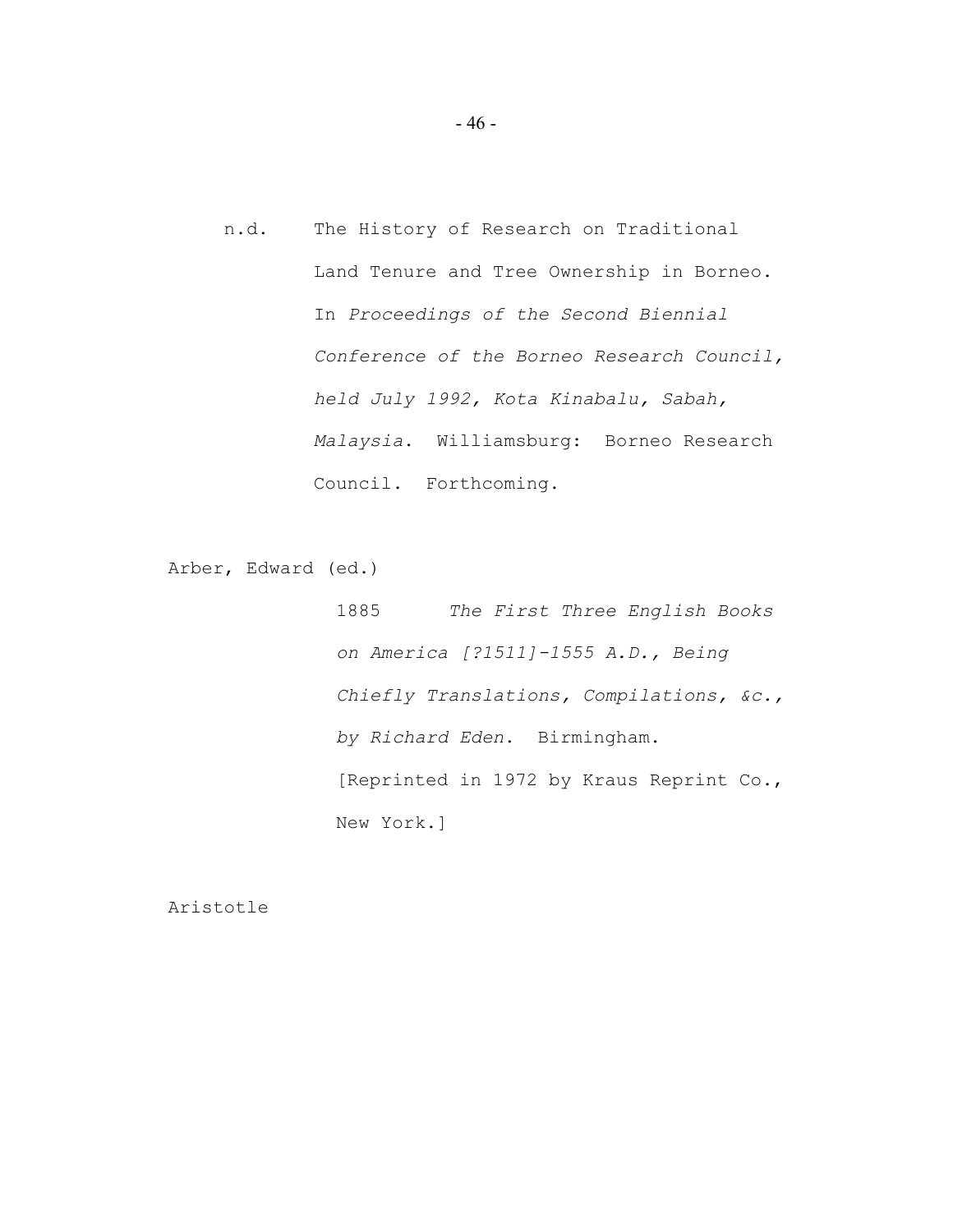1952 Politics (Politica), translated by Benjamin Jowett. In *The Works of Aristotle*. Volume II. Great Books of the Western World 9. Chicago: Encyclopædia Britannica.

# Berkes, Fikret

- 1981 The Role of Self-regulation in Living Resources Management in the North. In *Proceedings: First International Symposium on Renewable Resources and the Economy of the North*, Milton M. R. Freeman, ed. Association of Canadian Universities for Northern Studies, Canada Man and the Biosphere Program.
- 1985 Fishermen and "The Tragedy of the Commons." *Environmental Conservation* 12:199-206.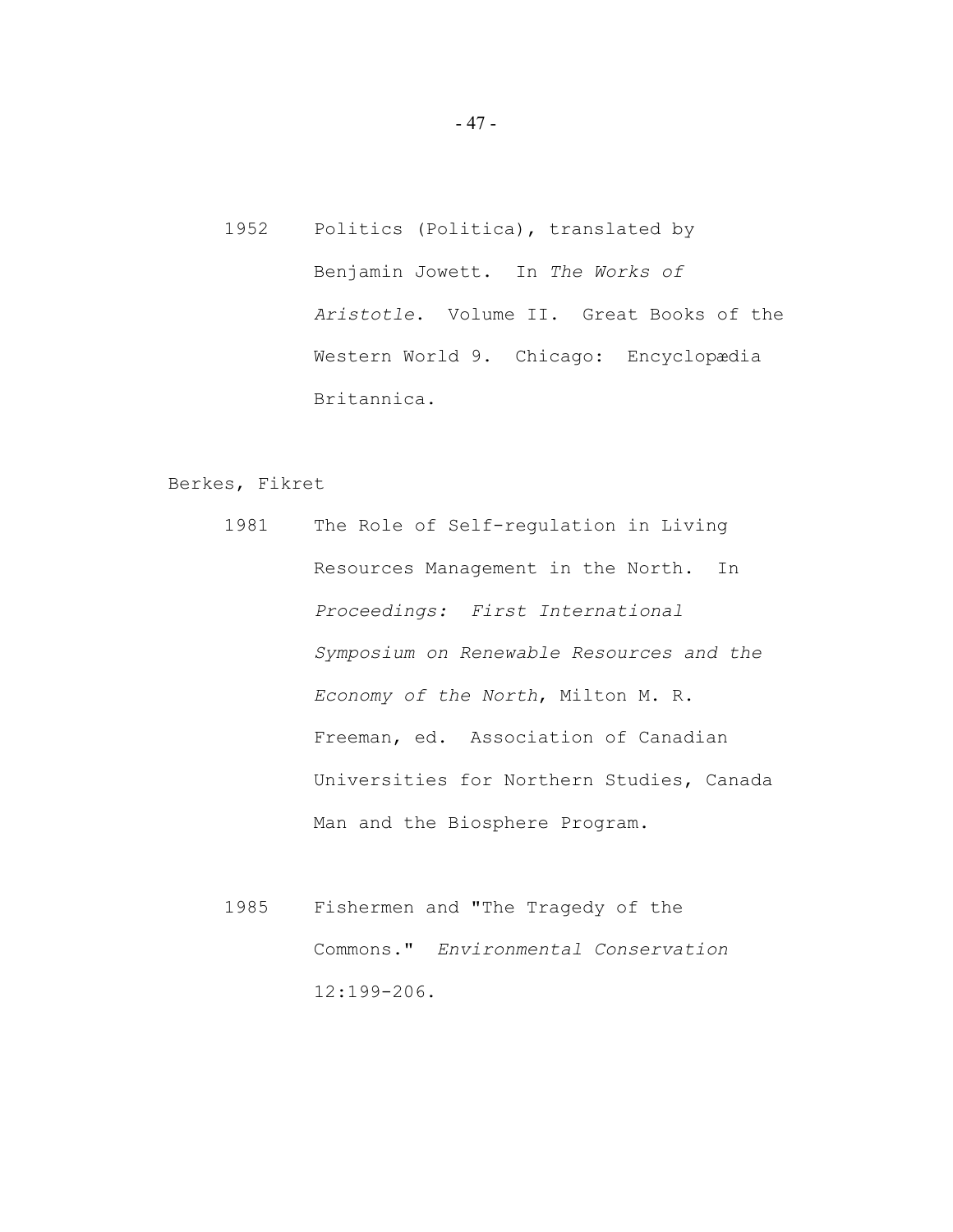1986 Common Property Resources and Hunting Territories. *Anthropologica* N.S. 28:145- 62.

Berkes, Fikret (ed.)

1989 *Common Property Resources: Ecology and Community-based Sustainable Development*. London: Belhaven Press.

Berkes, Fikret and M. Taghi Farvar

- 1989 Introduction and Overview. In *Common Property Resources: Ecology and Community-based Sustainable Development*, Fikret Berkes, ed. London: Belhaven Press.
- Berkes, F., D. Feeny, B. J. McCay, and J. M. Acheson 1989 The Benefits of the Commons. *Nature* 340:91-93.

Berkhofer, Robert F., Jr.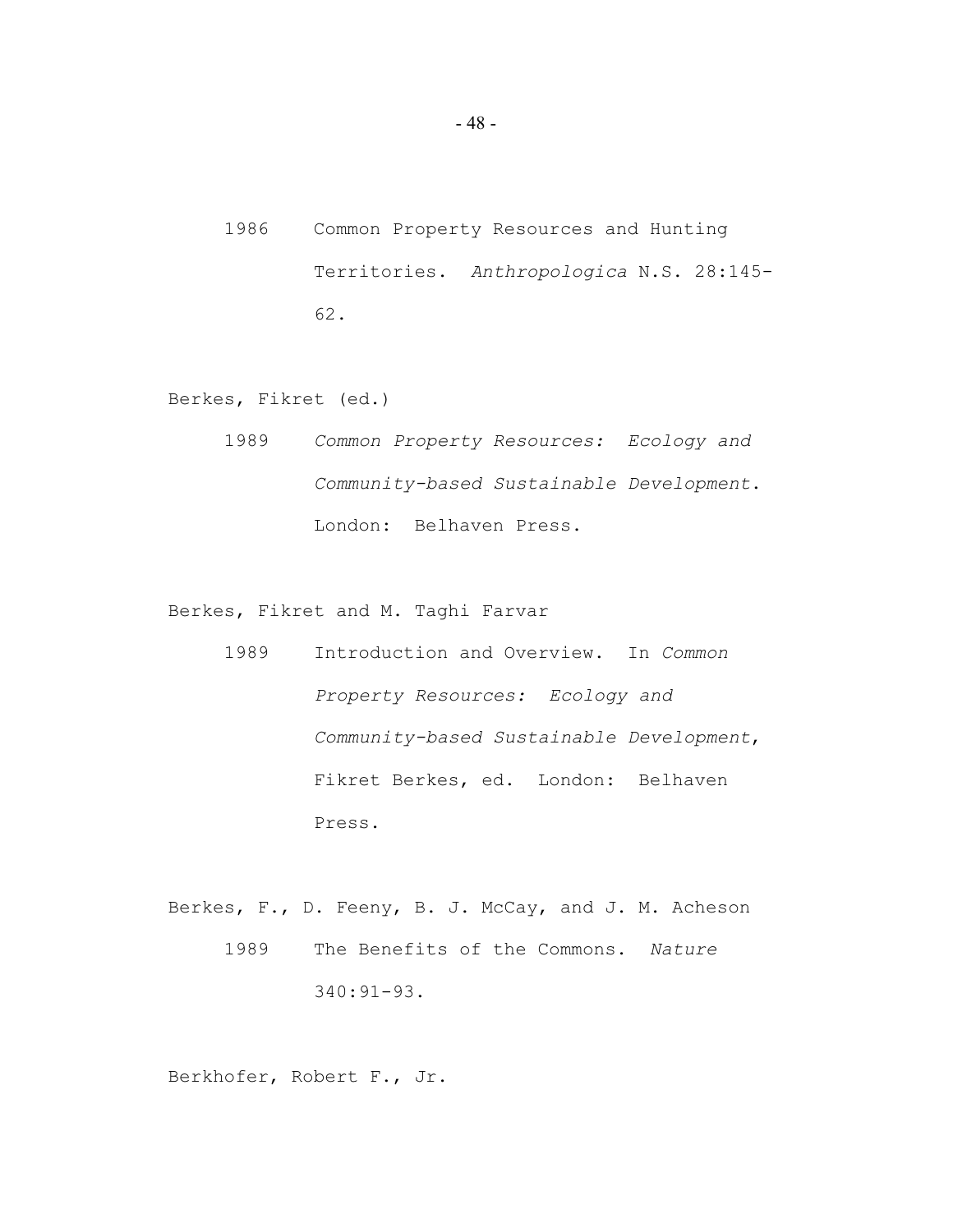1978 *The White Man's Indian: Images of the American Indian from Columbus to the Present*. New York: Vintage Books.

Bohannan, Paul

1969 Ethnography and Comparison in Legal Anthropology. In *Law in Culture and Society*, Laura Nader, ed. Chicago: Aldine.

Bromley, Daniel W.

1989 Property Relations and Economic Development: The Other Land Reform. *World Development* 17:867-77.

Bromley , D. W., and M. M. Cernea

1989 *The Management of Common Property Natural Resources: Some Conceptual and Operational Fallacies*. World Bank Discussion Papers 57. Washington: The World Bank.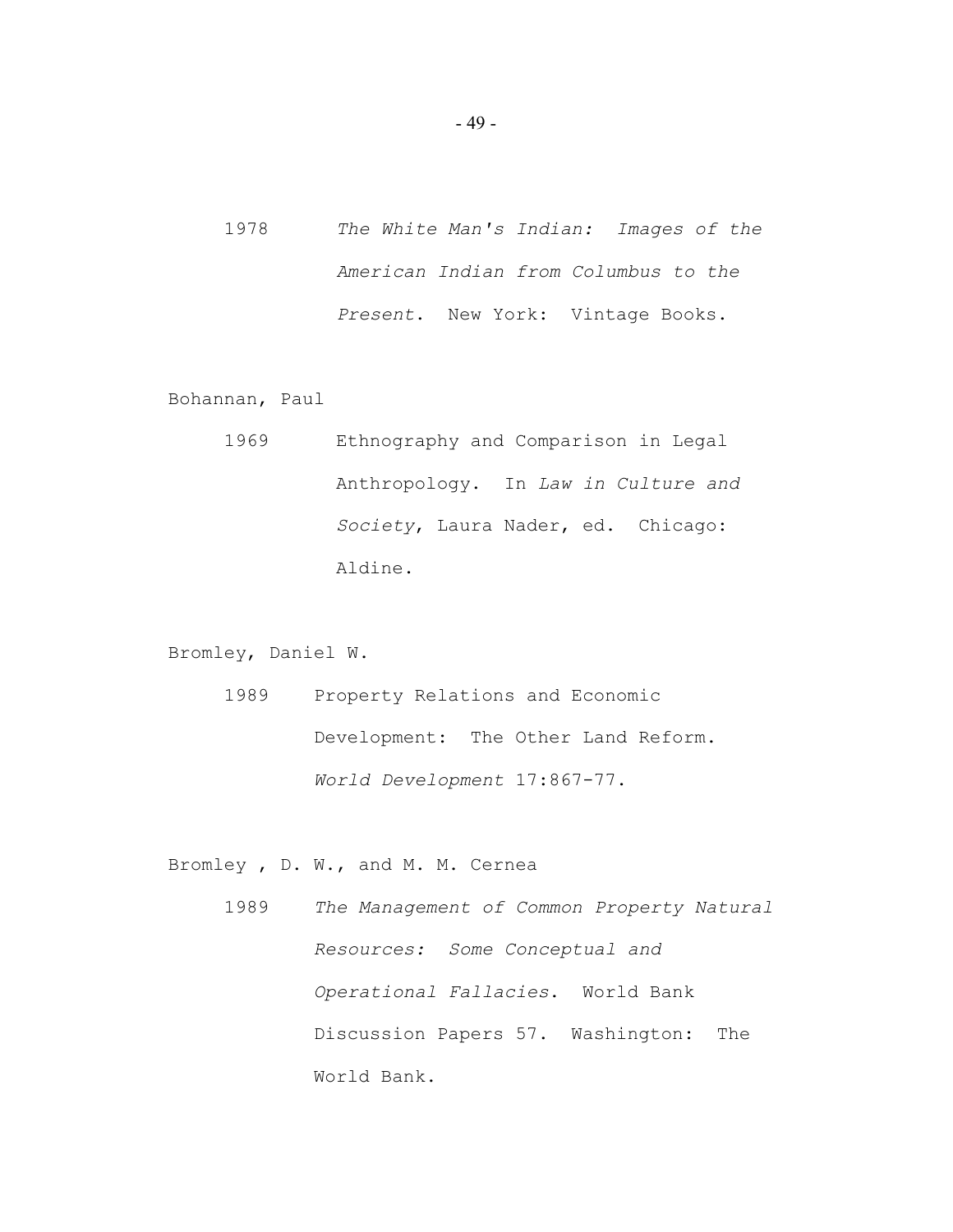Casner, A. James and W. Barton Leach

1969 *Cases and Text on Property*. Boston: Little, Brown & Co.

Cheshire, G. C.

1962 *The Modern Law of Real Property*. Ninth Edition. London: Butterworths.

Cheung, Steven N. S.

1970 The Structure of a Contract and the Theory of a Non-exclusive Resource. *The Journal of Law and Economics* 13:49-70.

Ciriacy-Wantrup, S. V. and Richard C. Bishop

1975 "Common Property" as a Concept in Natural Resource Property. *Natural Resources Journal* 15:713-27.

Cribbet, John E.

- 50 -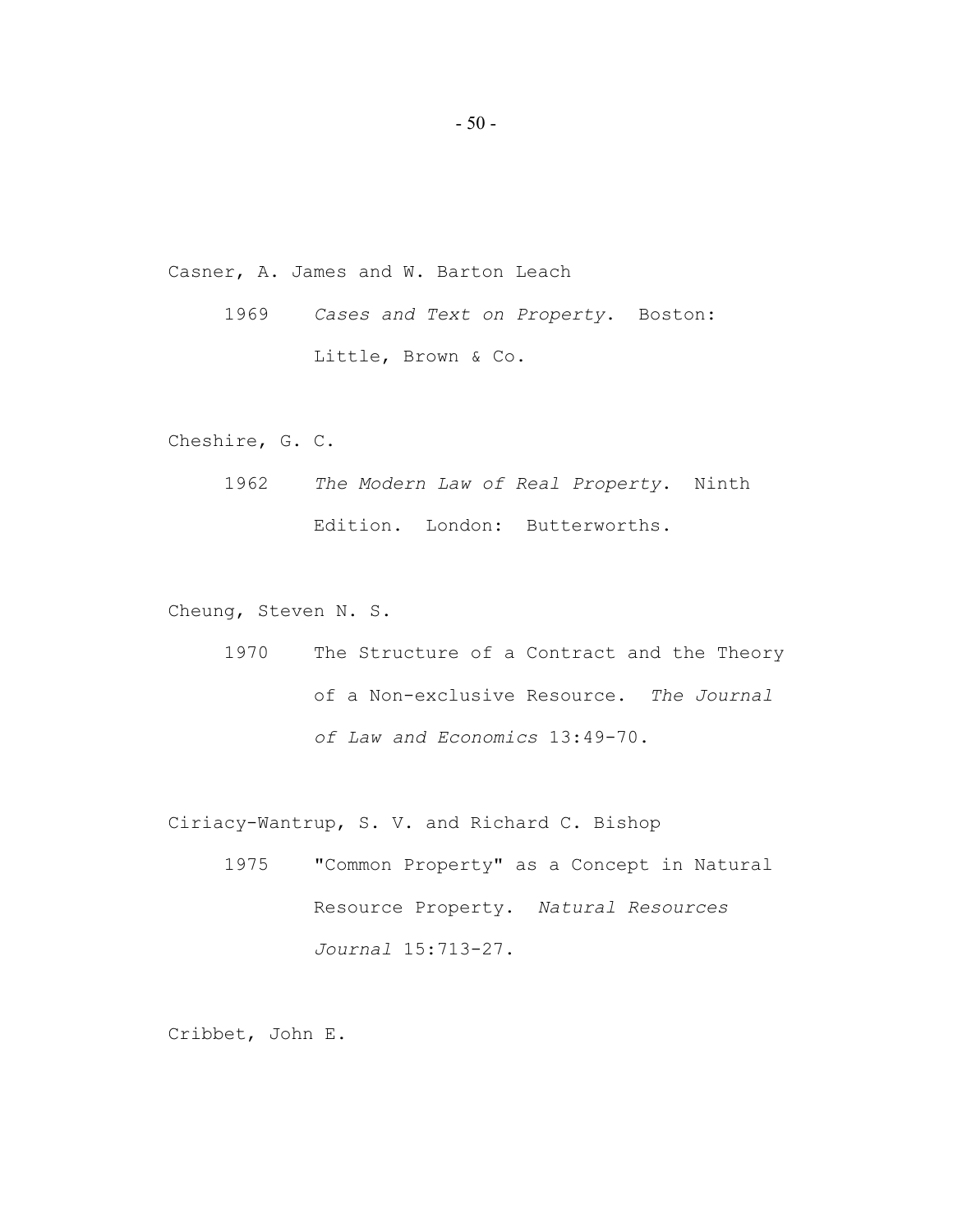1975 *Principles of the Law of Property*. Second Edition. Mineola, NY: The Foundation Press.

Dahlman, Carl J.

1980 *The Open Field System and Beyond: A Property Rights Analysis of an Economic Institution*. Cambridge: Cambridge University Press.

Durham, D. P.

1958 Theories of Legal Personality. In *Legal Personality and Political Pluralism*, Leicester C. Webb, ed. Carlton: Melbourne University Press.

Lord Ernie

1968 English Farming Past and Present. London.

Feeny, David, Fikret Berkes, Bonnie J. McCay, and James M. Acheson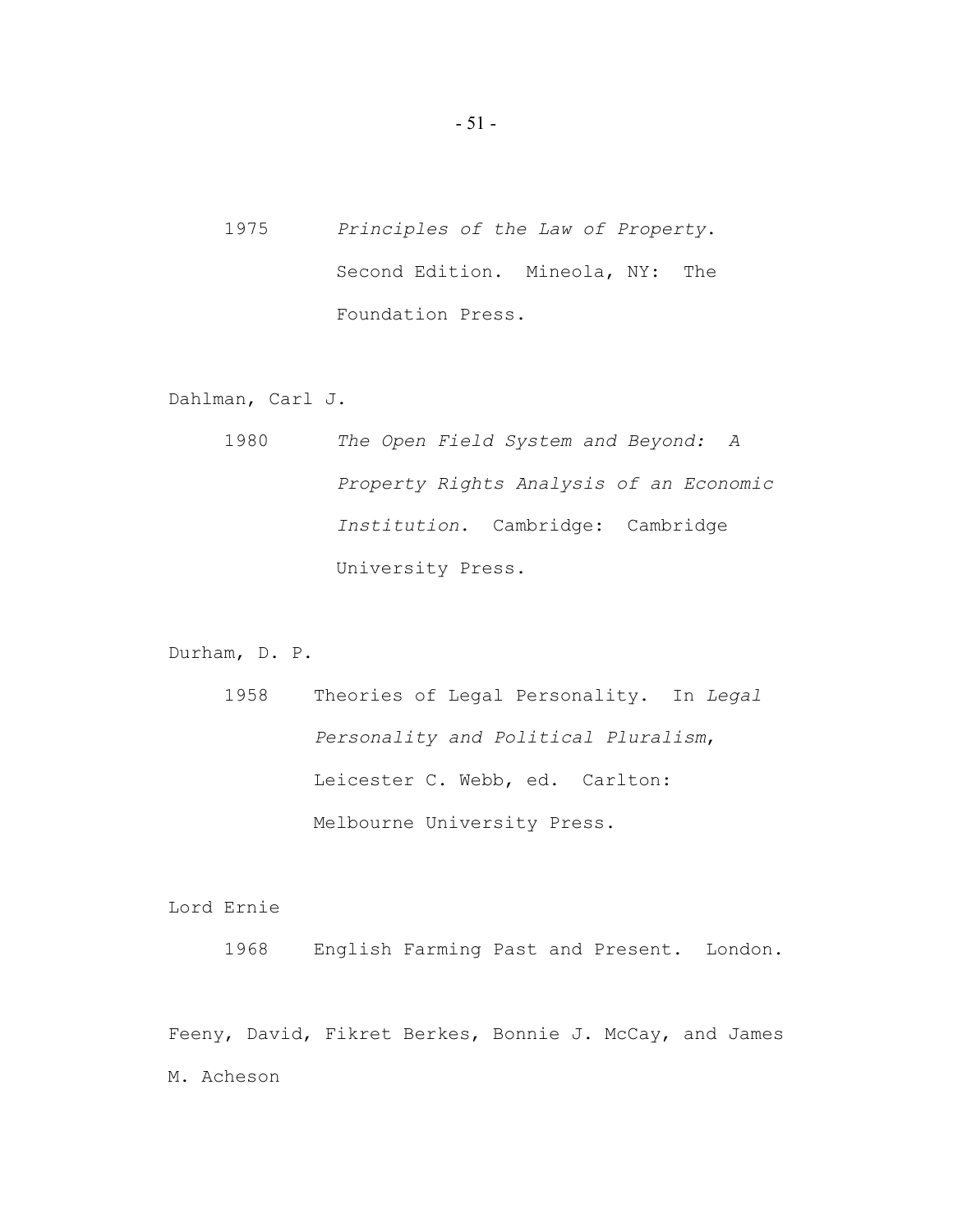- 1990 The Tragedy of the Commons: Twenty-Two Years Later. *Human Ecology* 18:1-19.
- Fife, Daniel
	- 1971 Killing the Goose. *Environment* 13(3):20- 27.
- Firth, Raymond
	- 1959 *Economics of the New Zealand Maori*. Wellington, New Zealand: R. E. Owen, Government Printer.
- Goodenough, W. H.
	- 1951 *Property, Kin, and Community on Truk*. Yale University Publications in Anthropology 46. New Haven: Yale University Press.

Hallowell, A. Irving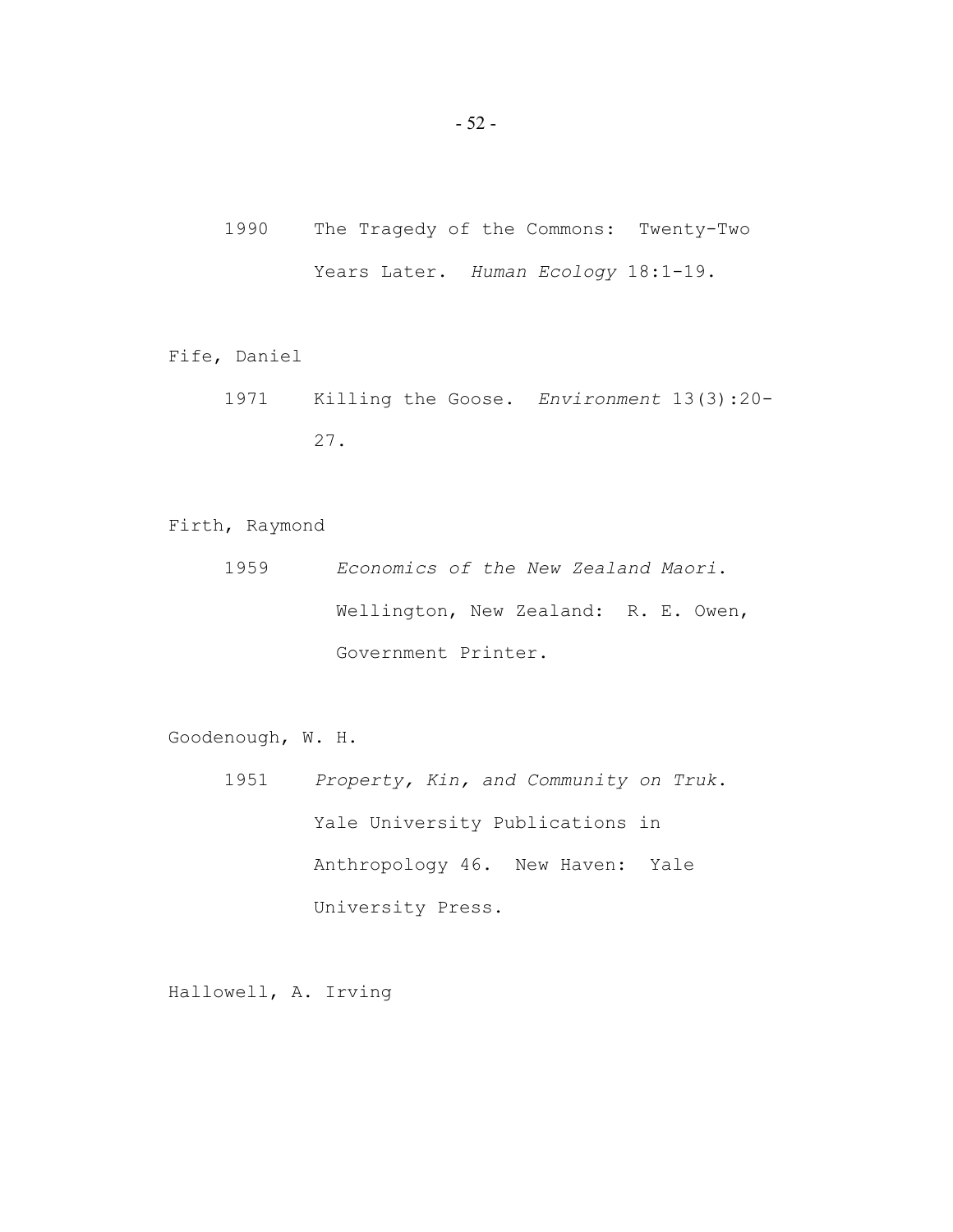1943 The Nature and Function of Property as a Social Institution. *Journal of Legal and Political Sociology* 1:115-38.

Hardin, Garrett

- 1968 The Tragedy of the Commons. *Science* 162:1243-48.
- 1977 Denial and Disguise. In *Managing the Commons*, Garrett Hardin and John Baden, eds. San Francisco: W. H. Freeman.

Hoebel, E. Adamson

1954 *The Law of Primitive Man: A Study in Comparative Legal Dynamics*. Cambridge: Harvard University Press.

Honoré, A. M.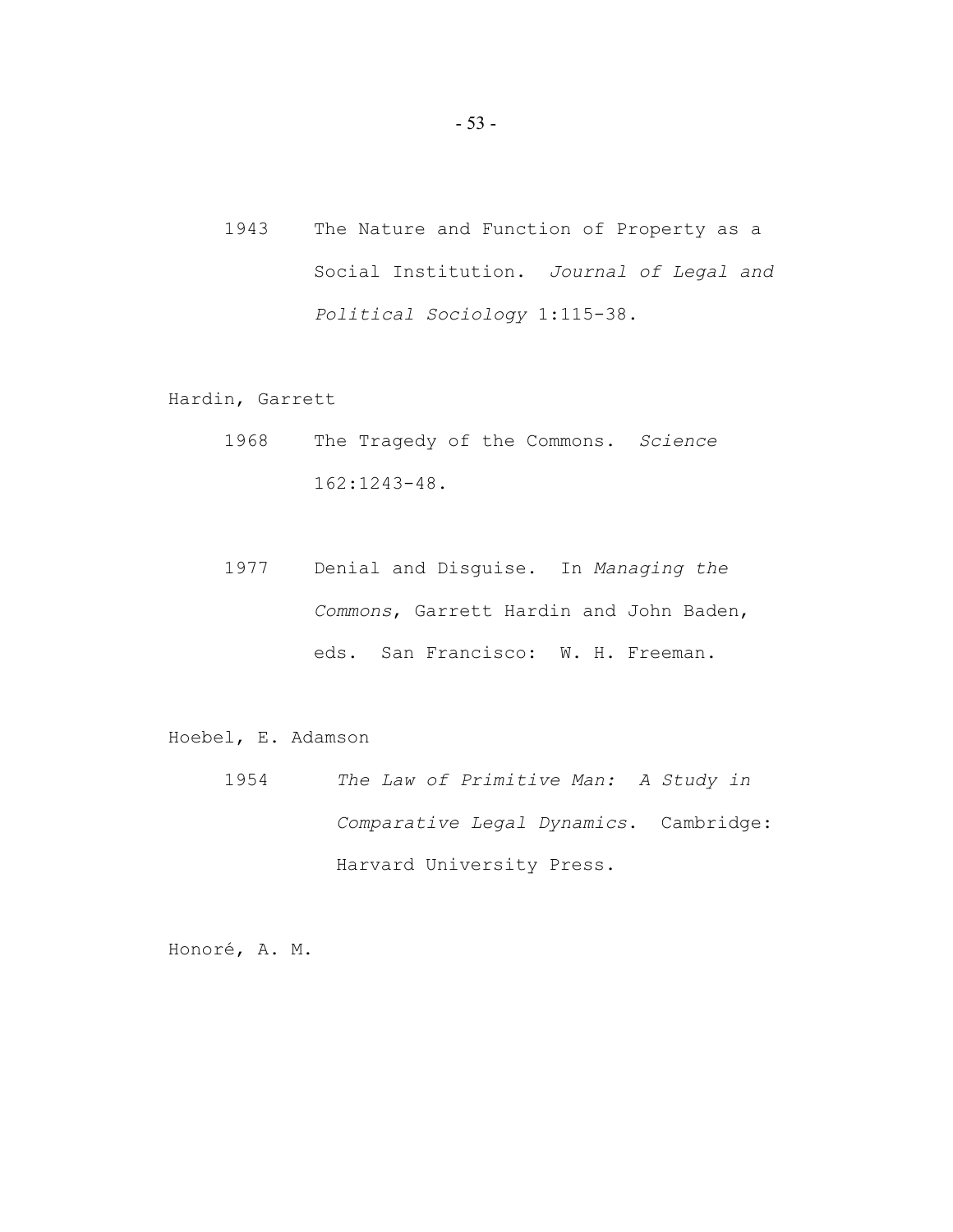1961 Ownership. In *Oxford Essays in Jurisprudence: A Collaborative Work*, A. G. Guest, ed. London: Oxford University Press.

Hoskins, W. G.

1963 Part One. In *The Common Lands of England and Wales, by W. G. Hoskins and L. Dudley Stamp*. London: Collins.

Johannes, R. E.

1977 Traditional Law of the Sea in Micronesia. *Micronesica* 13(2):121-27.

Lawson, F. H., and Bernard Rudden

1982 *The Law of Property*. Second Edition. Oxford: Clarendon Press.

Malinowski, Bronislaw

1926 *Crime and Custom in Savage Society*. London: Routledge & Kegan Paul.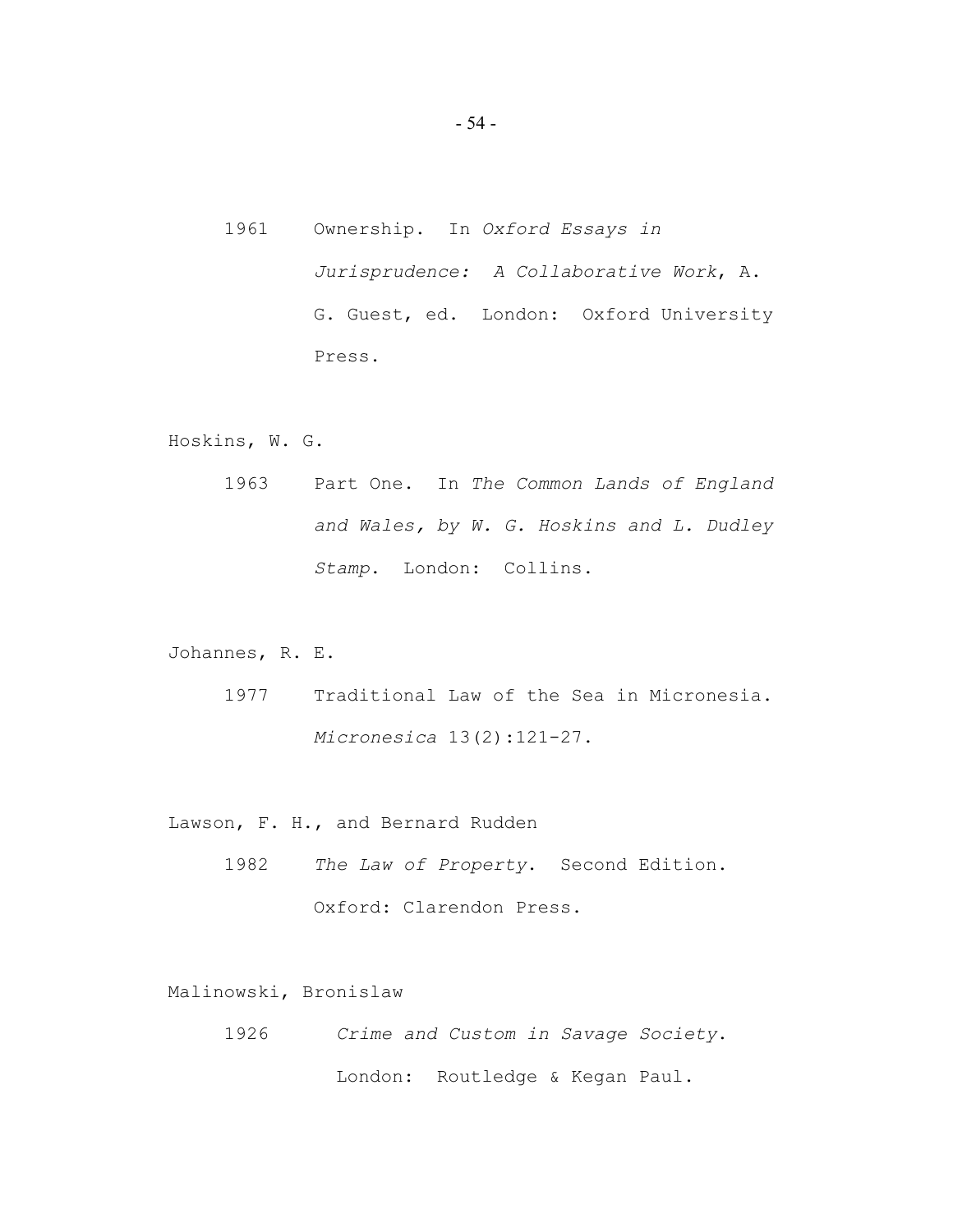Macpherson, C. B. (ed.)

1978 *Property: Mainstream and Critical Positions*. Toronto: University of Toronto Press.

McCay, Bonnie J. and James M. Acheson

1987 Human Ecology of the Commons. In *The Question of the Commons: The Culture and Ecology of Communal Resources*, Bonnie J. McCay and James M. Acheson, eds. Tucson: University of Arizona Press.

McCay, Bonnie J. and James M. Acheson (eds.)

1987 *The Question of the Commons: The Culture and Ecology of Communal Resources*. Tucson: University of Arizona Press.

McKean, Margaret A.

- 55 -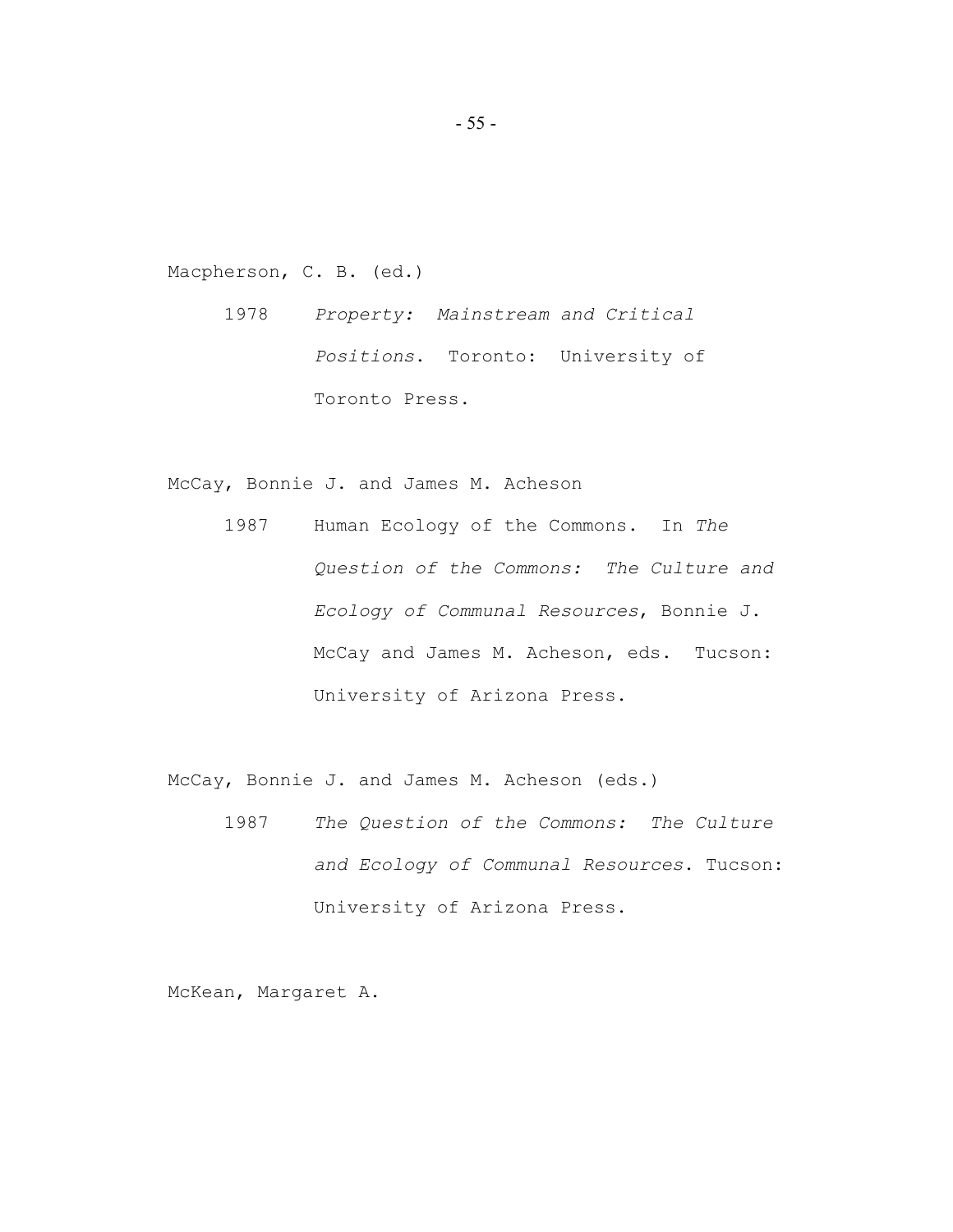- 1986 Management of Traditional Common Lands (*Iriaichi*) in Japan. In *Proceedings of the Conference on Common Property Resource Management April 21-26, 1985*, prepared by the National Resource Council Panel on Common Property Resource Management, Board on Science and Technology for International Development, Office of Internal Affairs. Washington: National Academy Press.
- Megarry, The Rt. Hon. Sir Robert and H. W. R. Wade 1984 *The Law of Real Property*. Fifth Edition. London: Stevens & Sons.

Morton, Thomas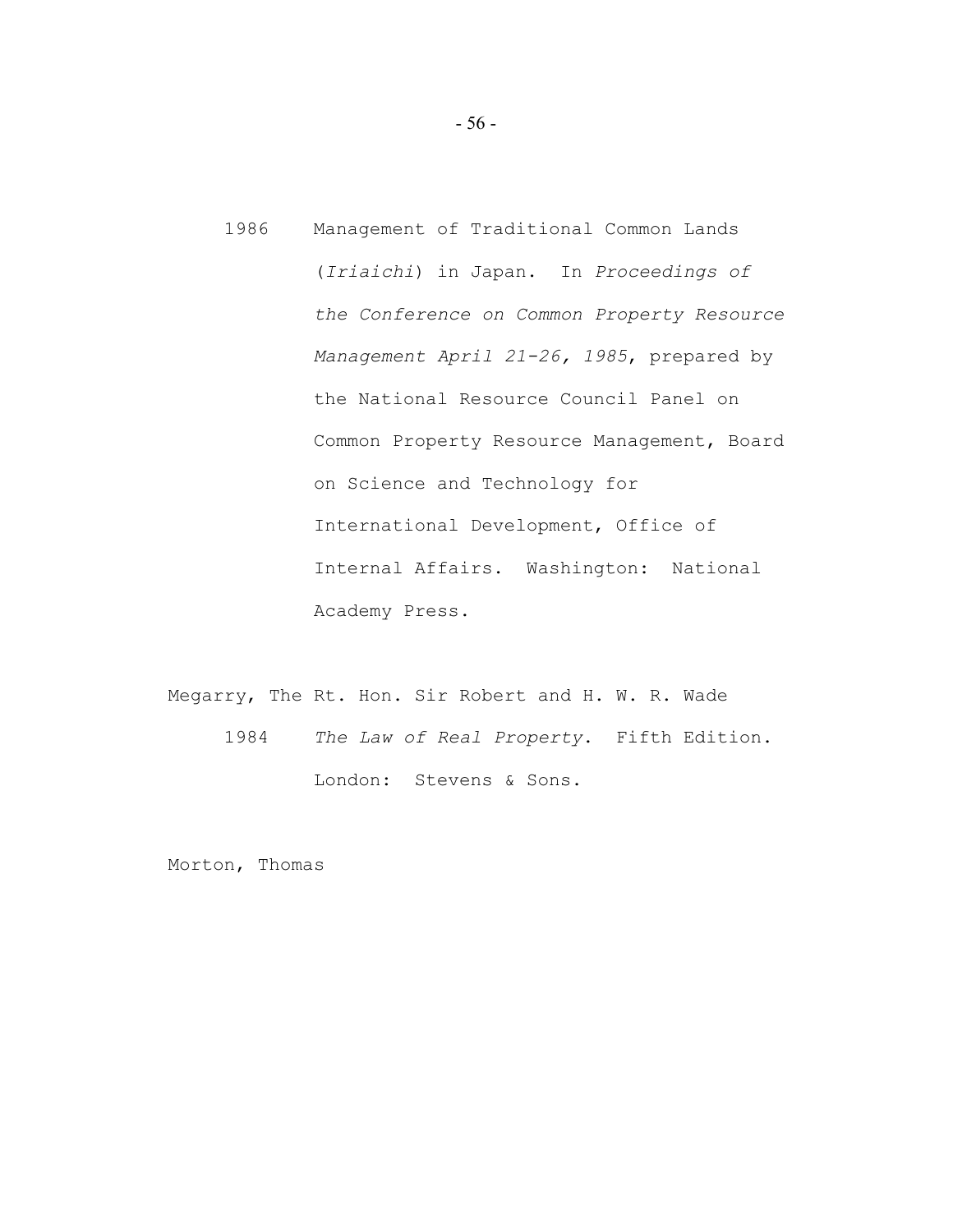1637 *New English Canaan or New Canaan*. Amsterdam: Jacob Frederick Stam. [Reprinted in *New English Canaan of Thomas Morton, with Introductory Matter and Notes*, by Charles Francis Adams, Jr. Research and Source Works Series #131 (American Classics in History and Social Science #2). Publications of the Prince Society XIV, 1883. Reprinted in 1967 by Burt Franklin, New York.]

National Resource Council

1986 *Proceedings of the Conference on Common Property Resource Management April 21- 26, 1985*, prepared by the National Resource Council Panel on Common Property Resource Management, Board on Science and Technology for International Development, Office of Internal Affairs. Washington: National Academy Press.

- 57 -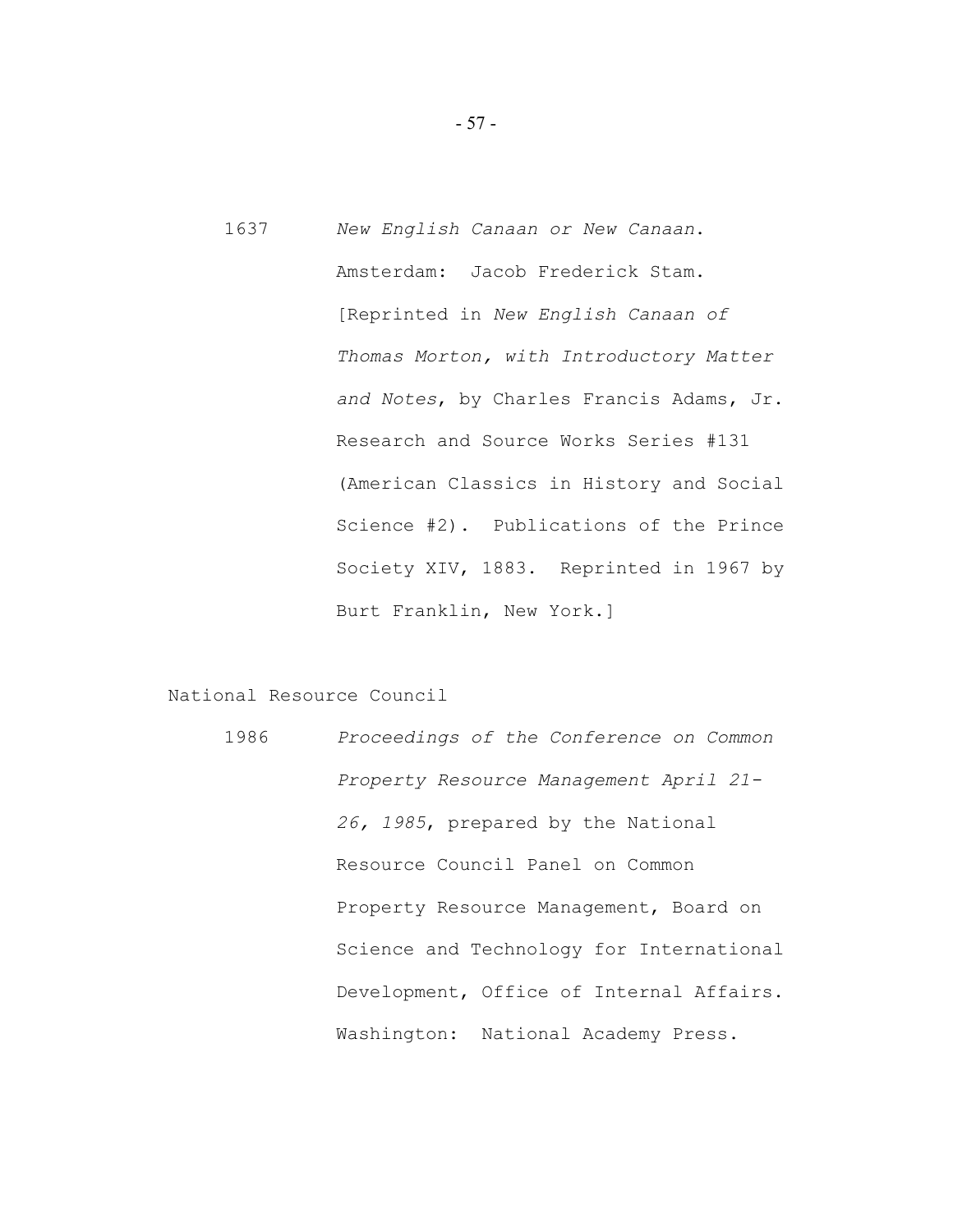Pearce, Roy Harvey

1988 *Savagism and Civilization: A Study of the Indian and the American Mind*. Berkeley: University of California Press.

Peters, Pauline E.

1987 Embedded Systems and Rooted Models: The Grazing Lands of Botswana and the Commons Debate. In *The Question of the Commons: The Culture and Ecology of Communal Resources*, Bonnie J. McCay and James M. Acheson, eds. Tucson: The University of Arizona Press.

Reeve, Andrew

1986 *Property*. London: Macmillan.

Salmond, Sir John